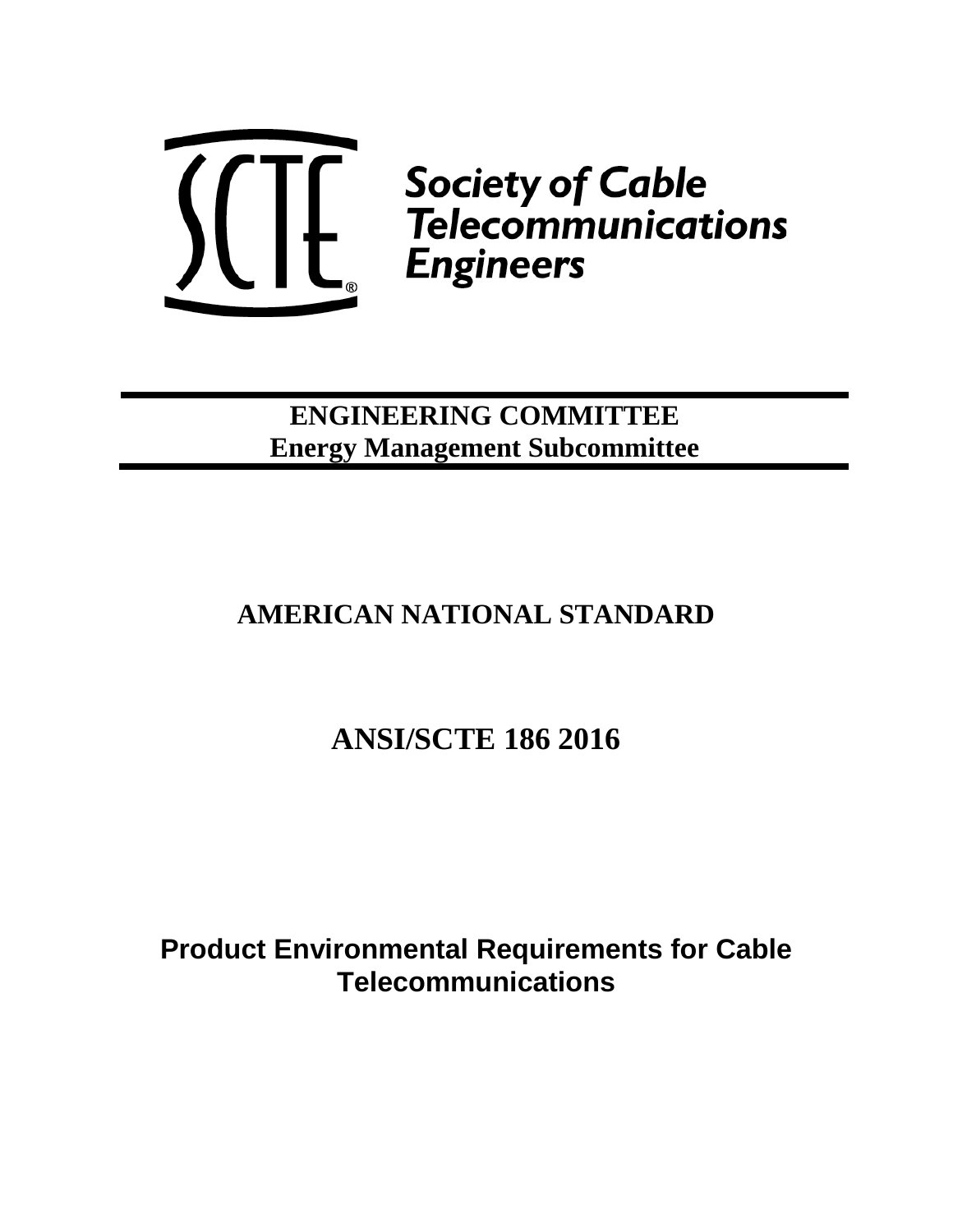# **NOTICE**

<span id="page-1-0"></span>The Society of Cable Telecommunications Engineers (SCTE) Standards and Operational Practices (hereafter called "documents") are intended to serve the public interest by providing specifications, test methods and procedures that promote uniformity of product, interchangeability, best practices and ultimately the long term reliability of broadband communications facilities. These documents shall not in any way preclude any member or non-member of SCTE from manufacturing or selling products not conforming to such documents, nor shall the existence of such standards preclude their voluntary use by those other than SCTE members.

SCTE assumes no obligations or liability whatsoever to any party who may adopt the documents. Such adopting party assumes all risks associated with adoption of these documents, and accepts full responsibility for any damage and/or claims arising from the adoption of such documents.

Attention is called to the possibility that implementation of this document may require the use of subject matter covered by patent rights. By publication of this document, no position is taken with respect to the existence or validity of any patent rights in connection therewith. SCTE shall not be responsible for identifying patents for which a license may be required or for conducting inquiries into the legal validity or scope of those patents that are brought to its attention.

Patent holders who believe that they hold patents which are essential to the implementation of this document have been requested to provide information about those patents and any related licensing terms and conditions. Any such declarations made before or after publication of this document are available on the SCTE web site at [http://www.scte.org.](http://www.scte.org/)

All Rights Reserved

© Society of Cable Telecommunications Engineers, Inc. 2016 140 Philips Road Exton, PA 19341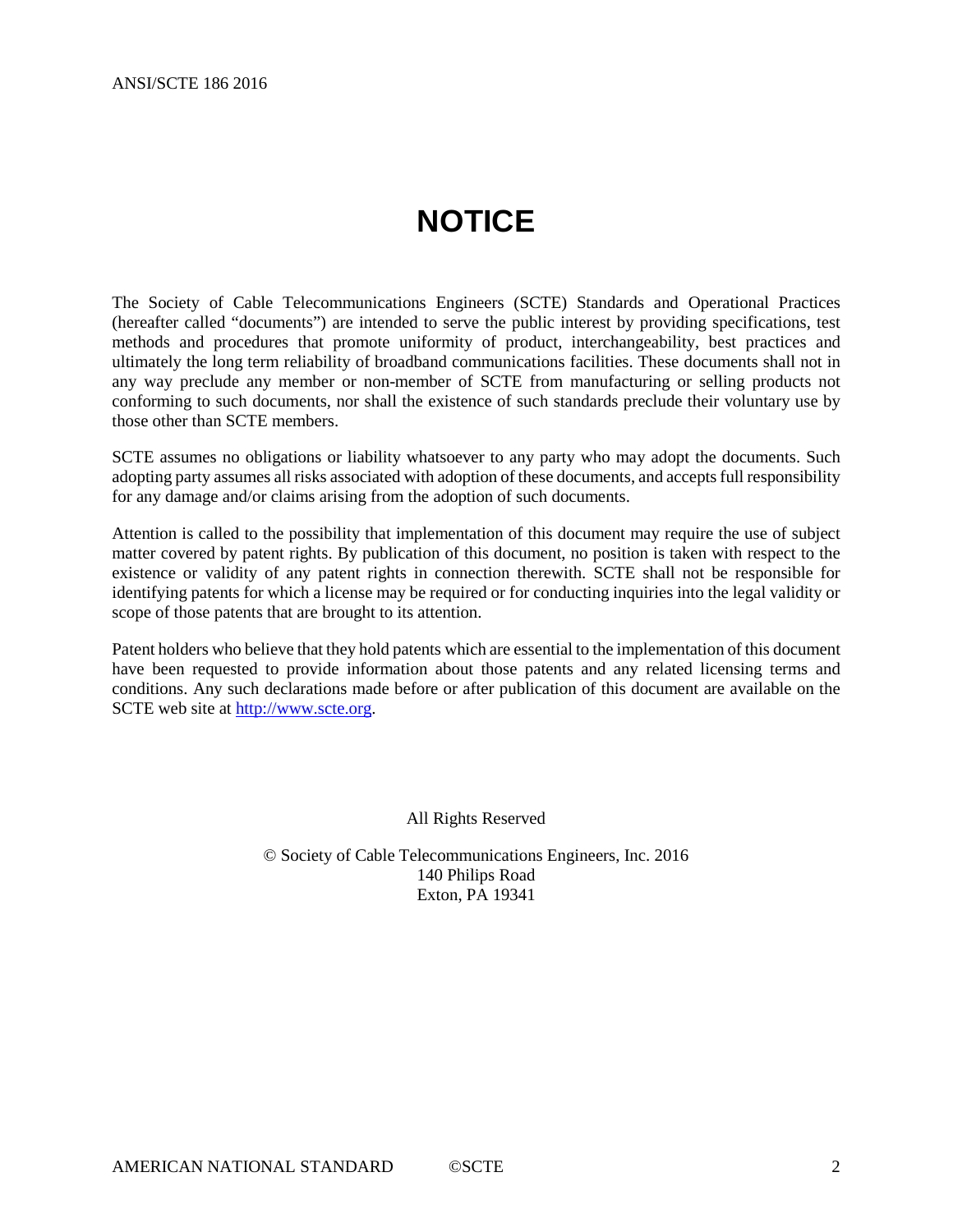|  |  |  | <b>Table of Contents</b> |
|--|--|--|--------------------------|
|--|--|--|--------------------------|

#### <span id="page-2-0"></span>**Title Page Number**

| $1_{-}$        |      |                                                                                                                                                       |                                                                                       |  |  |  |  |
|----------------|------|-------------------------------------------------------------------------------------------------------------------------------------------------------|---------------------------------------------------------------------------------------|--|--|--|--|
|                | 1.1. |                                                                                                                                                       |                                                                                       |  |  |  |  |
|                | 1.2. |                                                                                                                                                       | $6\phantom{1}6$<br>6                                                                  |  |  |  |  |
|                | 1.3. |                                                                                                                                                       | $\,6$                                                                                 |  |  |  |  |
|                | 1.4. | <u> 1989 - Johann Harry Harry Harry Harry Harry Harry Harry Harry Harry Harry Harry Harry Harry Harry Harry Harry</u>                                 | 6                                                                                     |  |  |  |  |
|                | 1.5. | Areas for Further Investigation or to be Added in Future Versions __________________________________ 6                                                |                                                                                       |  |  |  |  |
|                | 1.6. |                                                                                                                                                       |                                                                                       |  |  |  |  |
| 2.             |      |                                                                                                                                                       |                                                                                       |  |  |  |  |
|                | 2.1. |                                                                                                                                                       |                                                                                       |  |  |  |  |
|                | 2.2. |                                                                                                                                                       |                                                                                       |  |  |  |  |
|                | 2.3. |                                                                                                                                                       |                                                                                       |  |  |  |  |
| 3.             |      | <b>Informative References</b><br><u> 2000 - Jan James James James James James James James James James James James James James James James James J</u> | 11                                                                                    |  |  |  |  |
|                | 3.1. |                                                                                                                                                       | 11                                                                                    |  |  |  |  |
|                | 3.2. |                                                                                                                                                       | 12                                                                                    |  |  |  |  |
|                | 3.3. |                                                                                                                                                       | 12                                                                                    |  |  |  |  |
| 4.             |      |                                                                                                                                                       | 13                                                                                    |  |  |  |  |
| 5.             |      |                                                                                                                                                       | 14                                                                                    |  |  |  |  |
|                | 5.1. |                                                                                                                                                       | 14                                                                                    |  |  |  |  |
|                | 5.2. | Definitions                                                                                                                                           | 15                                                                                    |  |  |  |  |
| 6.             |      |                                                                                                                                                       | 15                                                                                    |  |  |  |  |
|                | 6.1. |                                                                                                                                                       | 15                                                                                    |  |  |  |  |
|                | 6.2. |                                                                                                                                                       | -16                                                                                   |  |  |  |  |
|                | 6.3. |                                                                                                                                                       |                                                                                       |  |  |  |  |
|                |      |                                                                                                                                                       |                                                                                       |  |  |  |  |
|                | 6.4. | Microphonic Emissions __________                                                                                                                      |                                                                                       |  |  |  |  |
|                | 6.5. |                                                                                                                                                       |                                                                                       |  |  |  |  |
|                | 6.6. |                                                                                                                                                       | 17                                                                                    |  |  |  |  |
|                |      | 6.6.1.                                                                                                                                                | 17                                                                                    |  |  |  |  |
|                |      | 6.6.2.                                                                                                                                                | 17                                                                                    |  |  |  |  |
|                | 6.7. |                                                                                                                                                       | 18                                                                                    |  |  |  |  |
|                | 6.8. |                                                                                                                                                       | 18                                                                                    |  |  |  |  |
|                | 6.9. | Floor Loading                                                                                                                                         | 18                                                                                    |  |  |  |  |
| 7 <sub>1</sub> |      |                                                                                                                                                       | 18                                                                                    |  |  |  |  |
|                | 7.1. | Climate                                                                                                                                               | 18<br>the contract of the contract of the contract of the contract of the contract of |  |  |  |  |
|                |      | Transportation/Storage Temperature and Humidity ________________________________ 18<br>7.1.1.                                                         |                                                                                       |  |  |  |  |
|                |      | 7.1.2.                                                                                                                                                |                                                                                       |  |  |  |  |
|                |      | 7.1.3. Operating Altitude                                                                                                                             | 22                                                                                    |  |  |  |  |
|                |      | 7.1.4.                                                                                                                                                | 23                                                                                    |  |  |  |  |
|                |      | 7.1.5.                                                                                                                                                | 23                                                                                    |  |  |  |  |
|                |      | 7.1.6.                                                                                                                                                | 23                                                                                    |  |  |  |  |
|                | 7.2. | Shock and Vibration Shock and Vibration                                                                                                               | 24                                                                                    |  |  |  |  |
|                |      | 7.2.1.                                                                                                                                                | 24                                                                                    |  |  |  |  |
|                |      | 7.2.2.                                                                                                                                                | 25                                                                                    |  |  |  |  |
|                |      | 7.2.3.                                                                                                                                                | 25                                                                                    |  |  |  |  |
|                |      | 7.2.4.                                                                                                                                                | 26                                                                                    |  |  |  |  |
|                |      | 7.2.5.                                                                                                                                                | 26                                                                                    |  |  |  |  |
|                |      | 7.2.6.                                                                                                                                                | 26                                                                                    |  |  |  |  |
|                |      | 7.2.7.                                                                                                                                                | 27                                                                                    |  |  |  |  |
|                | 7.3. |                                                                                                                                                       |                                                                                       |  |  |  |  |
|                |      | 7.3.1.                                                                                                                                                |                                                                                       |  |  |  |  |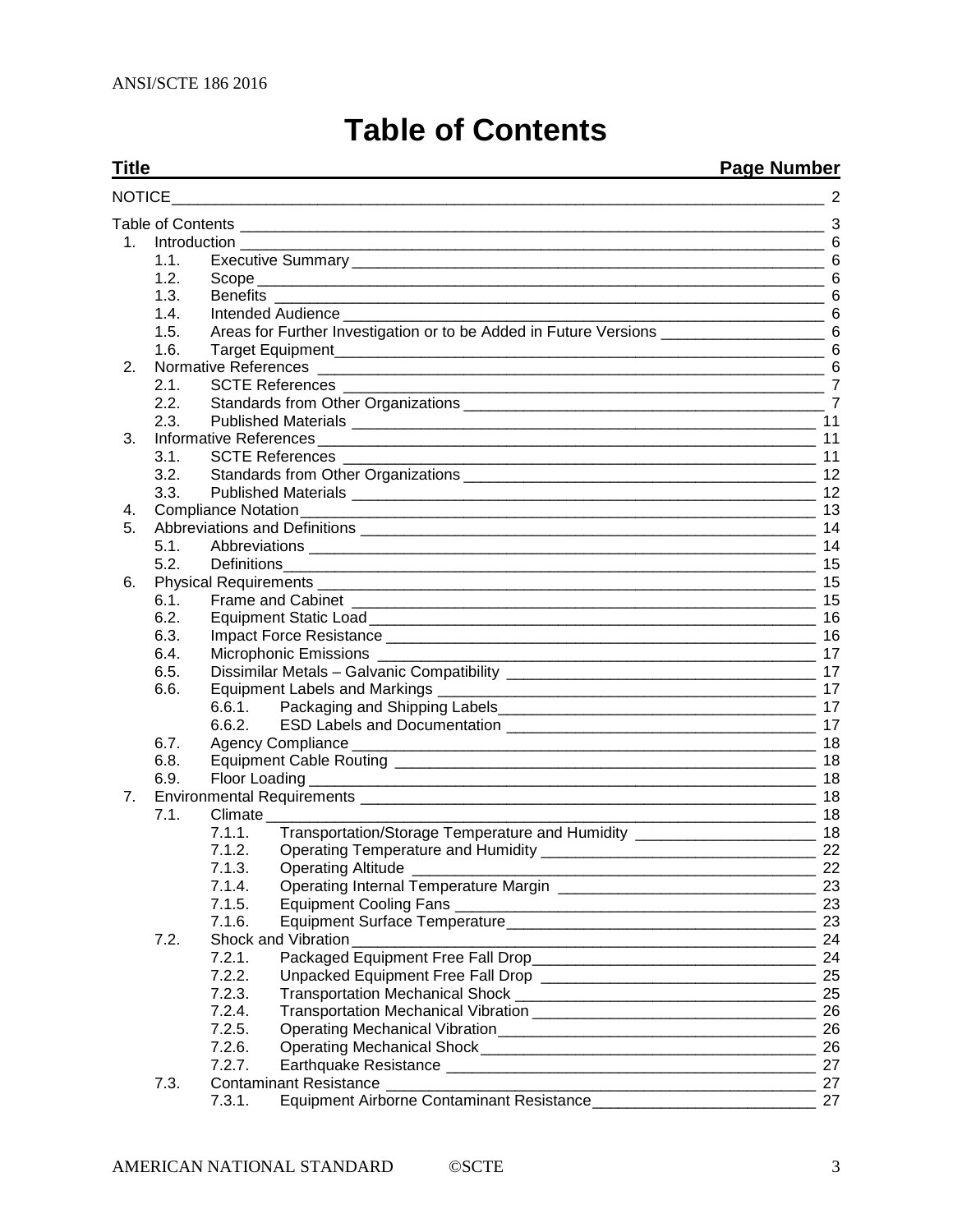|    |       | 7.3.2. |                                                                                    | 27 |
|----|-------|--------|------------------------------------------------------------------------------------|----|
|    | 7.4.  |        | Equipment Safety_<br><u> 1989 - Jan Barbara, martxa al Indonesia (h. 1989).</u>    | 27 |
|    |       | 7.4.1  |                                                                                    |    |
|    |       |        |                                                                                    |    |
|    |       |        |                                                                                    | 28 |
|    |       | 7.4.4. | Equipment Alarms and Automatic Shut Down                                           |    |
| 8. |       |        |                                                                                    | 28 |
|    | 8.1.  |        |                                                                                    |    |
|    |       | 8.1.1  |                                                                                    |    |
|    |       |        |                                                                                    |    |
|    |       |        |                                                                                    |    |
|    |       |        |                                                                                    |    |
|    | 8.2.  |        |                                                                                    |    |
| 9. |       |        |                                                                                    |    |
|    | 9.1.  |        |                                                                                    |    |
|    |       | 9.1.1. |                                                                                    |    |
|    |       |        |                                                                                    |    |
|    | 9.2.  |        |                                                                                    |    |
|    |       |        |                                                                                    | 37 |
|    |       |        |                                                                                    |    |
|    |       |        |                                                                                    |    |
|    |       |        |                                                                                    |    |
|    |       | 9.2.5  | $\sim$ 45<br>Emissions                                                             |    |
|    | 9.3.  |        | Equipment Metrics for ASHRAE Expanded Data Center Operating Envelopes _________ 46 |    |
|    | 9.4.  |        |                                                                                    |    |
|    |       |        |                                                                                    | 46 |
|    | 10.1. |        | Reliability                                                                        |    |
|    | 10.2. |        |                                                                                    | 47 |
|    | 10.3. |        |                                                                                    | 47 |

## **List of Figures**

| <b>Title</b>                                              | <b>Page Number</b> |
|-----------------------------------------------------------|--------------------|
| Figure 1 - Telcordia Equipment Cooling Class Nomenclature | 38                 |

## **List of Tables**

| <b>Title</b>                                                              | <b>Page Number</b> |
|---------------------------------------------------------------------------|--------------------|
| Table 1 - Example Cabinet Dimensions                                      | 16                 |
| Table 2 - Transportation/Storage Temperature and Humidity Criteria        | 20                 |
| Table 3 - Thermal Shock Tests (Non-powered)                               | 21                 |
| Table 4 - Aggravated Thermal Shock and Humidity Test Criteria             | 22                 |
| Table 5 - Operating Temperature and Humidity                              | 22                 |
| Table 6 - ATIS-060004.2006 Touchable Equipment Surface Temperature Limits | 24                 |
| Table 7 - Free Fall Drop Limits                                           | 25                 |
| Table 8 - Unpacked Equipment Free Fall Drop                               | 25                 |
| Table 9 - Transportation Mechanical Shock                                 | 26                 |
| Table 10 - Transportation Mechanical Vibration                            | 26                 |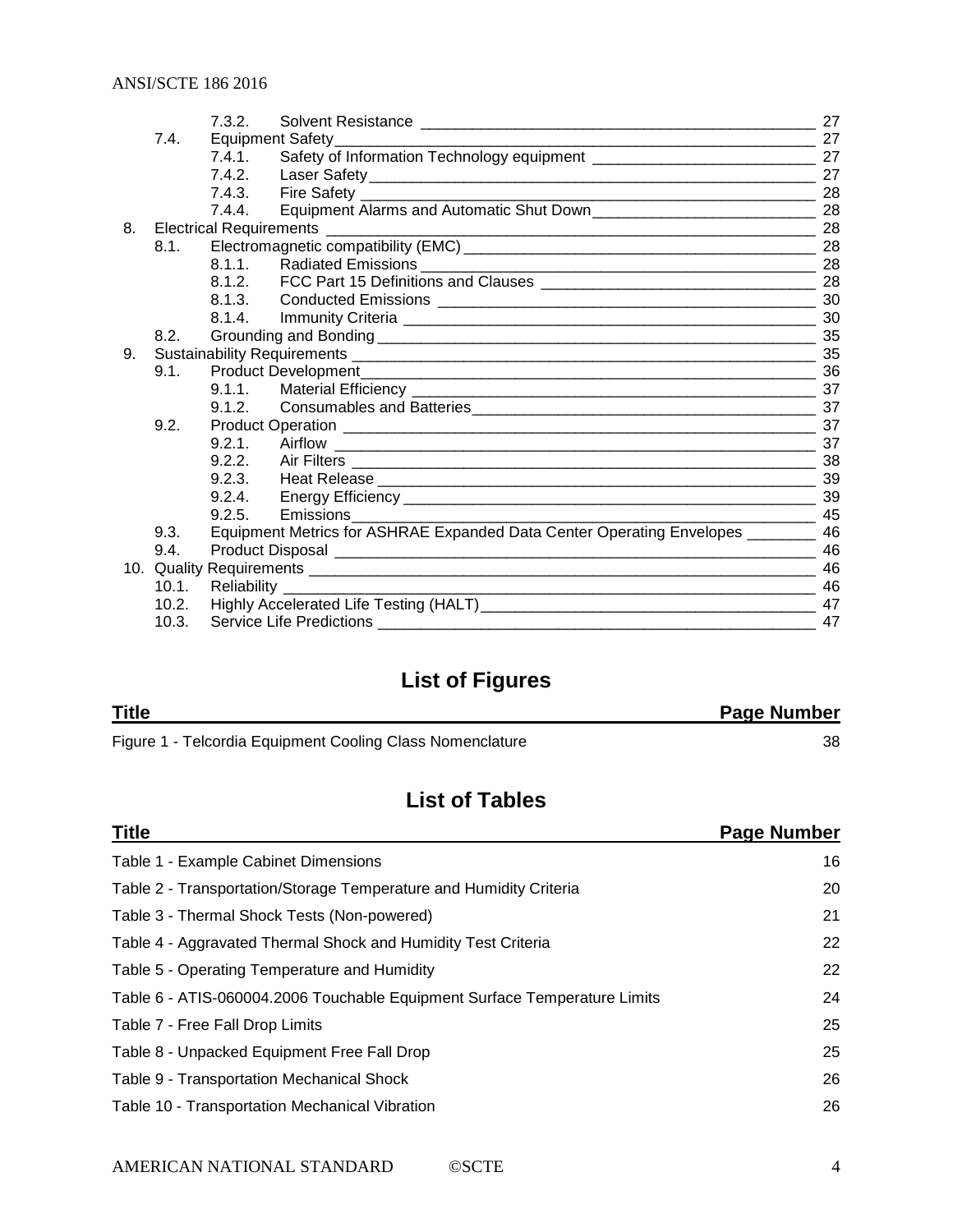| Table 11 - Equipment Enclosure Radiated Immunity                            | 31 |
|-----------------------------------------------------------------------------|----|
| Table 12 - AC Power Port Conducted RF Immunity                              | 31 |
| Table 13 - 4-3 AC Power Port Surge Immunity                                 | 32 |
| Table 14 - AC Power Port Electronic Fast Transients                         | 32 |
| Table 15 - AC Voltage Dips                                                  | 32 |
| Table 16 - AC Voltage Interruptions                                         | 33 |
| Table 17 - DC Power Port Conducted RF Immunity                              | 33 |
| Table 18 - DC Power Port Electronic Fast Transients                         | 33 |
| Table 19 - Telecommunications/Network Port Conducted RF Immunity            | 34 |
| Table 20 - Telecommunications/Network Ports Surge Immunity                  | 34 |
| Table 21 - Telecommunications/Network Ports Electronic Fast Transients      | 35 |
| Table 22 - Computer Server Equipment Power Supply Efficiency Requirements   | 43 |
| Table 23 - Computer Server Equipment Power Supply Power Factor Requirements | 44 |
| Table 24 - Equipment Acoustical Noise Emission Limits                       | 45 |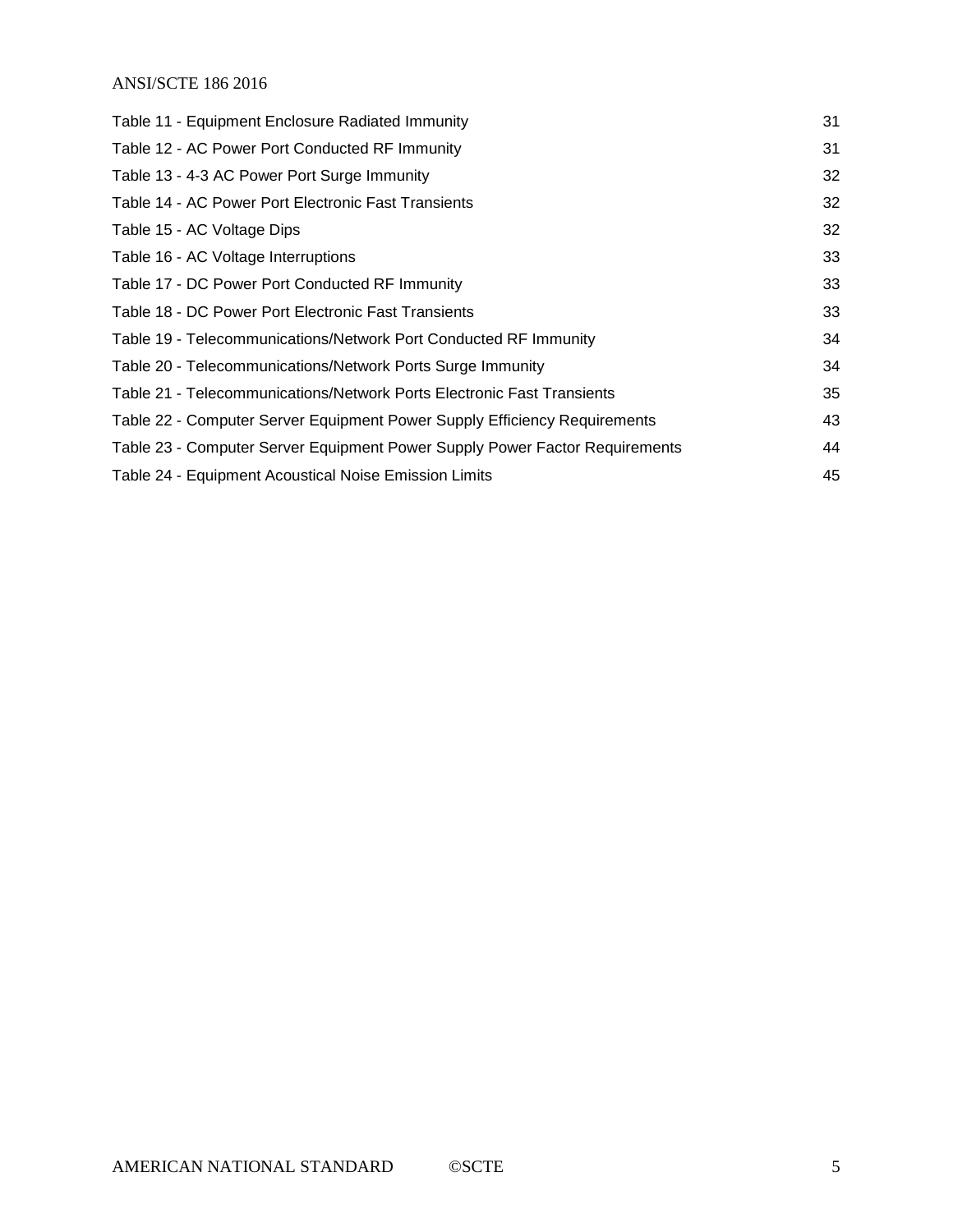## <span id="page-5-1"></span><span id="page-5-0"></span>**1. Introduction**

#### **1.1. Executive Summary**

This specification provides physical, environmental, electrical, and sustainability requirements for equipment deployed in mission critical cable system headends, hub sites and data centers.

#### <span id="page-5-2"></span>**1.2. Scope**

The specification purpose is to define product environmental and sustainability requirements 1) by referencing existing international standards; 2) by using requirements from cable operator specifications; and 3) by adding cable system specific requirements as needed. It is not the intent of this document to replace existing standards or cable operator requirements.

This specification defines product physical, environmental, electrical, and sustainability requirements during transportation, storage, operation, and disposal. The specification is limited to indoor shelf, frame, rack, and cabinet level mission critical cable systems equipment. Facilities for which this specification generally applies are network data centers and cable headends. This specification also applies to unmanned or remotely monitored distribution hubs where hub location, construction, and HVAC capabilities can result in less tightly controlled ambient operating climates and longer duration environmental stresses. The specification does not address requirements for outside cable plant equipment.

#### <span id="page-5-3"></span>**1.3. Benefits**

SCTE 186 provides cable operators a single reference point that defines energy savings and sustainability requirements for inside plant cable equipment. This standard provides cable operators means to implement and require more energy and environmentally friendly equipment. Cable operators should see financial operating energy savings as a result of implementing SCTE 186.

#### <span id="page-5-4"></span>**1.4. Intended Audience**

Cable operator procurement and equipment engineering teams and inside plant equipment manufacturers will benefit from leveraging this standard.

#### <span id="page-5-5"></span>**1.5. Areas for Further Investigation or to be Added in Future Versions**

<span id="page-5-6"></span>None at time of 2016 update.

#### **1.6. Target Equipment**

Example equipment includes CMTSs, receivers, modulators, video encoders, multimedia gateways, servers, routers, switches, network equipment, network storage units, edge routers, add-drop multiplexors and edge QAMs. Uninterruptable Power Supplies are not in scope for this document.

## <span id="page-5-7"></span>**2. Normative References**

The following documents contain provisions, which, through reference in this text, constitute provisions of this document. At the time of Subcommittee approval, the editions indicated were valid. All documents are subject to revision; and while parties to any agreement based on this document are encouraged to investigate the possibility of applying the most recent editions of the documents listed below, they are reminded that newer editions of those documents might not be compatible with the referenced version.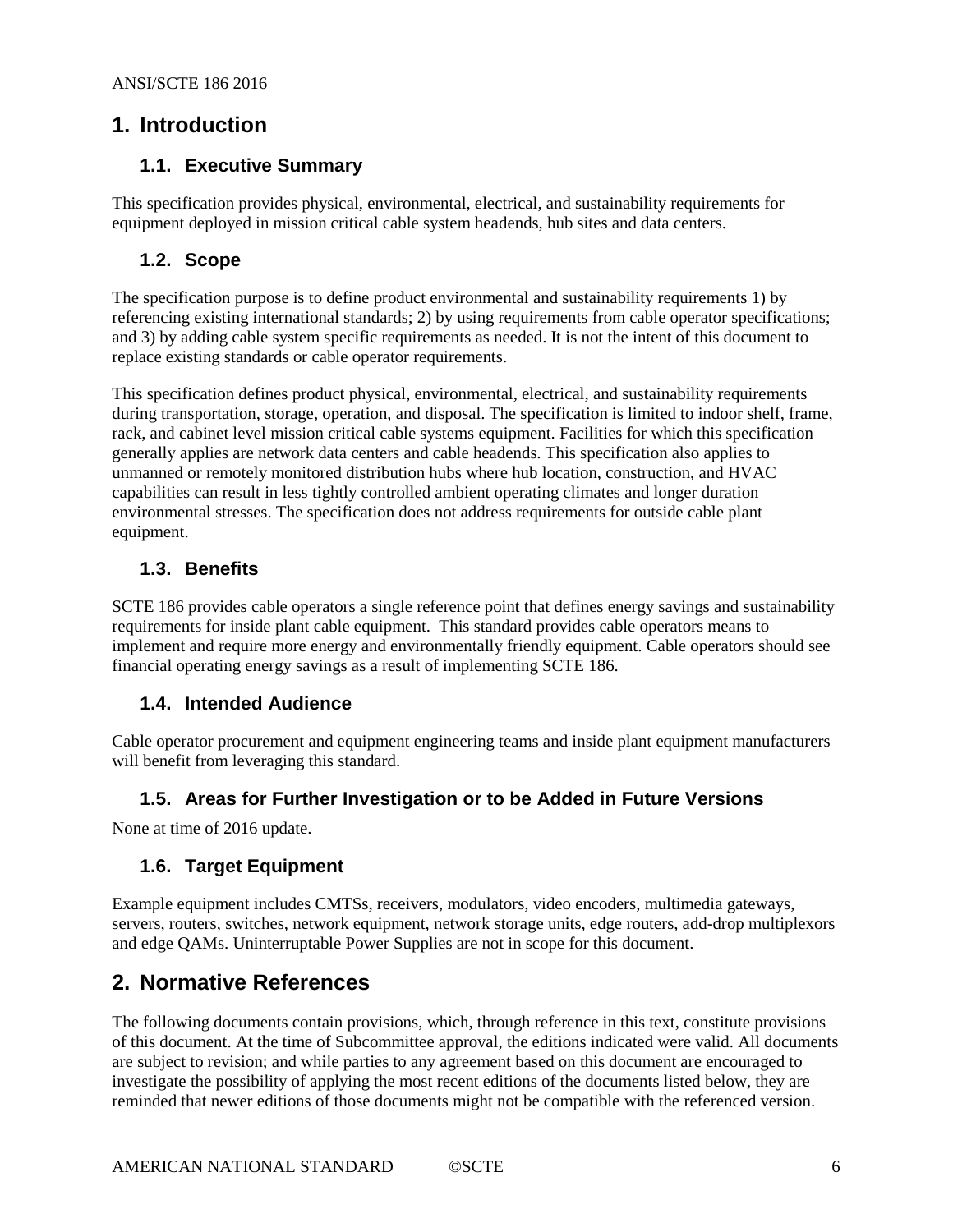#### <span id="page-6-0"></span>**2.1. SCTE References**

- ANSI/SCTE 46-2007, Test Methods for AC to DC Power Supplies
- ANSI/SCTE 81-2012, Surge Withstand Test Procedure
- ANSI/SCTE 129-2007, Drop Passives, Bonding Blocks (Without Surge Protection)
- ANSI/SCTE 158-2009, Recommended Environmental Condition Ranges for Broadband Communications Equipment
- <span id="page-6-2"></span>• SCTE SMS 001-2011, Facilities Energy Managment and Recommended Practices 2011
- •

#### <span id="page-6-1"></span>**2.2. Standards from Other Organizations**

- ANSI T1.336-2009, Engineering Requirements for a Universal Telecom Framework
- <span id="page-6-3"></span>• ANSI/UL60950-1-2011, 2<sup>nd</sup> Edition, 2011-12-19, Information Technology Equipment-Safety-Part 1, General Requirements
- <span id="page-6-4"></span>• ANSI Z136.1-2014, American National Standard for Safe Use of Lasers
- <span id="page-6-5"></span>• ANSI Z136.2-2012, American National Standard; Safe Use of Optical Fiber Communications Systems Utilizing Laser Diode and LED Sources
- ANSI C63.4-2014, American National Standard Methods for Measurement of Radio-Noise Emissions for Low-Voltage Electrical and Electronic Equipment in the Range of 9 kHz to 40 GHz
- ANSI T1.307-2007, Fire Resistance Criteria Ignitability Requirements for Equipment Assemblies, Ancillary Non-Metallic Apparatus, and Fire Spread Requirements for Wire and Cable
- ANSI T1.319-2002, Equipment Assemblies Fire Propagation Risk Assessment Criteria. 2002.
- ANSI T1.319-2002, Telecom Equipment Assemblies Fire Propagation Risk Assessment Criteria
- <span id="page-6-8"></span>• ASHRAE-2015, Thermal Guidelines for Data Processing Environments, Fourth Edition. 2015.
- ASHRAE-2009, Design Considerations for Datacom Equipment Centers, Second Edition. ISBN 9781933742489, 2009
- ASHRAE-2009, Best Practices for Data Center Facility Energy Efficiency,  $2<sup>nd</sup>$  Edition, ISBN 978-1-933742-27-4, 2009
- <span id="page-6-6"></span>• ASHRAE Standard 52.1-1992, Gravimetric and Dust-Spot Procedures for Testing Air Cleaning Devices Used in General Ventilation for Removing Particulate Matter
- <span id="page-6-7"></span>• ASHRAE Standard 52.2 Addenda a, b and d-2015, Method of Testing General Ventilation Air Cleaning Devices for Removal Efficiency by Particle Size, 2015
- ASHRAE TC 9.9-2011, Thermal Guidelines for Data Processing Environments Expanded Data Center Classes and Usage Guidance
- ATIS 060004-2006, Equipment Surface Temperature
- ATIS 0600005-2006, Acoustic Noise
- ATIS 0600010.02-2012, Equipment Handling, Transportation Vibration and Rail Car Shock Requirements for Network Telecommunications Equipment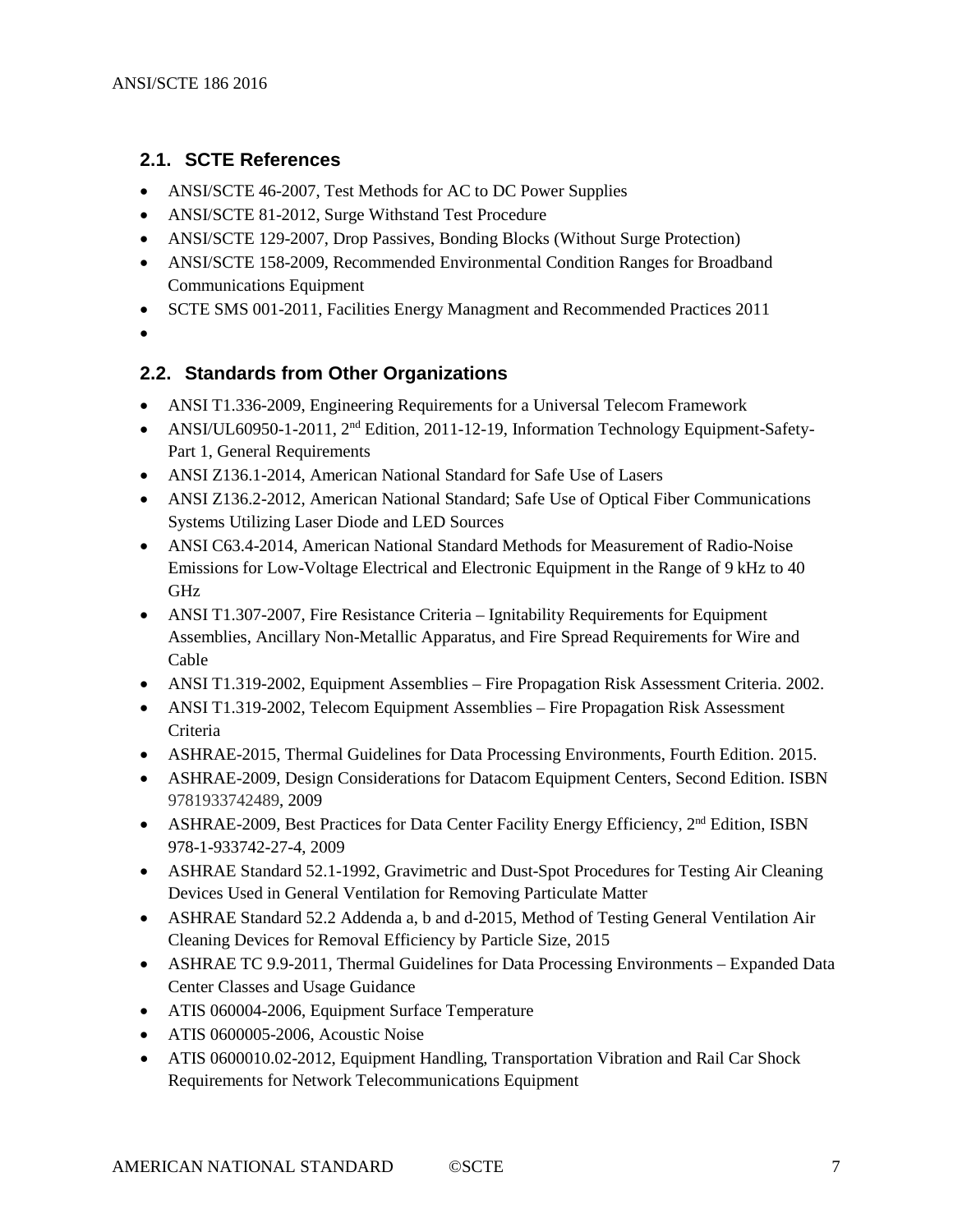- ATIS 060015-2013, Energy Efficiency for Telecommunication Equipment, Methodology for Measurement and Reporting - General Requirements
- ATIS 060015.01-2009, Energy Efficiency for Telecommunication Equipment, Methodology for Measurement and Reporting - Server Requirements
- ATIS 0600015.02-2014, Energy Efficiency for Telecommunication Equipment, Methodology for Measurement and Reporting - Transport Requirements
- ATIS 0600015.03-2013, Energy Efficiency for Telecommunication Equipment, Methodology for Measurement and Reporting for Router and Ethernet Switch Products
- ATIS 0600015.04-2010, Energy Efficiency for Telecommunication Equipment, Methodology for Measurement and Reporting DC Power Plant – Rectifier Requirements
- ATIS 0600307-2014, Fire Resistance Criteria Ignitability requirements for Equipment Assemblies, Ancillary Non-Metallic Apparatus, and Fire Spread Requirements for Wire and Cable
- <span id="page-7-0"></span>• ATIS 0600333-2013-07, Grounding and Bonding of Telecommunications Equipment
- <span id="page-7-2"></span>• CEA-556-C-2005, Outer Shipping Container Label Standard.
- <span id="page-7-3"></span>• CEA-624-A-2002, Product Package Bar Code Label Standard for Non-Retail Applications
- 21CFR910, "OCCUPATIONAL SAFETY AND HEALTH STANDARDS", Code of Federal Regulations, Title 29-Labor, Chapter XVII-Occupational Safety and Health Administrations, Department of Labor, Part 1920, 21CFR1910
- <span id="page-7-1"></span>• 21CFR1040, "PERFORMANCE STANDARDS FOR LIGHT EMITTING PRODUCTS", Code of Federal Regulations, Title 21—Food and Drugs, Chapter 1-Food and Drug Administration, Department of Health and Human Services, Subchapter J-Radiological Health, Part 1040, 21CFG1040.10
- 29CFR1910.05, "Occupational Noise Exposure", Code of Federal Regulations, Title 29, Part 1910, Subpart 95 (1910.95), U.S. Department of Labor, Occupational Saftey and Health Administration (OSHA), 29 CFR1910.05
- <span id="page-7-4"></span>• 47CFR15, "RADIO FREQUENCY DEVICES", --Telecommunication, Chapter 1-Federal Communications Commission, Part 15-Radio Frequency Device, 47CFR15
- DIRECTIVE 2003/10/EC OF THE EUROPEAN PARLIAMENT AND OF THE COUNCIL of February, 2003 on the minimum heath and safety requirements regarding the exposure of workers to the risks arising from physical agents, noise.
- 47eCFR15-2016-02, Electronic Code of Federal Regulations (e-CFR), Title 47, Telecommunication, Part 15 – Radio Frequency Devices
- 47eCFR68-2016-02, Electronic Code of Federal Regulations (e-CFR), Title 47, Telecommunication, Part 68 – Connection of Terminal Equipment to the Telephone Network
- <span id="page-7-8"></span>• ECMA-109-2012, Declared Noise Emission Values of Information Technology and Telecommunications Equipment, 6th edition (December 2012)
- <span id="page-7-7"></span><span id="page-7-5"></span>• ECMA-74-2015, Measurement of Airborne Noise Emitted by Information Techology and Telecommunications Equipment, 13th Edition (June 2015)
- ECMA-341-2010, Environmental Design Consideration for ICT and CE Products, 4th Edition (December 2010)
- <span id="page-7-6"></span>• ECMA-370-2015, TED-The Echo Declaration,  $5<sup>th</sup>$  Edition (June 2015)
- EIA-471-1996, Symbol and Label for Eelctrostatic Sensitive Devices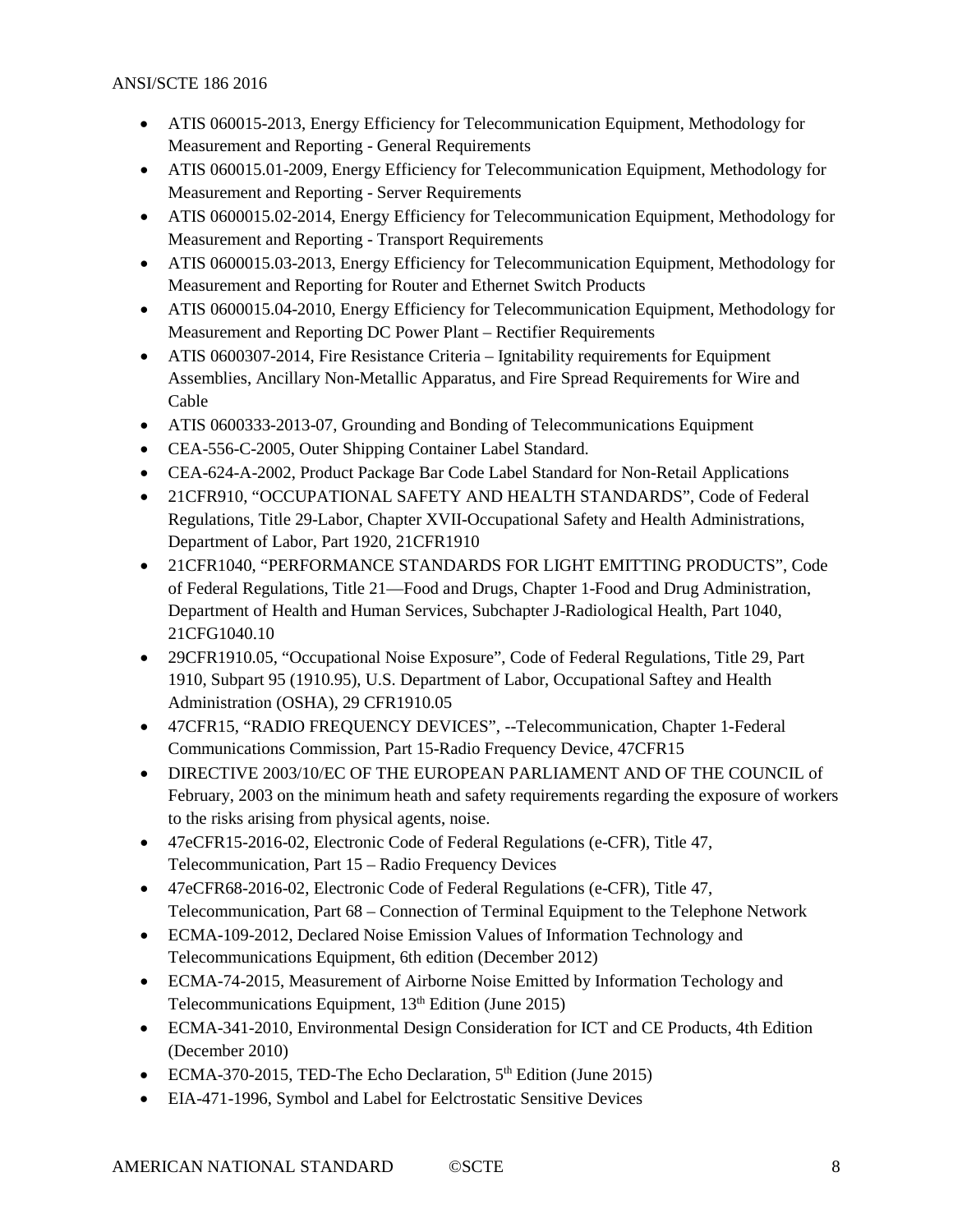- EIA/ECA-310-E-2005, Cabinets, Racks, Panels, and Associated Equipment
- EN 300 119-1, V2.1.1-2004-2009, Environmental Engineering (EE); European telecommunications standard for equipment practice; Part 1, Introduction and terminology
- <span id="page-8-0"></span>• EN 300 119-2, V2.1.2-2009-12, Environmental Engineering (EE); European telecommunications standard for equipment practice; Part 2, Engineering requirements for racks and cabinets
- <span id="page-8-1"></span>• EN 300 119-3, V2.1.2-2009-12, Environmental Engineering (EE); European telecommunications standard for equipment practice; Part 3, Engineering requirements for miscellaneous racks and cabinets
- EN 300 119-5, V1.2.2-2004-12, Environmental Engineering (EE); European telecommunications standard for equipment practice; Part 5, Thermal Management
- ENERGY STAR®, Generalized Test Protocol for Calculating the Energy Efficiency of Internal AC-DC and DC-DC Power Supplies, Revison 6.6 (April 2012)
- ENERGY STAR®, Program Requirements for Computers. Version 6.0. October 2013
- ENERGY STAR®, Program Requirements for Computer Servers. Version 1.0. 2009
- ENERGY STAR®, Program Requirements for Computer Servers. Version 2.0. October 2013
- ENERGY STAR®, Program Requirements Product Specification for Uninterruptible Power Supplies (UPSs), Version 1.0. 2012
- Environmental Profile, Central Offices and Network Data Centers, Version 1.0 May 5, 2008, SCOPE Alliance
- ETR 100 035-February 2004, Equipment Engineering (EE); Environmental Engineering; Guidance and Terminology
- ETSI EN 300 019-1-0, V 2.1.2-2003-09, Environmental Engineering (EE); Environmental conditions and environmental tests for telecommunications equipment; Part 1-0, Classification of environmental conditions; Introduction
- ETSI EN 300-019-1-1 V2.1.4-2003-2004, Equipment Engineering (EE); Environmental conditions and environmental tests for telecommunications equipment, Part 1-1, Classification of environmental conditions; Storage
- <span id="page-8-3"></span>• ETSI EN 300-019-1-2, V2.1.4-2003-04, Equipment Engineering (EE); Environmental conditions and environmental tests for telecommunications equipment, Part 1-2, Classification of environmental conditions; Transportation
- ETSI EN 300 019-1-3, v2.3.2-2009-11, Environmental Engineering (EE); Environmental conditions and environmental tests for telecommunications equipment; Part 1-3, Classification of environmental conditions; Stationary use at weatherprotected locations
- ETSI EN 300 019-2-0, V 2.1.2-2003-09, Environmental Engineering (EE); Environmental conditions and environmental tests for telecommunications equipment; Part 2-0, Specification of environmental tests; Introduction
- ETSI EN 300 019-2-1, V 2.1.6-2014-06, Environmental Engineering (EE); Environmental conditions and environmental tests for telecommunications equipment; Part 2-1, Specification of environmental tests; Storage
- <span id="page-8-2"></span>• ETSI EN 300 019-2-2, V 2.1.2-2011-1, Environmental Engineering (EE); Environmental conditions and environmental tests for telecommunications equipment; Part 2-2, Specification of environmental tests; Transportation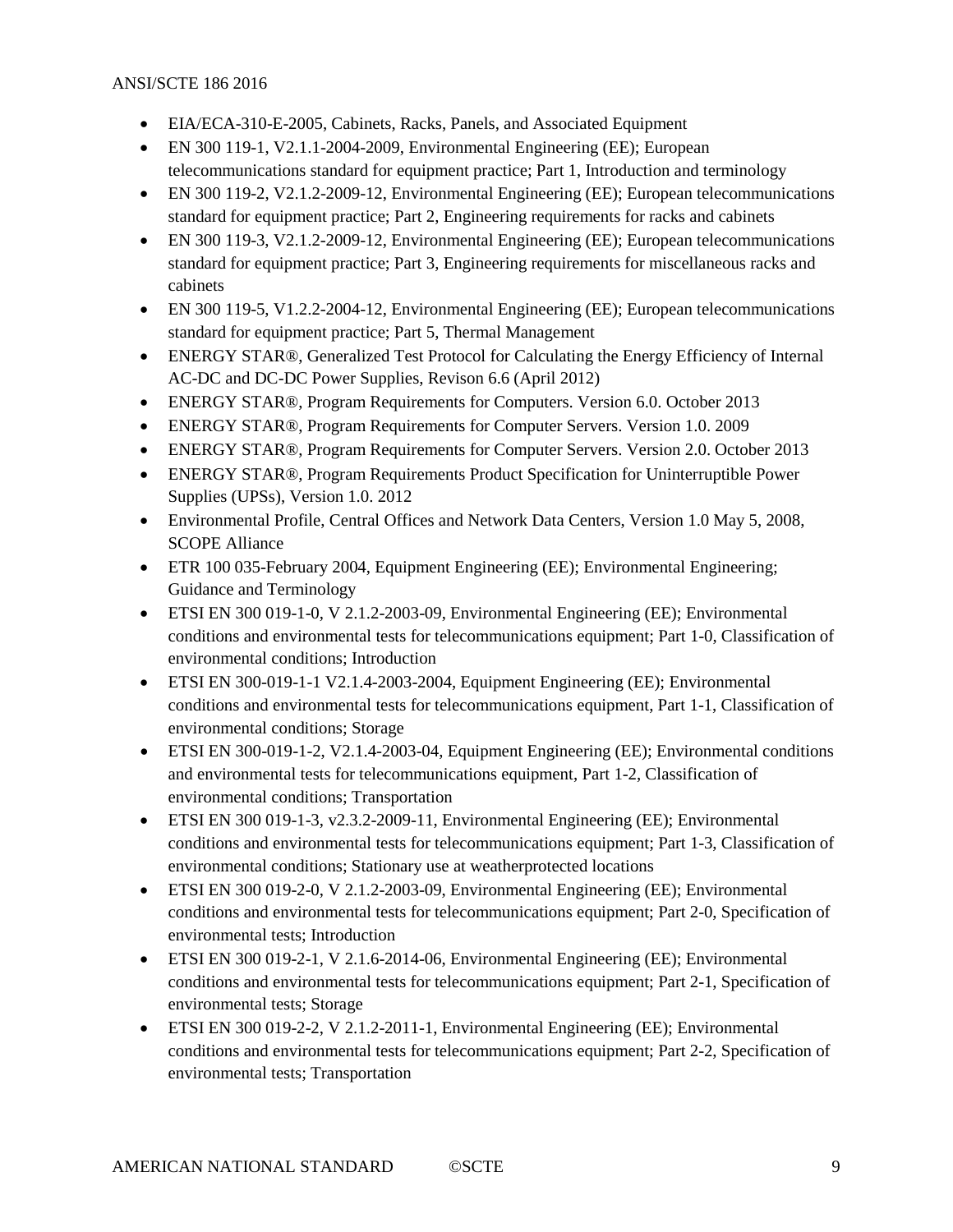- ETSI EN 300 019-2-3, V 2.3.7-2015-09, Environmental Engineering (EE); Environmental conditions and environmental tests for telecommunications equipment; Part 2-3, Specification of environmental tests; Stationary use at weatherprotected locations
- ETSI EN 300 132-1, September 1996, Environmental Engineering (EE); Power supply interface at the input to telecommunications equipment; Part 1, Operated by alternating current (ac) derived from direct current (dc) sources
- ETSI EN 300 386, V1.4.1-2007-10, Electromagnetic Compatibility and Radio Spectrum Matters (ERM); Telecommunications Network Equipment; ElectroMagnetic Compatibility (EMC) Requirements
- ETSI ES 201 468 V1.5.1-2005-08, Additional Electromagnetic Compatibility (EMC) requirements and resistibility requirements for telecommunications equipment for enhanced availability of service in specific applications
- ETSI ETR 127-March 1994, Equipment Engineering (EE); Electrostatic environment and mitigation measures for Public Telecommunications Network (PTN)
- ETSI ETR 300 753 V1.2.1-2009-03, Equipment Engineering (EE); Acoustic noise emitted by telecommunications equipment
- ETSI TR 102 489, V1.1.1-2004-06, Environmental Engineering (EE); European telecommunications standard for equipment practice; Thermal Management Guidance for equipment and its deployment
- <span id="page-9-1"></span>• GR-63-CORE, Issue 3-March 2006, NEBS™ Requirements, Physical Protection.
- GR-1089-CORE, Issue 6-August 2011, Electromagnetic Compatibility and Electrical Safety Generic Criteria for Network Telecommunications Equipment
- GR-3028-CORE, Issue 1-December 2001, Thermal Management in Telecommunications Central **Offices**
- <span id="page-9-0"></span>• GR-3160-CORE Issue 2-July 2013; NEBS<sup>TM</sup> Requirements for Telecommunications Data Center Equipment and Spaces
- IEC  $60068 2 25$ <sup>th</sup> edition-2007-07, Environmental testing Part 2, Tests
- IEC  $60068-2-27$  4<sup>th</sup> edition-2008-02, Environmental testing Part 2-27, Tests Ea and guidance, Shock
- IEC 60721-3-3 2.2<sup>nd</sup> edition-2002, Classification of environmental parameters and their severities - Stationary use of weather-protected locations
- IEC 60825-1 3<sup>rd</sup> edition-2014, Safety of laser products Part 1, Equipment classification and requirement
- IEC 60950-1,2005+AMD1,2009+AMD2,2013, 2nd edition, 2013-05, Safety of information technology equipment including electrical business equipment
- IEC 61000-3-2  $4<sup>th</sup>$  edition-2014-05, Electromagnetic Compatibility (EMC) Part 3-2, Limits Limits for harmonic current emissions (equipment input current <=16A per phase)
- IEC 61000-3-3,2013  $3<sup>rd</sup>$  edition-2013-05, (EMC) Part 3-3, Limits Limitation of voltage changes, voltage fluctuations and flicker in public low-voltage supply systems, for equipment with rated current  $\leq 16A$  per phase and not subject to conditional connection
- <span id="page-9-2"></span>• IEC 61000-4-2,2008  $2<sup>nd</sup>$  edition-2008-12, Electromagnetic Compatibility (EMC) – Part 4-2, Testing and measurement techniques – Electrostatic discharge immunity test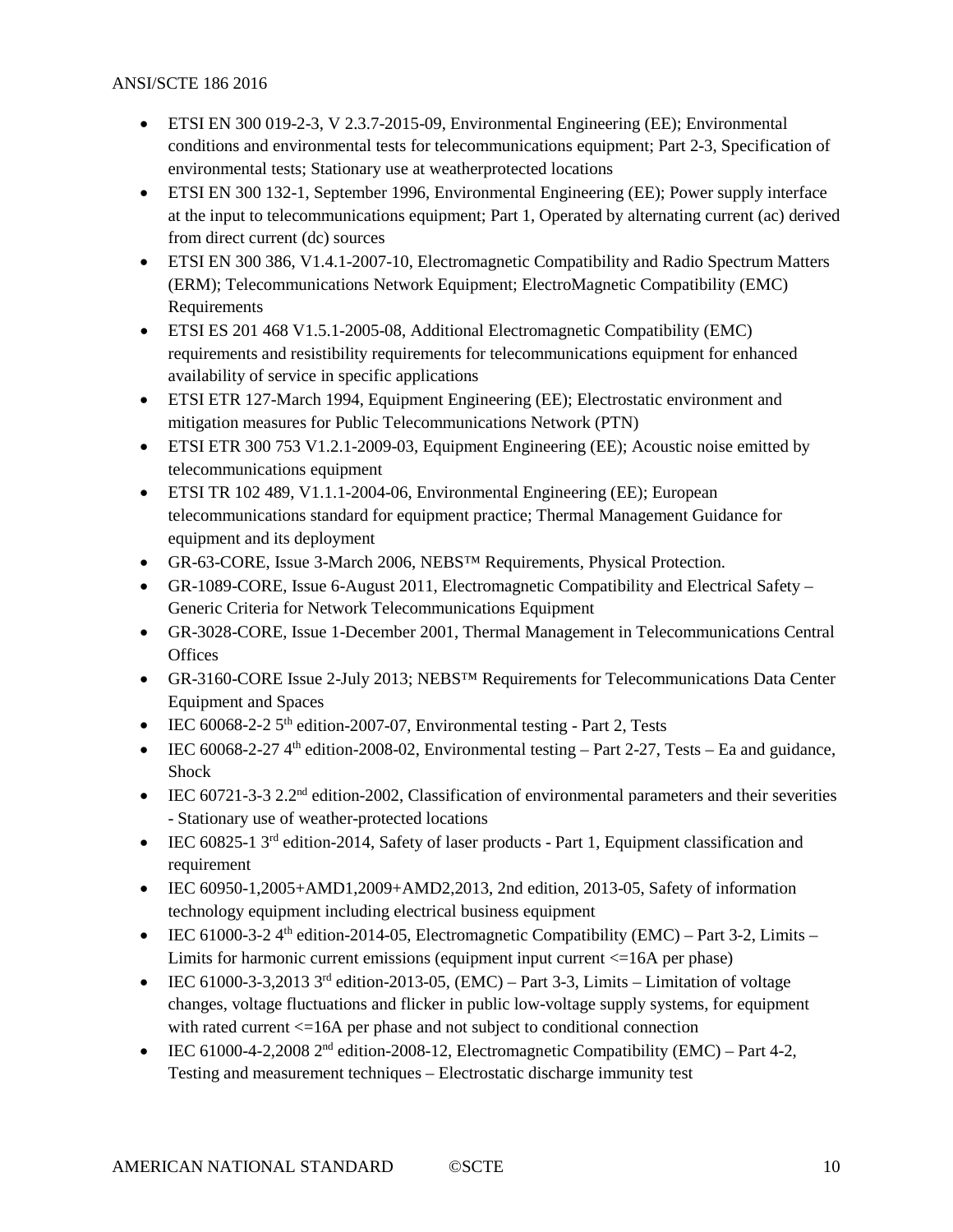- IEC 61000-4-3, 3.2<sup>nd</sup> edition-2010-04, Electromagnetic Compatibility (EMC) Part 4-3, Testing and measurement techniques – radiated, radio-frequency, electromagnetic field immunity test
- <span id="page-10-7"></span>• IEC 61000-4-4,2012 RLV 3<sup>rd</sup> edition-2012-04, Electromagnetic Compatibility (EMC) – Part 4-4, Testing and measurement techniques – Electrical fast transient/burst immunity test
- <span id="page-10-8"></span>• IEC 61000-4-5,2014 3<sup>rd</sup> edition-2014-05, Electromagnetic Compatibility (EMC) – Part 4-5, Testing and measurement techniques – Surge immunity test
- <span id="page-10-5"></span>• IEC 61000-4-6,2013 4<sup>th</sup> edition-2013-10, Electromagnetic Compatibility (EMC) – Part 4-6, Testing and measurement techniques – Immunity to conducted disturbances, induced by radiofrequency fields
- IEC 61000-4-8,2009 RLV  $2<sup>nd</sup>$  edition-2009-09, Electromagnetic Compatibility (EMC) Part 4-8, Testing and measurement techniques – Power frequency magnetic field immunity test
- IEC 61000-4-11  $2<sup>nd</sup>$  edition-2004-03, Electromagnetic Compatibility (EMC) Part 4-11, Testing and measurement techniques – Voltage dips, short interruptions and voltage variations immunity tests
- <span id="page-10-6"></span>• IEEE C62.41.1 2<sup>nd</sup> edition-2008, Guide on the Surge Environment in Low-Voltage (1000V and less) AC power circuits
- <span id="page-10-9"></span>• ISO/IEC DIS 2836 3<sup>rd</sup> edition 2016-02, Information Technology – Office Equipment – Determination of Chemical Emission Rates from Electronic Equipment
- JESD-471-2009, Symbol and Label for Electrostatic Sensitive Devices
- <span id="page-10-4"></span>• MIL-STD 810d, method 507.2 Procedure III-Aggravated
- NGAA Converged Multiservice Access Platform Product Specification, August 2010, Hardware & Functional Specification
- <span id="page-10-3"></span>• (RoHS) DIRECTIVE 2002/95/EC OF THE EUROPEAN PARLIAMENT AND OF THE COUNCIL of 8 June 2011 on the restriction of the use of certain hazardous Substances in electrical and electronic equipment (recast)
- <span id="page-10-10"></span>• SR-332 Issue 3, January 2011, Updated February 2011, Reliability Prediction Procedure for Electrical Equipment
- (WEEE) DIRECTIVE 2002/96/EC OF THE EUROPEAN PARLIAMENT AND OF THE COUNCIL of 27 January 2003 on waste electrical and electronic equipment (WEEE) (and latest associated amendments)

### <span id="page-10-0"></span>**2.3. Published Materials**

• No normative references are applicable.

## <span id="page-10-1"></span>**3. Informative References**

The following documents might provide valuable information to the reader but are not required when complying with this document.

## <span id="page-10-2"></span>**3.1. SCTE References**

• No informative references are applicable.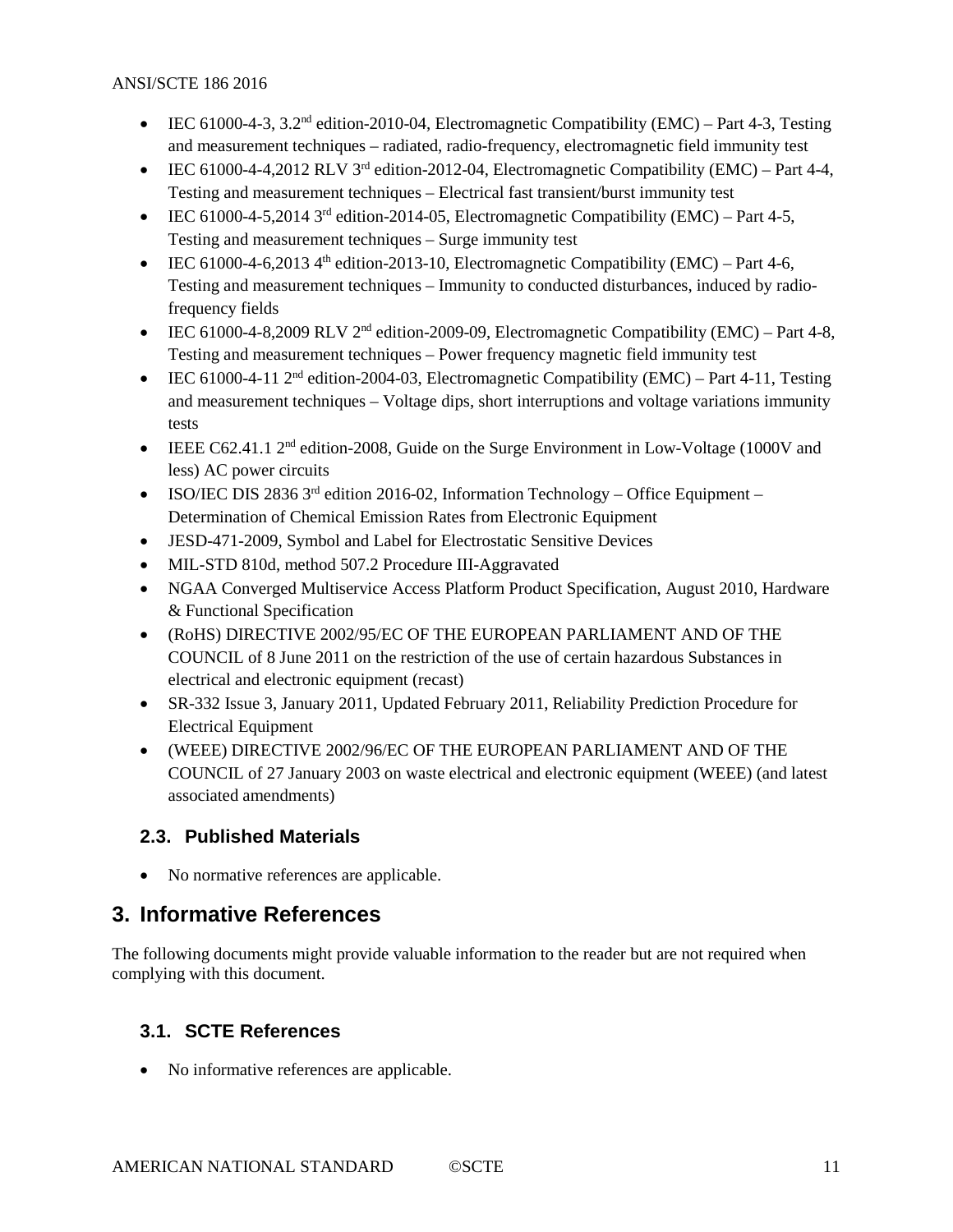#### <span id="page-11-0"></span>**3.2. Standards from Other Organizations**

- ANSI/TIA 942-2015: Telecommunications Infrastructure Standard for Network Data Center.
- ANSI/TIA-968-B-2009: Telecommunications Telephone Terminal Equipment Technical Requirements for Connection of Terminal Equipment to the Telephone Network.
- ASHRAE: Datacom Equipment Power Trends and Cooling Applications, Second Edition, ISBN 9781936504282 2012
- <span id="page-11-2"></span>• ASHRAE: Design Considerations for Datacom Equipment Centers, Second Edition, ISBN 9781933742489, 2009
- ASHRAE: Liquid Cooling Guidelines for Datacom Equipment Centers, ,Second Edition ISBN 9781936504671, 2013
- ASHRAE: Structural and Vibration Guidelines for Datacom Equipment Centers, ISBN 9781933742205,2008
- ATIS-0600319.2014-2014: Equipment Assemblies -- Fire Propagation Risk Assessment Criteria.
- ATIS-PP-0600315.2013: Voltage Levels for DC-Powered Equipment Used in the Telecommunications Environment
- DIRECTIVE 2006/95/EC OF THE EUROPEAN PARLIAMENT AND OF THE COUNCIL of 12 December 2006 on the harmonization of the laws of Member States relating to electrical equipment designed for use within certain voltage limits (and 2008/C 28/01 for harmonized stand)
- (EMC) DIRECTIVE 2004/108/EC OF THE EUROPEAN PARLIAMENT AND OF THE COUNCIL of 15 December 2004 on the approximation of the laws of the Member States relating to electromagnetic compatibility
- EN 300 119-4 V2.1.1-2004-09: Environmental Engineering (EE); European telecommunications standard for equipment practice; Part 4: Engineering requirements for subracks in miscellaneous racks and cabinets
- ETSI EN 300 132-2 V2.4.6-2011-10: Power supply interface at the input to the telecommunications and datacom (ICT) equipment; Part 2: Operated by -48V direct current
- ETSI EN 300 132-3 V2.1.1-2011-10: Environmental Engineering (EE); Power supply interface at the input to telecommunications equipment; Part 3: Operated by rectified current source, alternating current source or direct current source up to 400V
- ETSI EN 300 253 V2.2.1-2015-06: Equipment Engineering (EE); Earthing and bonding of telecommunications equipment in telecommunication centres
- TIA-569-B-2004: Commercial Building Standard for Telecommunications Pathways and Spaces

### <span id="page-11-1"></span>**3.3. Published Materials**

- GR-78-CORE Issue 2-September 2007: Generic Requirements for the Physical Design and Manufacture of Telecommunications Products and Equipment
- GR-295 Issue 1-November 2004: Mesh and Isolated Bonding Networks: Definition and Application to Telephone Central Offices
- GR-383-CORE Issue 3-February 2006: Common Language Equipment Codes (CLEI Codes) Generic Requirements for Product Labels
- GR-485-CORE Issue 5-April 2004: Common Language Equipment Codes (CLEI Codes) Generic Requirements for Processes and Guidelines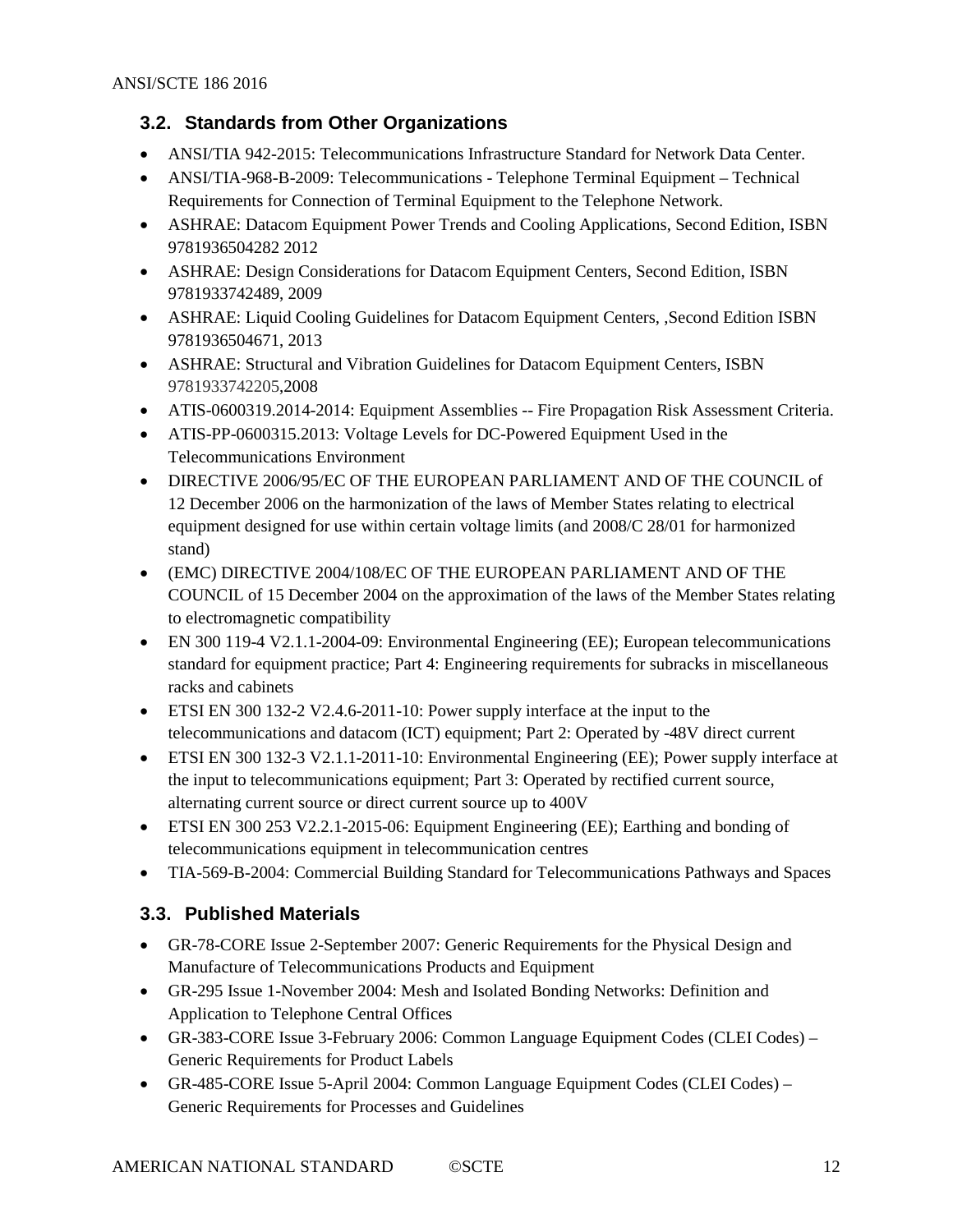- GR-1275-CORE Issue 12-December 2010: Central Office/Network Environment Equipment Installation / Removal Generic Requirements
- GR-1502-CORE Issue 9-December 2010: Central Office / Network Environment Detail Engineering Generic Requirements
- GR-2914-CORE Issue 4-December 1998: Human Factors Requirements for Equipment to Improve Network Reliability
- "Information technology equipment including electrical business equipment": European Norm, European Committee for Electrotechnical Standardsization (CENELEC)
- Recommendations for Measuring and Report Overall Data Center Efficiency
- SCOPE AdvancedTCA™ HW Profile, Version 2.0-2007
- SCOPE MicroTCA™ HW Profile, Version 1.0-2007
- SCOPE Services and Support Profile Service Availability, Version 1.0-2007
- SCOPE Services and Support Profile Long Life Cycle Support, Version 1.0-2007
- GR-78-CORE Issue 2-September 2007: Generic Requirements for the Physical Design and Manufacture of Telecommunications Products and Equipment
- SR 3580 Issue 5 FR-2063 NEBS Criteria Levels-2012-05: A module of NEBSFR,Telcordia Technologies Special Report
- Usage and Public Reporting Guidelines for PUE/DCiE WP #2-2009
- VZ.TPR.9205 Issue 5-2011-10: Verizon Technical Purchasing Requirements

|            | This word or the adjective "required" means that the item is an              |
|------------|------------------------------------------------------------------------------|
| shall      | absolute requirement of this document.                                       |
|            |                                                                              |
| shall not  | This phrase means that the item is an absolute prohibition of this           |
|            | document.                                                                    |
| forbidden  | This word means the value specified shall never be used.                     |
|            | This word or the adjective "recommended" means that there may exist          |
|            | valid reasons in particular circumstances to ignore this item, but the       |
| should     | full implications should be understood and the case carefully weighted       |
|            | before choosing a different course.                                          |
|            |                                                                              |
| should not | This phrase means that there may exist valid reasons in particular           |
|            | circumstances when the listed behavior is acceptable or even useful,         |
|            | but the full implications should be understood and the case carefully        |
|            | weighed before implementing any behavior described with this label.          |
|            | This word or the adjective " <i>optional</i> " means that this item is truly |
| may        | optional. One vendor may choose to include the item because a                |
|            | particular marketplace requires it or because it enhances the product,       |
|            | for example; another vendor may omit the same item.                          |
|            | Use is permissible for legacy purposes only. Deprecated features may         |
| deprecated | be removed from future versions of this document. Implementations            |
|            | should avoid use of deprecated features.                                     |

## <span id="page-12-0"></span>**4. Compliance Notation**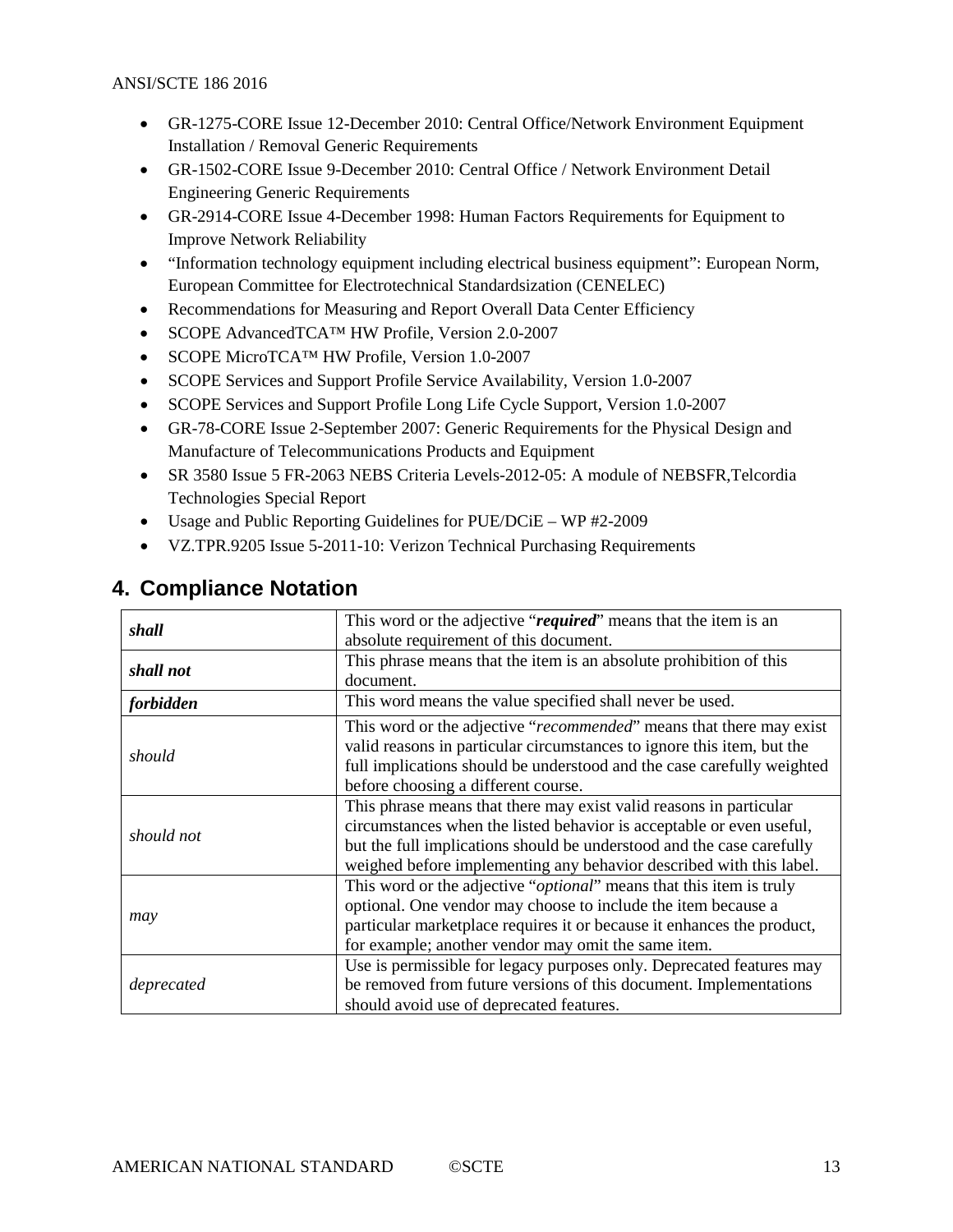## <span id="page-13-0"></span>**5. Abbreviations and Definitions**

## <span id="page-13-1"></span>**5.1. Abbreviations**

| AC             | <b>Alternating Current</b>                                      |  |  |
|----------------|-----------------------------------------------------------------|--|--|
| <b>ADM</b>     | Add-drop Multiplexer                                            |  |  |
| <b>ASTM</b>    | American Society for Testing and Materials                      |  |  |
| <b>ANSI</b>    | <b>American National Standards Institute</b>                    |  |  |
| <b>ASD</b>     | <b>Acceleration Spectral Density</b>                            |  |  |
| <b>ASHRAE</b>  | American Society of Heating, Refrigerating and Air-conditioning |  |  |
| <b>ATIS</b>    | Alliance for Telecommunications Industry Solutions              |  |  |
| <b>BER</b>     | <b>Bit Error Rate</b>                                           |  |  |
| <b>BOB</b>     | <b>Buffered on Board</b>                                        |  |  |
| <b>CENELEC</b> | European Committee for Electrotechnical Standardization         |  |  |
| <b>CFM</b>     | Cubic Foot per Minute                                           |  |  |
| <b>CFR</b>     | Code of Federal Regulations (US)                                |  |  |
| <b>CE</b>      | <b>Consumer Electronics</b>                                     |  |  |
| <b>CISPR</b>   | Special International Committee on Radio Interference           |  |  |
| DC             | <b>Direct Current</b>                                           |  |  |
| <b>DCS</b>     | <b>Digital Cross Connect Systems</b>                            |  |  |
| <b>DIMM</b>    | Dual In-line Memory Module                                      |  |  |
| eCFR           | Electronic Code of Federal Regulations (US)                     |  |  |
| EC             | <b>European Community</b>                                       |  |  |
| <b>ECC</b>     | Error-correcting Code                                           |  |  |
| <b>ECMA</b>    | Ecma International®                                             |  |  |
|                | (formally European Computer Manufacturers Association)          |  |  |
| <b>EFT</b>     | <b>Electronic Fast Transient</b>                                |  |  |
| <b>EIA</b>     | <b>Electronic Industries Alliance</b>                           |  |  |
| <b>EMC</b>     | <b>Electromagnetic Compatibility</b>                            |  |  |
| EMI            | Electromagnetic Interference                                    |  |  |
| <b>ETSI</b>    | European Telecommunications Standards Institute                 |  |  |
| <b>EUT</b>     | <b>Equipment Under Test</b>                                     |  |  |
| ICT            | Information and Communication Technology                        |  |  |
| <b>IEC</b>     | <b>International Electrotechnical Commission</b>                |  |  |
| <b>IEEE</b>    | Institute of Electrical and Electronic Engineers                |  |  |
| IP             | <b>Internet Protocol</b>                                        |  |  |
| <b>ISDN</b>    | <b>Integrated Services Digital Network</b>                      |  |  |
| IT             | <b>Information Technology</b>                                   |  |  |
| <b>ITE</b>     | <b>Information Technology Equipment</b>                         |  |  |
| <b>ITU</b>     | International Telecommunication Union                           |  |  |
| <b>MPEG</b>    | <b>Motion Picture Experts Group</b>                             |  |  |
| <b>MSO</b>     | Multiple System Operator                                        |  |  |
| <b>PDA</b>     | Personal Digital Assistant                                      |  |  |
| <b>PSTN</b>    | Public Switched Telephone Network                               |  |  |
| <b>OEM</b>     | Original Equipment Manufacturer                                 |  |  |
| <b>OS</b>      | <b>Operating System</b>                                         |  |  |
| <b>OSHA</b>    | Occupational Safety and Health Administration (US Dept. of      |  |  |
|                | Labor)                                                          |  |  |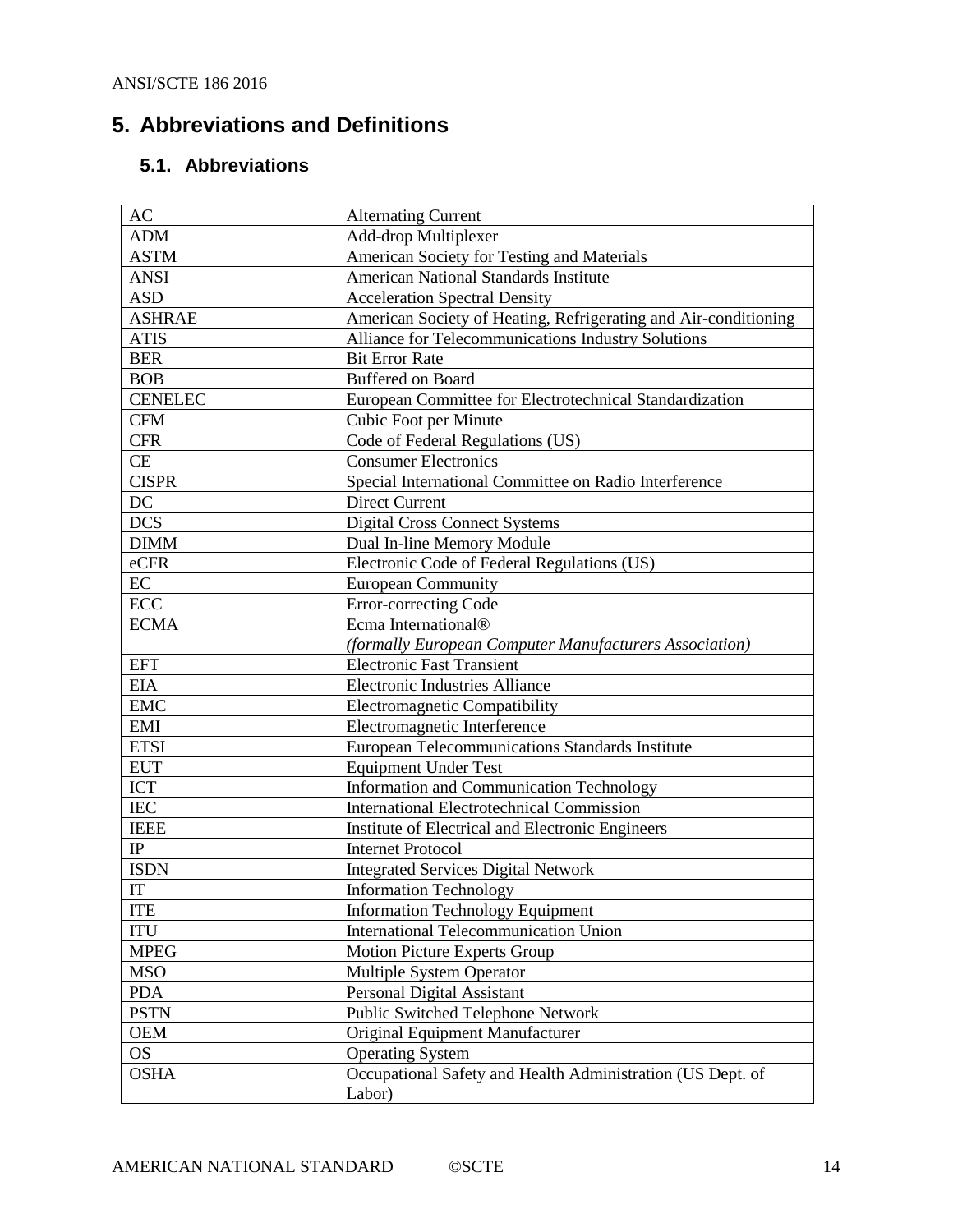| <b>OSP</b>   | <b>Outside Plant</b>                                       |  |
|--------------|------------------------------------------------------------|--|
| QAM          | Quadrature Amplitude Modulation                            |  |
| <b>RAM</b>   | <b>Random-access Memory</b>                                |  |
| <b>ROADM</b> | Reconfigurable Optical Add-drop Multiplexer                |  |
| <b>RoHS</b>  | <b>Restriction of Hazardous Substances</b>                 |  |
| <b>SCTE</b>  | Society of Cable Telecommunications Engineers              |  |
| <b>SDH</b>   | <b>Synchronous Digital Hierarchy</b>                       |  |
| <b>SONET</b> | <b>Synchronous Optical Network</b>                         |  |
| <b>SMS</b>   | <b>Sustainability Management Subcommittee</b>              |  |
| <b>SPEC</b>  | <b>Standard Performance Evaluation Corporation</b>         |  |
| <b>TCG</b>   | <b>Telecommunications Carrier Group</b>                    |  |
| <b>TEER</b>  | Telecommunications Energy Efficiency Ratio                 |  |
| <b>TIA</b>   | Telecommunications Industry Association                    |  |
| U            | Unit, Short for Rack-Unit, Measure of vertical rack space, |  |
|              | $1U=1.75$ " (44.45mm)                                      |  |
| <b>USB</b>   | <b>Universal Serial Bus</b>                                |  |
| <b>UPS</b>   | Uninterruptible Power Supply                               |  |
| <b>WDM</b>   | Wavelength-division Multiplexer                            |  |

## <span id="page-14-0"></span>**5.2. Definitions**

| Downstream | Information flowing from the hub to the user |
|------------|----------------------------------------------|
| Upstream   | Information flowing from the user to the hub |

## <span id="page-14-2"></span><span id="page-14-1"></span>**6. Physical Requirements**

#### **6.1. Frame and Cabinet**

- 1. Equipment frames and cabinets *should* comply with international standards for uniform frameworks.
- 2. Open racks *should* comply with EIA/ECA-310-E-2005: Cabinets, Racks, Panels, and Associated Equipment.
- 3. Recommended open rack dimensions are: $<sup>1</sup>$  $<sup>1</sup>$  $<sup>1</sup>$ </sup>
	- Height: 2130 mm *(84 in)*
	- Width:  $560 \text{ mm} (23 \text{ in})$  for 19-inch equipment

660 mm *(26 in)* for 23-inch equipment

• Depth: 300 *(12 in)* with extenders to support wider depth equipment as needed

4. Closed frames, cabinets and equivalent frameworks *should* comply with **ANSI T1.336-2009:** *Engineering Requirements for a Universal Telecom Framework*. Noteworthy criteria specified in ANSI T1.336-2009 includes:

Cabinet outer dimensions based on **[EN 300 119-2, V2.1.2-2009-12,](#page-8-0)** *Environmental Engineering [\(EE\); European telecommunications standard for equipment practice; Part 2, Engineering](#page-8-0)  [requirements for racks and cabinets](#page-8-0)* and *[EN 300 119-3, V2.1.2-2009-12, Environmental](#page-8-1) Engineering [\(EE\); European telecommunications standard for equipment practice; Part 3, Engineering](#page-8-1)  [requirements for miscellaneous racks and cabinets](#page-8-1)*

o Widths: 600, 750, 900 mm (23.62, 29.52, 35.43 inches)

<span id="page-14-3"></span><sup>&</sup>lt;sup>1</sup> These are the open rack dimensions recommended in **GR-63-CORE** for central offices and equivalent facilities.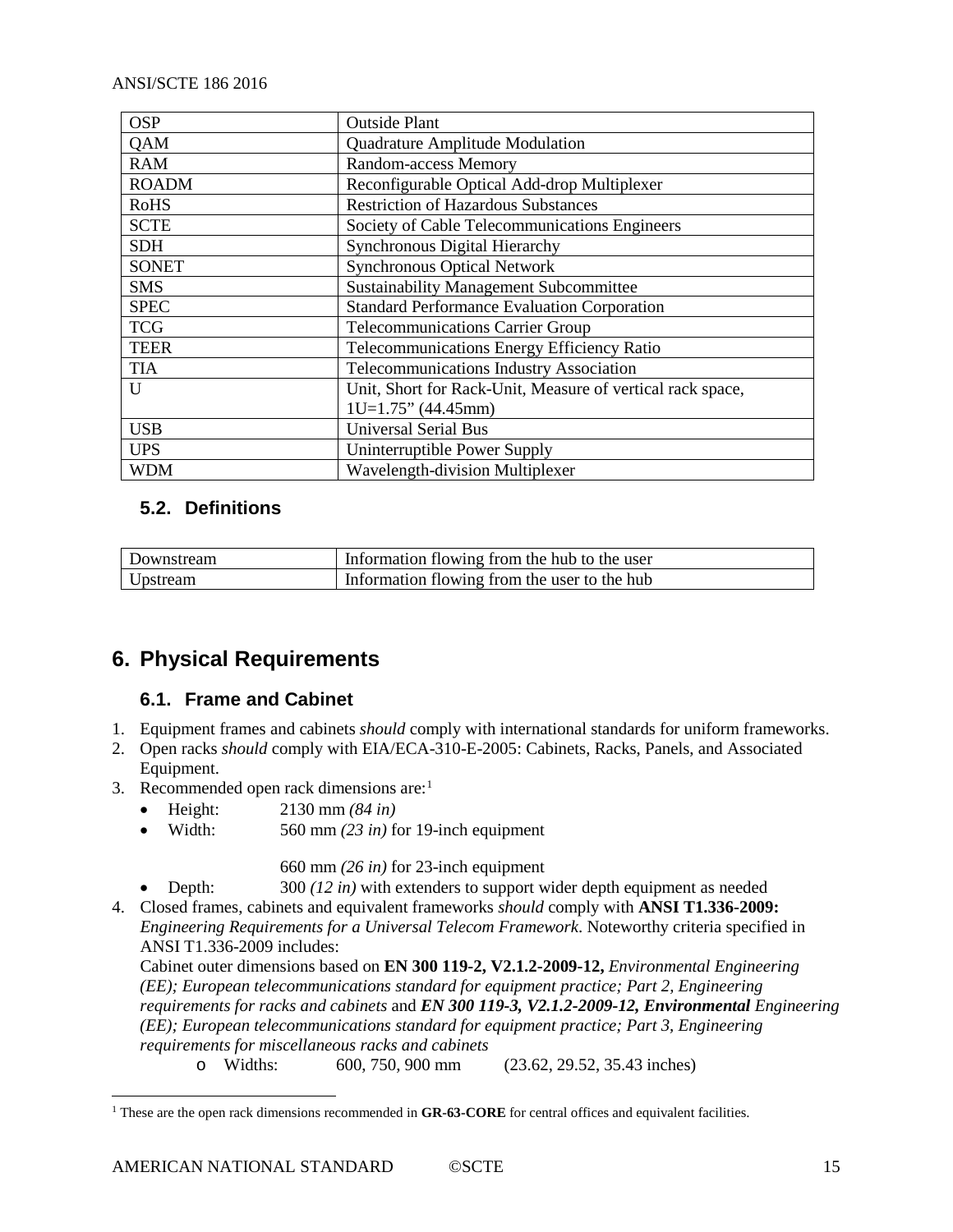- o Depths: 600, 750, 900 mm (23.62, 29.52, 35.43 inches)<br>
o Heights: 2130 mm (84.0 inches)
- $O$  Heights:
- Three recommended minimum rated equipment loads of 441, 882, and 1323 pounds.
- Required static load tests with a maximum deflection point of 50 mm (2 inches) when subjected to a static force twice the rated load capacity.
- Dynamic load tests per **ATIS 0600329-2014 Edition:** *Network Equipment Earthquake Resistance.*
- Fire resistant compliant with **ANSI T1.307-2007:** *Fire Resistance Criteria – Ignitability Requirements for Equipment Assemblies, Ancillary Non-Metallic Apparatus, and Fire Spread Requirements for Wire and Cable.*
- Ground bonding between frames per **ATIS 0600333-2013-07,** *[Grounding and Bonding of](#page-7-0)  [Telecommunications Equipment](#page-7-0)*.
- 5. No protrusions *shall* extend beyond a cabinet front or rear.
- 6. Frames *shall* provide holes in a horizontal surface at the base of the frame to allow anchoring to the floor.
- <span id="page-15-2"></span>7. Shelf level equipment *shall* provide brackets (or equivalent methods) that support equipment mounting to a variety of cabinet widths and depths. Dimensions that *should* be supported are provided in [Table 1.](#page-15-2)

| <b>Width (inches)</b> | Depth (inches) | Height (height) | $\mathbf{U}$ | <b>TYPE</b> |
|-----------------------|----------------|-----------------|--------------|-------------|
| 19                    | 16.5           | 84              | 45           | Open rack   |
| 19                    | 24.289         | 83.72           | 45           | Open rack   |
| 21.063                | 32.063         | 85.875          | 45           | Cabinet     |
| 23.62                 | 42.13          | 78.39           | 42           | Cabinet     |
| 23.62                 | 42.13          | 88.9            | 48           | Cabinet     |
| 27.16                 | 43.37          | 84.5            | 45           | Cabinet     |
| 27.6                  | 43.3           | 78.5            | 42           | Cabinet     |
| 29.53                 | 42.13          | 78.39           | 42           | Cabinet     |
| 29.53                 | 42.13          | 88.9            | 48           | Cabinet     |
| 31.5                  | 46.5           | 84              | 45           | Cabinet     |
| 31.5                  | 48             | 95              | 51           | Cabinet     |

**Table 1 - Example Cabinet Dimensions[2](#page-15-3)**

#### <span id="page-15-0"></span>**6.2. Equipment Static Load**

No mechanical damages or visible deformation *shall* occur when the equipment housing is subjected to a static load of 25 lbs. for a period of one (1) minute. This equipment *shall* withstand the static load when applied to the top, bottom, right side, and left side of the equipment both when it is free standing and when it is housed in a rack or cabinet using the OEM supplied mounting brackets.

### <span id="page-15-1"></span>**6.3. Impact Force Resistance**

After impact force of 5.0 ft.-lbs. by free fall of a 2 inch diameter, 1.18 lb. solid smooth steel sphere on all chassis surfaces except surfaces housing electronics or connectors, the equipment:

- 1. *Shall not* be distorted in any manner such that wire-to-ground or wire-to-chassis spacing is reduced below the following values:
	- a. For Vrms peak  $\leq$  50: 1/16"

<span id="page-15-3"></span><sup>&</sup>lt;sup>2</sup> These rack dimensions were identified in a survey of racks and cabinets in facilities of one major North American MSO.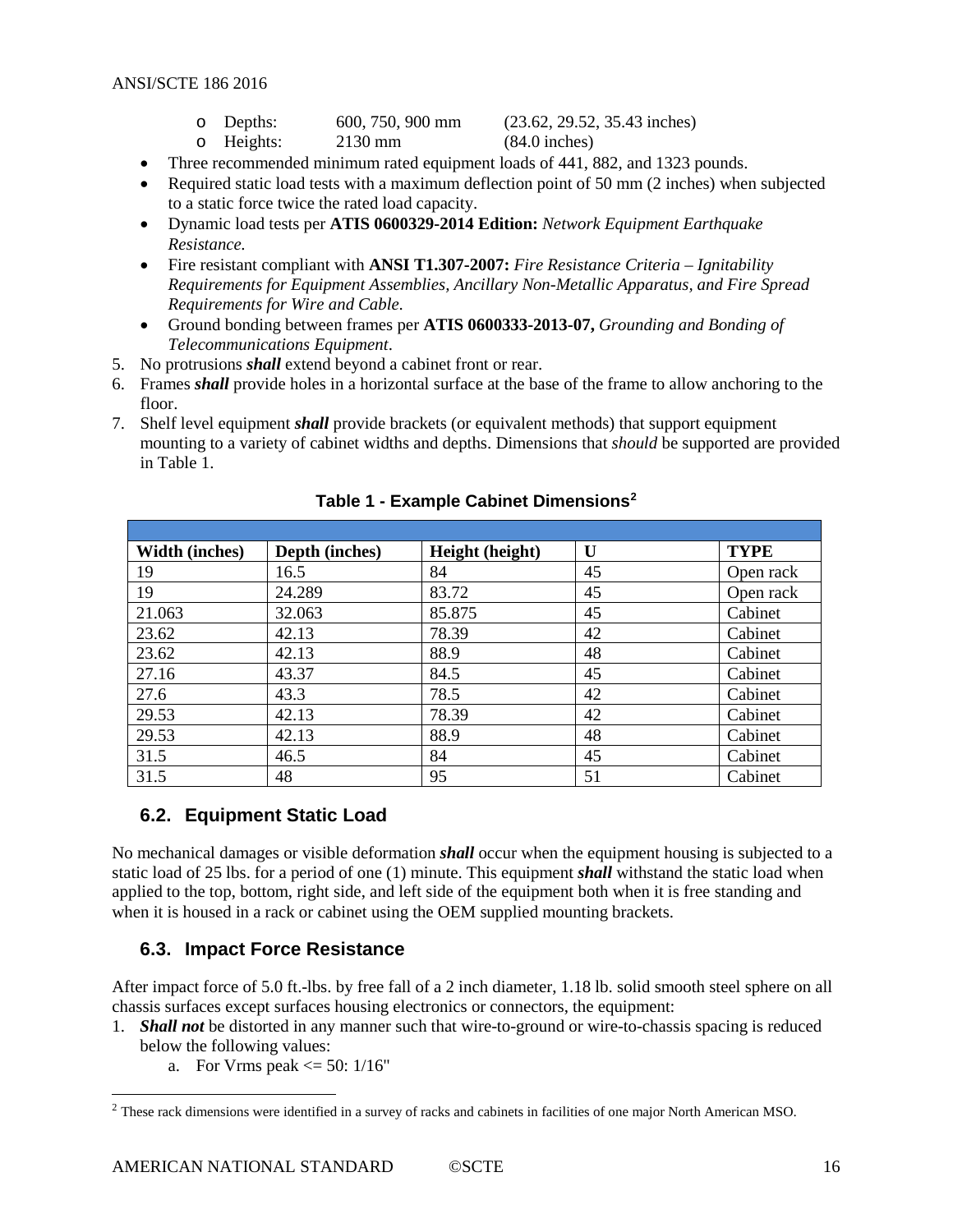- b. For  $50 < Vrms$  peak  $\leq 150$ :  $1/4"$
- c. For  $150 < V$ rms peak  $\leq 600$ :  $1/2$ "
- 2. *Shall not* be distorted such that the chassis contacts any non-insulated high voltage surfaces or components.
- <span id="page-16-0"></span>3. *Shall not* cause any open exposures to non-insulated parts.

#### **6.4. Microphonic Emissions**

Mechanical shocks or vibrations to operating equipment with a minimum impact energy of 0.7 joules (Newton/meters) *shall not* cause output port spurious signals, electrical noise, signal interruptions, or signal discontinuities.

### <span id="page-16-1"></span>**6.5. Dissimilar Metals – Galvanic Compatibility**

Galvanic Compatibility is defined as the differential in Anodic Index Voltage between the various metals at the junction. The maximum Anodic Index (V) differential limit for equipment *shall not* be greater than  $+/-0.50$  Volt.

#### <span id="page-16-2"></span>**6.6. Equipment Labels and Markings**

- 1. Equipment vendor and product identification *shall* be visible when the unit is installed.
- 2. Labels for equipment user panels, connectors, controls, and power connections *shall* be visible when unit is installed and *shall* be located near their intended function.
- 3. Equipment certifications, compliances, approvals, and warning labels *shall* be visible when the unit is installed and *shall* be provided in the equipment user documentation.
- 4. Labels that display serial numbers, MAC addresses, and similar information *shall* be visible when the equipment is installed.
- 5. Labels *shall* be implemented in sufficient contrast to assure legibility in non-optimum lighting.
- 6. Labels *shall not* peel, wear, crack, fade, or blister in the environmental conditions in which the equipment will operate.
- 7. Shelf level equipment labels *should not* be placed on the top, bottom, or side.
- 8. Equipment *should* provide an area to affix a MSO placed equipment barcode or equivalent label.
- 9. Laser light emitting ports *shall* be capped or shuttered, and equipment containing laser outputs of Class 2 or higher *shall* contain Warning, Explanatory and Aperture labels and documentation in accordance with 21 [CFR1040.10](#page-7-1) and/or IEC 60825-1.<sup>[3](#page-16-5)</sup>

### *6.6.1. Packaging and Shipping Labels*

- <span id="page-16-3"></span>1. Equipment package barcode *shall* be placed such that it can be read and/or scanned without removing the equipment from its package or wrapping material.
- 2. Equipment shipping package *shall* have barcodes indicating its contents placed on the front upright surface.
- 3. Equipment packaging *shall* comply with **CEA-556-C-2005,** *[Outer Shipping Container Label](#page-7-2)  [Standard](#page-7-2)*.
- <span id="page-16-4"></span>4. Equipment packaging *shall* comply with **[CEA-624-A-2002, Product](#page-7-3)** *Package Bar Code Label [Standard for Non-Retail Applications](#page-7-3)*.

### *6.6.2. ESD Labels and Documentation*

*1.* Equipment *shall* be labeled in compliance with **JESD-471-2009:** *Symbol and Label for Electrostatic Sensitive Devices.*

<span id="page-16-5"></span> <sup>3</sup> **GR-1089-Core, Issue 6-August 2011**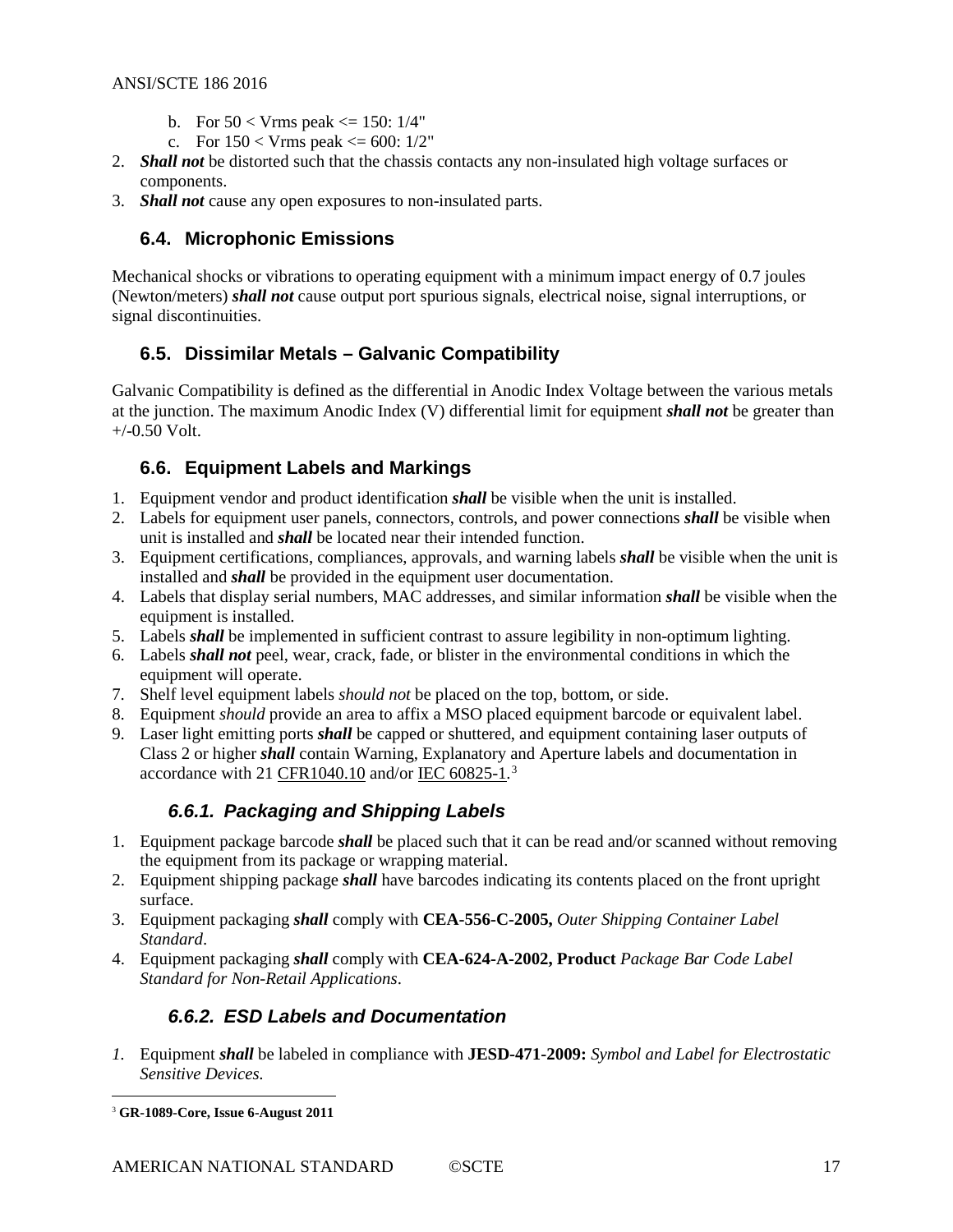- 2. The ESD label *should* be located on the equipment front. Alternative locations *may* be used if there is no room for a front of equipment label.
- 3. Equipment documentation *shall* specify any ESD sensitivity issues.
- 4. Instructions and procedures to prevent ESD problems *shall* be provided in the equipment user documentation.

#### <span id="page-17-0"></span>**6.7. Agency Compliance**

- 1. Equipment *shall* comply with applicable international, national, and local compliance agencies. Examples include FCC Part 15, FCC Part 76, UL 60950-1 (or IEC/EN 60950-1), and IEC 60065.
- 2. Equipment *should* comply with **[\(RoHS\) Directive 2011/65/EU OF THE EUROPEAN](#page-10-3)  [PARLIAMENT AND OF THE COUNCIL of 8 June 2011](#page-10-3)** *on the restriction of the use of certain [hazardous substances in electrical and electronic equipment \(recast\).](#page-10-3)* This directive set criteria to eliminate the use of hazardous materials such as lead, mercury, cadmium, hexavalent chromium, polybrominated biphenyls (PBB) or polybrominated diphenyl (PBDE) from electronic and electrical products.

#### <span id="page-17-1"></span>**6.8. Equipment Cable Routing**

Equipment that requires large amounts of cabling *should* support methods to facilitate cable routing to cable conduits in a manner that eliminates or minimizes the interference to equipment cooling airflow intake and exhaust ports. Example methods included cable trays, routing strap attachments, cable routing brackets, etc. (Reference

**SCTE SMS 001-2011,** *[Facilities Energy Managment and Recommended Practices 2011](#page-6-2)*

## <span id="page-17-2"></span>**6.9. Floor Loading**

- 1. Equipment vendors *shall* include accurate product weight in kilograms (grams) and pounds in the product documentation.
- 2. Modular equipment with numerous configuration options *shall* include accurate weight of plug-in modules as well as instructions or websites to compute product weight based on equipment configuration.

## <span id="page-17-3"></span>**7. Environmental Requirements**

This section documents equipment transportation, storage, and operating environmental requirements. Criteria in this section is based on 1) requirements commonly used when developing carrier grade products; 2) requirements currently included in operator proprietary specifications; and 3) requirements specifically requested by operators. Limits relating to climate, contamination, mechanical shock, mechanical vibration, and earthquake resistance are specified.

#### <span id="page-17-5"></span><span id="page-17-4"></span>**7.1. Climate**

#### *7.1.1. Transportation/Storage Temperature and Humidity*

During transportation or storage, equipment can be exposed to extremes in ambient temperature and humidity. The criteria in this section apply to equipment in its public transportation shipping container. After the equipment is exposed to the given environment, it is returned to ambient conditions, unpackaged and operated. Conformance is based on the equipment's ability to operate as intended when returned to ambient conditions.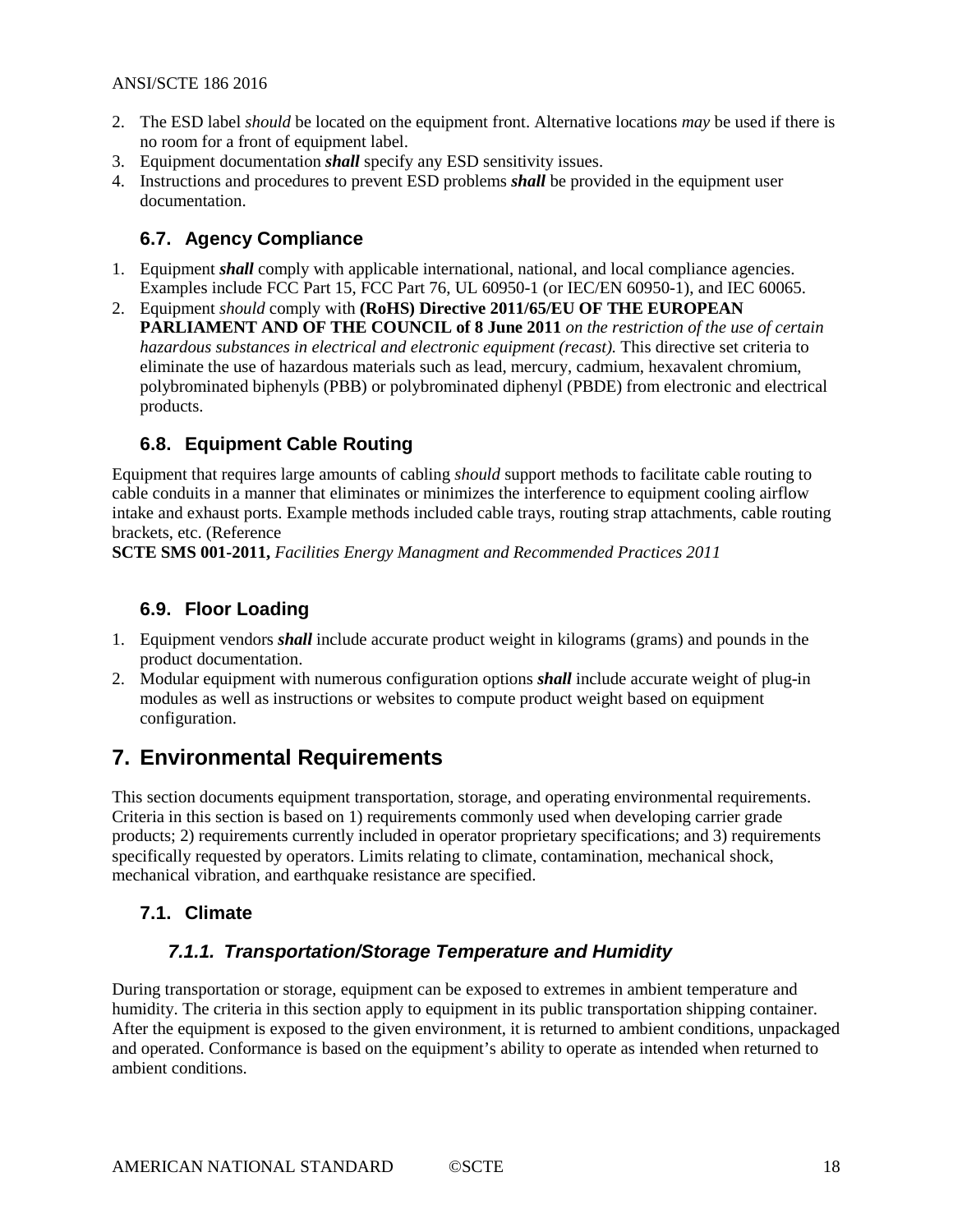- 1. Packaged equipment *shall not* be damaged or deteriorate in operational performance after exposure to the Low Temperature conditions specified in the [Table 2.](#page-19-0)
- 2. Packaged equipment *shall not* be damaged or deteriorate in operational performance after exposure to the High Temperature conditions specified in the [Table 2.](#page-19-0)
- 3. Packaged equipment *shall not* be damaged or deteriorate in operational performance after exposure to the High Humidity criteria specified in [Table 2.](#page-19-0)
- 4. Equipment providers *shall* document performance limitations and/or special operating requirements within the operating climate specified in this section for which the equipment will not function without performance degradation or impairment.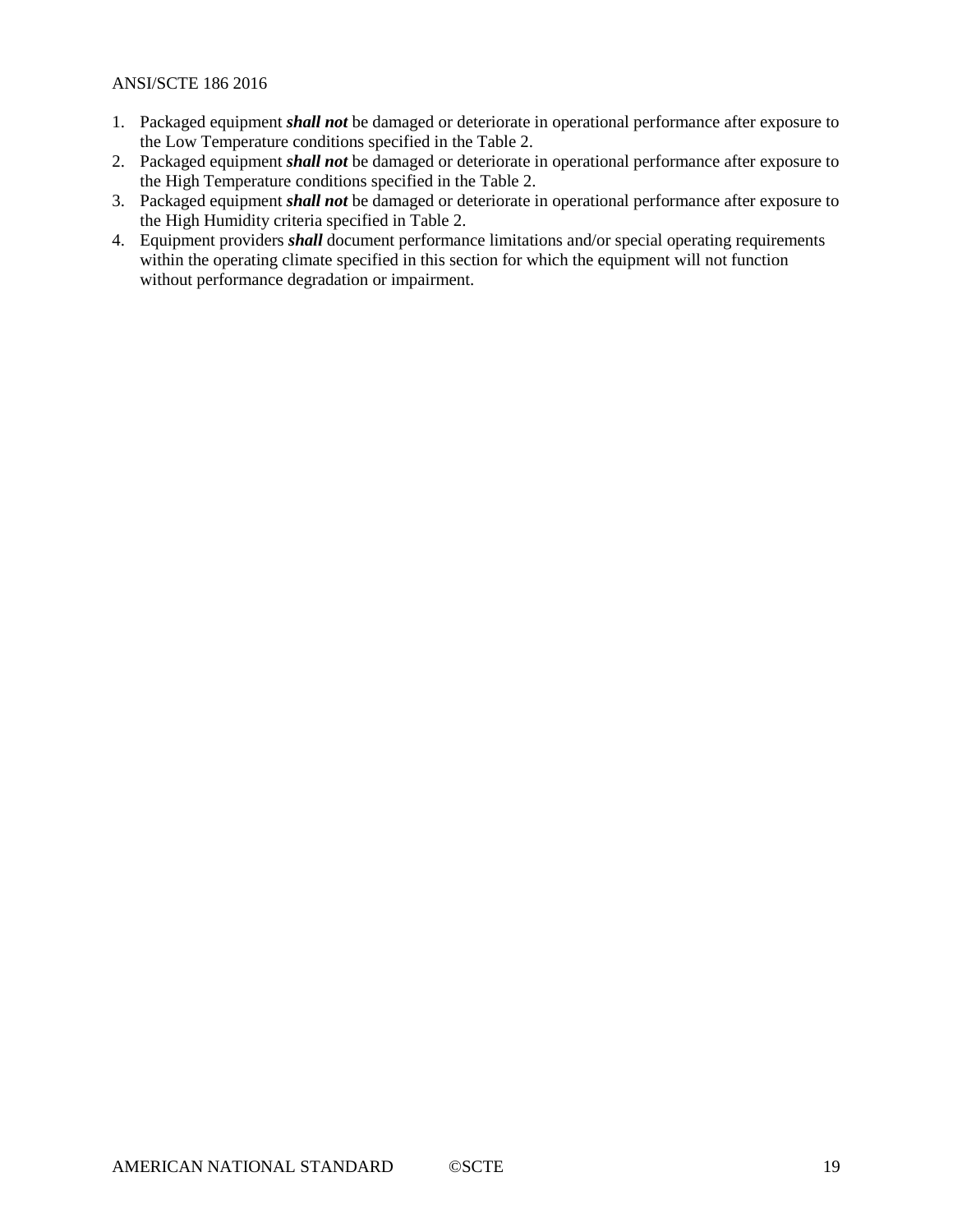<span id="page-19-0"></span>

| <b>Parameter</b> |             | % Relative<br><b>Humidity</b> | <b>Temperature</b>                       | <b>Transition /</b><br>Rate of<br><b>Change</b> | <b>Soak</b><br><b>Duration</b> |
|------------------|-------------|-------------------------------|------------------------------------------|-------------------------------------------------|--------------------------------|
| Low              | Ramp        | Not Controlled                | $23^{\circ}$ Cto -40 $^{\circ}$ C        | $30^{\circ}$ C/Hr.                              | $---$                          |
| Temperature      |             |                               | $(73^{\circ}F \text{ to } -40^{\circ}F)$ | $(54^{\circ}F/hr.)$                             |                                |
|                  | Soak        |                               | $-40$ <sup>o</sup> C                     | $\overline{a}$                                  | 72 Hrs.                        |
|                  |             |                               | $(-40^{\circ}F)$                         |                                                 |                                |
|                  | Shock       |                               | -40 $^{\circ}$ C to 23 $^{\circ}$ C      | $\leq$ 5 minutes                                | $\overline{a}$                 |
|                  |             |                               | $(-40^{\circ}$ F to 73°F)                |                                                 |                                |
| High             | Ramp        | Not Controlled                | 23°Cto 70°C                              | 30°C/Hr.                                        | $---$                          |
| Temperature      |             |                               | $(73^{\circ}F \text{ to } 158^{\circ}F)$ | $(54^{\circ}F/hr.)$                             |                                |
|                  | Soak        |                               | $70^{\circ}$ C                           | $---$                                           | 72 Hrs.                        |
|                  |             |                               | $(158^{\circ}F)$                         |                                                 |                                |
|                  | Shock       |                               | 70°C to 23°C                             | $\leq$ 5 minutes                                | ---                            |
|                  |             |                               | $(158^{\circ}F \text{ to } 73^{\circ}F)$ |                                                 |                                |
| High             | Temperature | 50% RH                        | $23^{\circ}$ C to $40^{\circ}$ C         | $30^{\circ}$ C/Hr.                              | $---$                          |
| Humidity         | Change      |                               | $(73^{\circ}F \text{ to } 104^{\circ}F)$ | $(54^{\circ}F/hr.)$                             |                                |
|                  | Humidity    | 50% to 93%                    | $40^{\circ}$ C                           | $<$ 2 Hrs.                                      |                                |
|                  | Change      | <b>RH</b>                     | $(104^{\circ}F)$                         |                                                 |                                |
|                  | Soak        | 93% RH                        | $40^{\circ}$ C                           |                                                 | 96 Hr.                         |
|                  |             |                               | $(104^{\circ}F)$                         |                                                 |                                |
|                  | Humidity    | 93% to 50%                    | $40^{\circ}$ C                           | $<$ 2 Hrs.                                      | $-$                            |
|                  | Change      | <b>RH</b>                     | $(104^{\circ}F)$                         |                                                 |                                |
|                  | Temperature | 50% RH                        | $40^{\circ}$ C to 23 $^{\circ}$ C        | $30^{\circ}$ C/Hr.                              |                                |
|                  | Change      |                               | $(104^{\circ}F \text{ to } 73^{\circ}F)$ | $(54^{\circ}F/hr.)$                             |                                |

**Table 2 - Transportation/Storage Temperature and Humidity Criteria**

## *7.1.1.1. Thermal Shock (non-powered)*

1. Equipment *may* comply with three cycles of the thermal shock criteria specified i[n Table 3.](#page-20-0) These limits are required by at least one operator for headend equipment.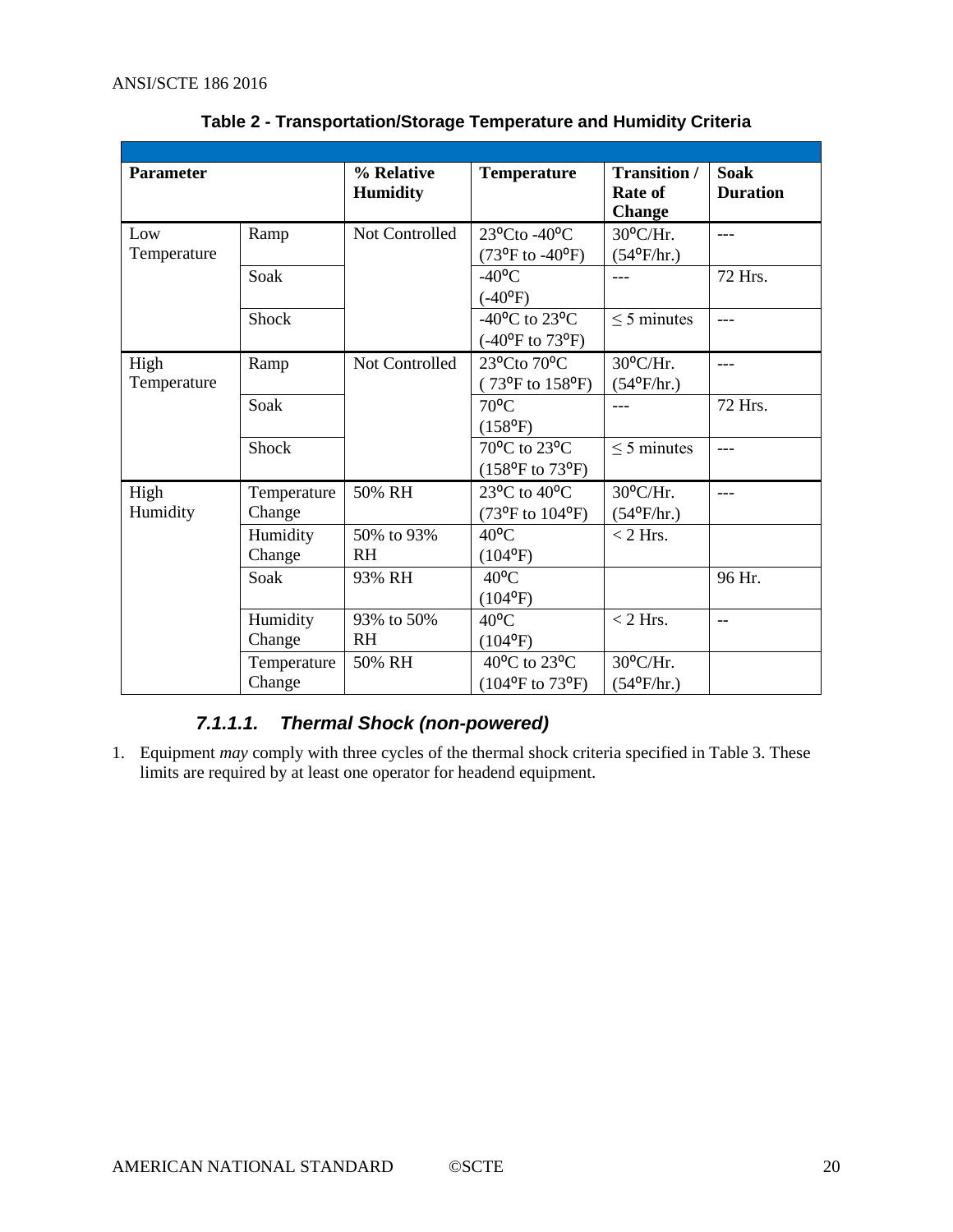<span id="page-20-0"></span>

| <b>Parameter</b>             |         | % Relative<br><b>Humidity</b> | <b>Temperature</b>                                                            | <b>Transition</b> /<br>Rate of<br><b>Change</b> | <b>Soak</b><br><b>Duration</b> |
|------------------------------|---------|-------------------------------|-------------------------------------------------------------------------------|-------------------------------------------------|--------------------------------|
| <b>Thermal</b><br>Shock (Not | Soak 1  | Not Controlled                | $-40$ <sup>o</sup> C<br>$(.40^{\circ}F)$                                      |                                                 | 30 minutes                     |
| Powered)                     | Shock 1 |                               | -40 $^{\circ}$ C to 25 $^{\circ}$ C<br>$(-40^{\circ}$ F to 77°F)              | $\leq$ 5 minutes                                |                                |
|                              | Soak 2  |                               | $25^{\circ}$ C<br>$(77^{\circ}F)$                                             |                                                 | 10 minutes                     |
|                              | Shock 2 |                               | $25^{\circ}$ C to 60 $^{\circ}$ C<br>$(77^{\circ}F \text{ to } 140^{\circ}F)$ | $\leq$ 5 minutes                                |                                |
|                              | Soak 3  |                               | $60^{\circ}$ C<br>$(140^{\circ}F)$                                            |                                                 | 30 minutes                     |
|                              | Shock 3 |                               | $60^{\circ}$ C to $25^{\circ}$ C<br>$(140^{\circ}F \text{ to } 77^{\circ}F)$  | $\leq$ 5 minutes                                |                                |
|                              | Soak 4  |                               | $25^{\circ}$ C<br>$(77^{\circ}F)$                                             |                                                 | 10 minutes                     |

**Table 3 - Thermal Shock Tests (Non-powered)**

## *7.1.1.2. Humidity Shock (non-powered)*

- 1. Equipment *may* comply with high humidity criteria specified in [Table 4.](#page-21-2) Compliance with the criteria, which is based on **[MIL-STD-810d, Method 507.2, Procedure III-Aggravated](#page-10-4)**, is required by at least one operator for headend equipment.
- 2. For this procedure, equipment *shall* be tested outside of its shipping encasement.
- 3. After exposure to 10 cycles of the criteria specified in [Table 4,](#page-21-2) complying equipment *shall* be fully operational and meet all specifications.

Method 507.2 "exposes the test item to extreme temperature and humidity levels not found in nature but for shorter durations. It is used to reduce the time and cost of testing. This procedure helps identify potential problem areas, and the test levels are, for all practical purposes, fixed". [4](#page-20-1) Example problem areas that might be identified using this procedure include:

- **Corrosion**
- De-lamination of composite materials
- Quality control deficiencies
- Dimensional changes due to bowing or swelling of fibrous materials
- PCB surface resistivity changes
- PCB laminates out-gassing
- PCB manufacturing defects or impurities
- PCB electrolytic corrosion and electrical shorts
- Connector corrosion, electrical opens, and electrical shorts
- Brittle plastics
- Electrostatic susceptibility

<span id="page-20-1"></span> <sup>4</sup> **MIL-STD-810D**, Page 117.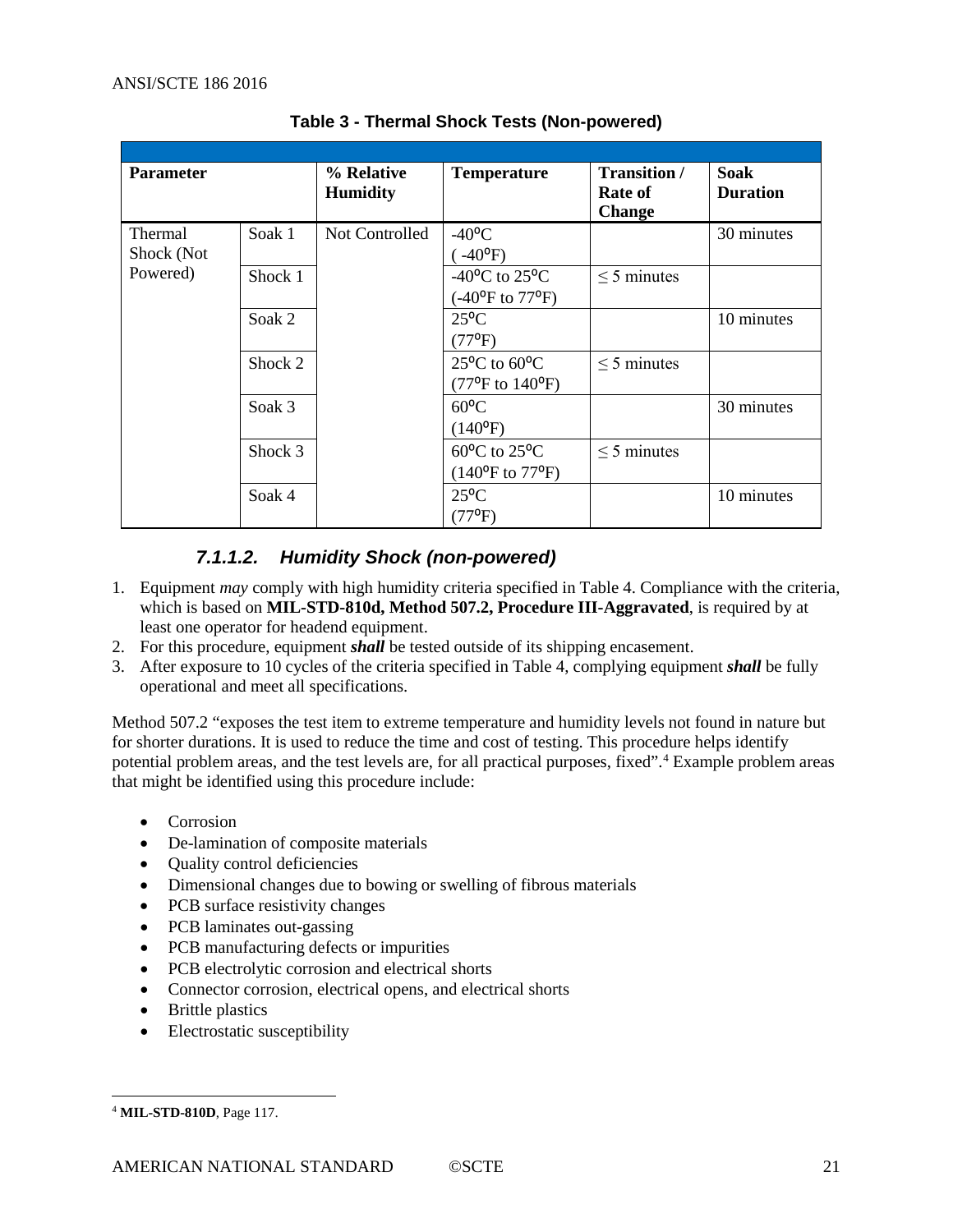<span id="page-21-2"></span>

| <b>Parameter</b>                |                                | % Relative<br><b>Humidity</b>                                     | <b>Temperature</b>                                                            | <b>Transition</b> /<br>Rate of<br><b>Change</b> | <b>Soak</b><br><b>Duration</b> |
|---------------------------------|--------------------------------|-------------------------------------------------------------------|-------------------------------------------------------------------------------|-------------------------------------------------|--------------------------------|
| High<br>Humidity <sup>[1]</sup> | Temp and<br>Humidity<br>Change | 85% to 95% RH                                                     | $30^{\circ}$ C to 60 $^{\circ}$ C<br>$(86^{\circ}F \text{ to } 140^{\circ}F)$ | 2 hours                                         |                                |
|                                 | High Temp<br>Soak              | $95\% +/- 5\%$ RH                                                 | $60^{\circ}$ C<br>$(140^{\circ}F)$                                            |                                                 | 6 Hrs.                         |
|                                 | Temp<br>Change                 | Maintain 85% to<br>95% RH                                         | $60^{\circ}$ C to 30 $^{\circ}$ C<br>$(140^{\circ}F \text{ to } 86^{\circ}F)$ | 8 hours                                         |                                |
|                                 | Low Temp<br>Soak               | $95\% +/- 5\% RH$                                                 | $30^{\circ}$ C<br>$(86^{\circ}F)$                                             |                                                 | 8 Hrs.                         |
| Notes:                          |                                | [1] Reference MIL-STD 810d, method 507.2 Procedure III-Aggravated |                                                                               |                                                 |                                |

**Table 4 - Aggravated Thermal Shock and Humidity Test Criteria**

## *7.1.2. Operating Temperature and Humidity*

<span id="page-21-3"></span><span id="page-21-0"></span>Equipment *shall* meet the operating temperature and humidity criteria specified in [Table 5.](#page-21-3)

| <b>Parameter</b>  | <b>Temperature</b> |                                  |                  | $%$ Relative Humidity <sup>[1]</sup> |                 |      |            |
|-------------------|--------------------|----------------------------------|------------------|--------------------------------------|-----------------|------|------------|
|                   | <b>Minimum</b>     | <b>Nominal</b>                   | High             | Low                                  | $Nominal^{[2]}$ | High | Condensing |
| Normal            | $0^{\circ}C$       | $21^{\circ}$ C $\pm 1^{\circ}$ C | $50^{\circ}$ C   | 5%                                   | $45\% \pm 5\%$  | 95%  | Non        |
| Operating         | $(32^{\circ}F)$    | $(70^{\circ}$ C $\pm$ 2°C)       | $(122^{\circ}F)$ |                                      |                 |      |            |
| Shelf             | $-5^{\circ}$ C     |                                  | $55^{\circ}$ C   | 5%                                   | ---             | 90 % | Non        |
| Equipment-        | $(23^{\circ}F)$    |                                  | $(131^{\circ}F)$ |                                      |                 |      |            |
| <b>Short Term</b> |                    |                                  |                  |                                      |                 |      |            |
| Operating $[3]$   |                    |                                  |                  |                                      |                 |      |            |

#### **Notes:**

[1] Humidity Ratio not to exceed 24 g water/kg of dry air.

[2] Nominal temperature and humidity in this table are the objective data center values recommended on page 2-13 of **[GR-](#page-9-0)3160-CORE Issue 2-July 2013;** *[NEBS™ Requirements for Telecommunications Data Center Equipment and Spaces](#page-9-0)* [3] Short-term refers to a period of not more than 96 consecutive hours and a total of not more than 15 days in 1 year. (This refers to a total of 360 hours in any given year, but no more than 15 occurrences during that. 1-year period.) $5$ 

## *7.1.3. Operating Altitude*

- <span id="page-21-1"></span>1. For altitudes from -61 m to 3048 m (-200 ft. to 10000 ft.), equipment *shall* operate within the temperature range of  $0^{\circ}$  to 50 $^{\circ}$ C (32 $^{\circ}$  to 122 $^{\circ}$ F).
- 2. For altitudes between 3048 m to 4000 m (10000 ft. to 13000 ft.), equipment *should* function without impairment with normal operating ambient aisle temperatures between  $0^{\circ}$  and  $40^{\circ}$ C (32 $^{\circ}$  to  $104^{\circ}$ F).

<span id="page-21-4"></span> <sup>5</sup>**[GR-63-CORE Issue 3-March 2006:](#page-9-1)** Page 4-4.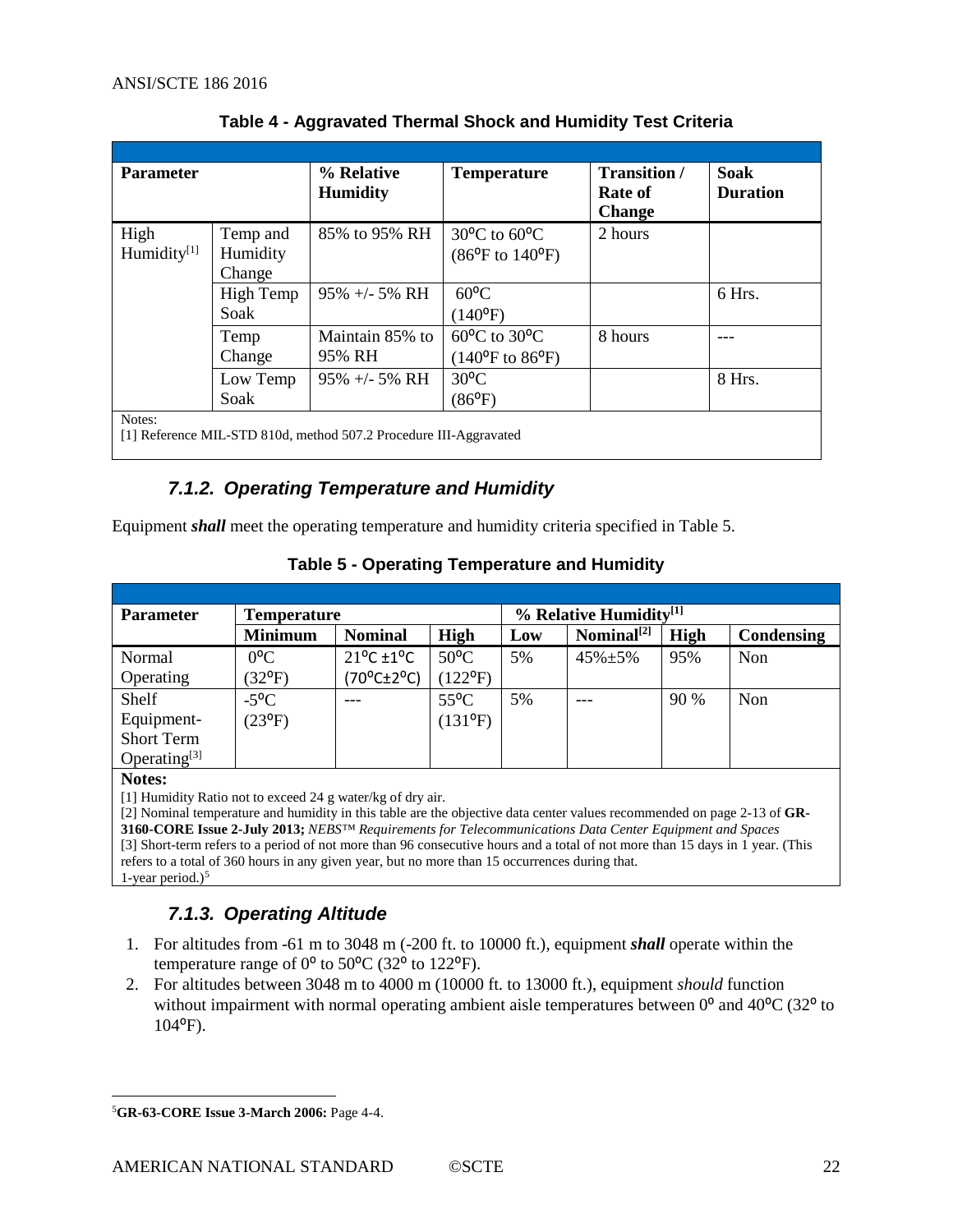3. Equipment manufacturers *shall* document performance limitations and/or special operating requirements within the operating climate specified in this section for which the equipment will not function without performance degradation or impairment.

#### *7.1.4. Operating Internal Temperature Margin*

<span id="page-22-0"></span>At least one operator requires that vendors supply the following equipment operating internal temperature margin criteria:

- 1. The equipment vendor *should* provide detailed information regarding equipment internal temperature above ambient at  $0^{\circ}$ C,  $25^{\circ}$ C, and  $50^{\circ}$ C.
- 2. The equipment vendor *should* provide detailed information in pictorial and chart format pinpointing and identifying temperature of all major equipment components.
- 3. The equipment vendor *should* provide detailed information relating to the maximum safe operating temperature for each major component. This data *should* be provided in tabular format and include the manufacturer's specified critical component data including ThetaJA, ThetaJC, maximum power dissipation, maximum case temperature, maximum junction temperature, and ambient temperature around each component.
- 4. The equipment vendor *should* supply data corresponding to any heat sinks, thermal compounds, and CFM of airflow directed at specific locations. This data *should* include sufficient thermal characterization information to determine design overhead to maximum critical junction temperatures.

### *7.1.5. Equipment Cooling Fans*

- <span id="page-22-1"></span>1. Equipment with multiple fans *shall* operate normally on a single fan failure.
- 2. Equipment *shall* signal loss of a fan or fan bank.
- 3. The loss of fan or fan bank signal *should* include front panel status lights and remote element management or operational support protocol event reporting.
- 4. Equipment with fan modules *shall* support fan or fan bank replacement without disrupting equipment operation.
- 5. Equipment with fans *should* support trained operator fan or fan bank replacement.
- 6. Equipment operating instructions *shall* document fan or fan bank replacement procedures.
- <span id="page-22-2"></span>7. Equipment manufacturers *shall* document any fan software control features.

#### *7.1.6. Equipment Surface Temperature*

- 1. Equipment touchable surfaces *shall not* exceed limits specified in [Table 6.](#page-23-2)
- 2. For ambient temperature up to 50<sup>o</sup>C, equipment surface to ambient temperature difference to all touchable surfaces *should* be  $\leq 15^{\circ}$  C above the ambient temperature.
- 3. Equipment vendors *shall* document any deviations to the equipment surface temperature requirements specified in this section.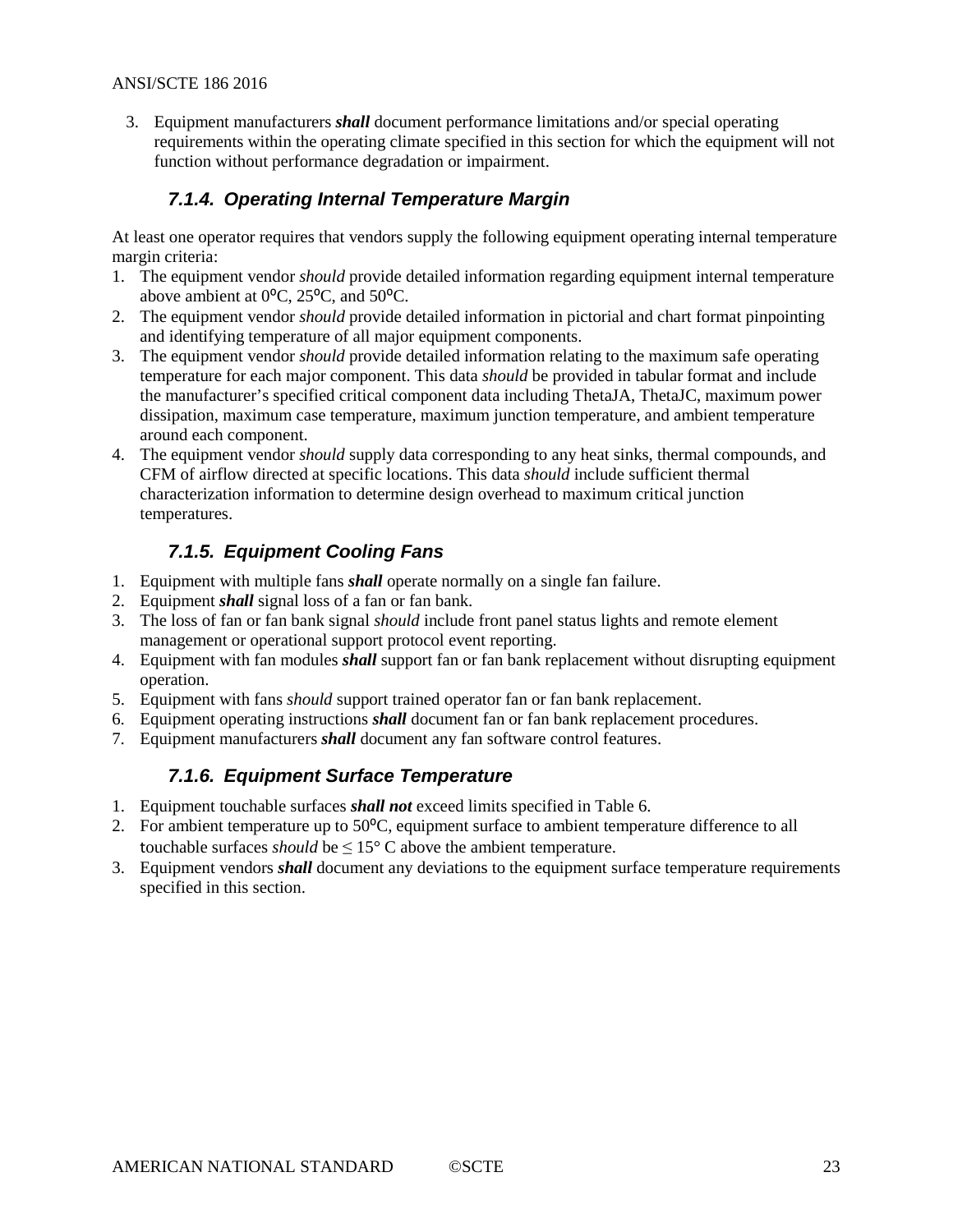<span id="page-23-2"></span>

| Specification Criteria                                                  |                                         | <b>Notes</b>                                          |                                               |                    |
|-------------------------------------------------------------------------|-----------------------------------------|-------------------------------------------------------|-----------------------------------------------|--------------------|
| Maximum Surface Temperature at ambient temperature at 23 <sup>o</sup> C |                                         |                                                       |                                               |                    |
| Type                                                                    | Contact<br>$^{\circ}$ C ( $^{\circ}$ F) | Periods in Normal Use<br>$^{\circ}$ C ( $^{\circ}$ F) | Prolonged Use<br>$^{\circ}$ C ( $^{\circ}$ F) | [1], [2], [3], [4] |
| <b>Uncoated Metal</b>                                                   | 65 (149)                                | 55 (131)                                              | 48 (118)                                      |                    |
| <b>Coated Metals</b>                                                    | 74 (165)                                | 56 (133)                                              | 48 (118)                                      |                    |
| Plastics                                                                | 85 (185)                                | 70(158)                                               | 48 (118)                                      |                    |

#### **Table 6 - ATIS-060004.2006 Touchable Equipment Surface Temperature Limits[6](#page-23-3)**

Notes:

[1] Uncoated metals *may* be plated and/or have a conversion coating. Conversion coatings are assumed to be thermally conductive.

[2] Contact: Incidental contact *may* be accidental and is very short in duration: 1 second or less.

[3] Parts held in normal use, are expected to be held up to 10 seconds. Examples *may* include extractor taps, handles, knobs, and grips. Examples *may* also include surfaces handled during maintenance, repair, or upgrade.

[4] Prolonged use is anywhere between 10 seconds and 10 minutes. Examples *may* include surfaces handled during more extensive maintenance and repair procedures.

## <span id="page-23-0"></span>**7.2. Shock and Vibration**

Equipment undergoing commercial transportation can be subject to complex low-level vibrations of randomly distributed frequencies and transient peaks. Equipment can also be subject to drops and mechanical shock during transportation, storage, and installation. While operating, equipment can be subject to normal office vibrations from sources such as vibrations from nearby equipment, nearby vehicles, close proximity construction work, and hurricanes. Operating equipment can also encounter extreme shock such as that caused by an earthquake.

## *7.2.1. Packaged Equipment Free Fall Drop*

<span id="page-23-1"></span>The free fall drop criteria specified in this section is segmented into equipment weighing less than 100 kg (220.5 lbs.) and equipment weighing 100 kg (220.5 lbs.) or greater.

## *7.2.1.1. Equipment < 100 kg*

Equipment weighing < 100 kg (220.5 lbs.) packaged by the vendor for public transportation *shall not* be physically damaged and *shall* operate normally without performance degradation after exposure to free fall drop limits specified in [Table 7.](#page-24-2)[7](#page-23-4)

<span id="page-23-3"></span> <sup>6</sup> **ATIS-060004.2006:** *Equipment Surface Temperature*, Table 1.

<span id="page-23-4"></span><sup>7</sup> Data is from Class T 2.3 free fall drop limits specified in Table 7 o[f ETSI EN 300 019-2-2, V](#page-8-2) 2.1.2-2011-1**.**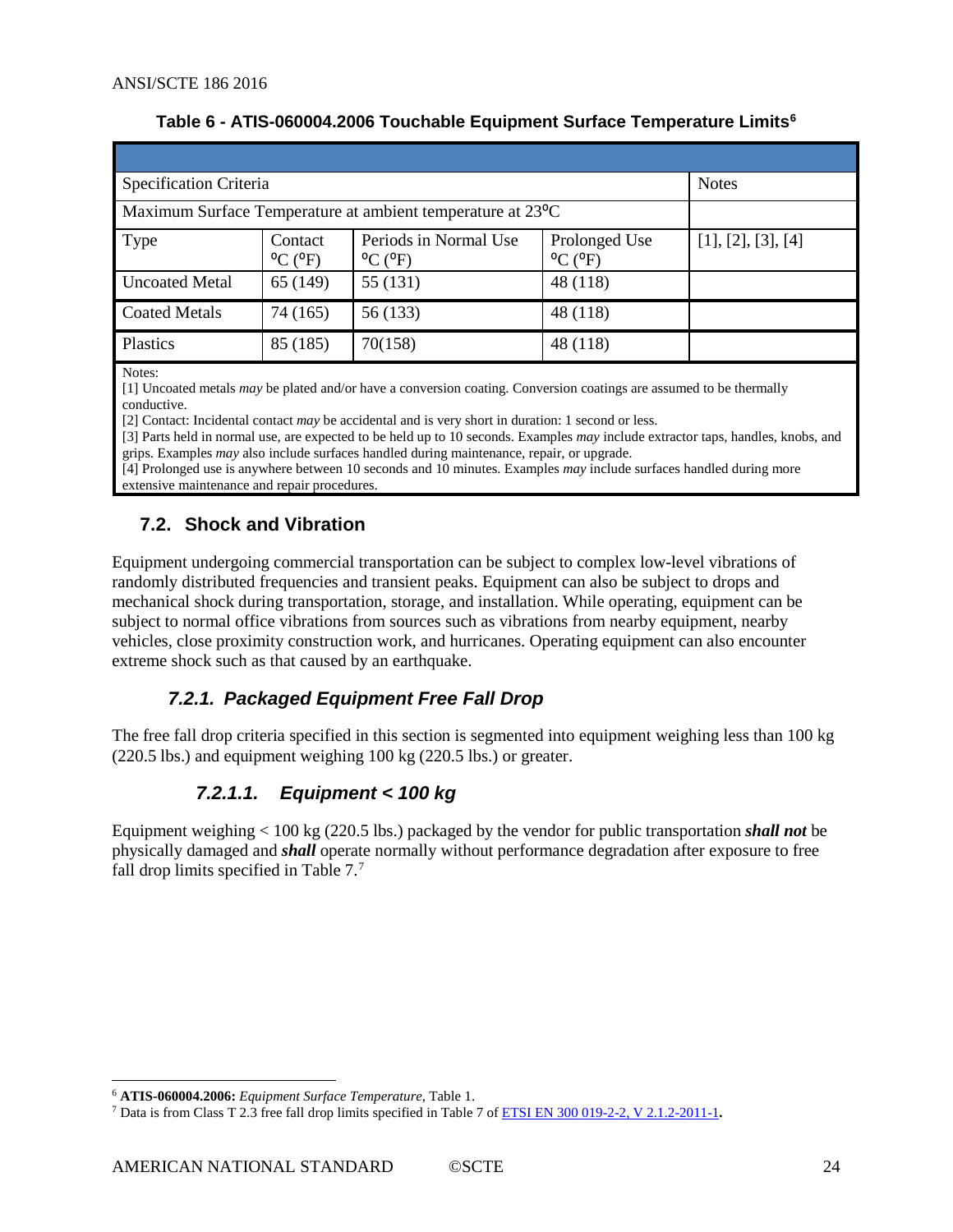<span id="page-24-2"></span>

| <b>Gross Mass</b>            | <b>Drop Height</b>                |
|------------------------------|-----------------------------------|
| $<$ 15 kg ( $<$ 33.1 lbs.)   | $1.0 \text{ m} (39.6 \text{ in})$ |
| $<$ 20 kg ( $<$ 44.1 lbs.)   | $0.8 \text{ m} (31.5 \text{ in})$ |
| $<$ 30 kg ( $<$ 66.2 lbs.)   | $0.6$ m $(23.6)$ in               |
| $<$ 40 kg ( $<$ 88.2 lbs.)   | $0.5$ m $(19.7)$ in               |
| $<$ 50 kg ( $<$ 110.2 lbs.)  | $0.4 \text{ m}$ (15.8 in)         |
| $<$ 100 kg ( $<$ 220.5 lbs.) | $0.3$ m $(11.8$ in)               |

|  |  |  |  |  | <b>Table 7 - Free Fall Drop Limits</b> |
|--|--|--|--|--|----------------------------------------|
|--|--|--|--|--|----------------------------------------|

### *7.2.1.2. Equipment ≥ 100 kg*

Palletized equipment weighing  $\geq 100$  kg (220.5 lbs.) packaged by the vendor for public transportation *shall not* be physically damaged and *shall* operate normally without performance degradation after exposure to free fall drop height of 100 mm (3.9 in.).

### *7.2.2. Unpacked Equipment Free Fall Drop*

<span id="page-24-3"></span><span id="page-24-0"></span>Equipment packaged by the vendor for public transportation *shall not* be physically damaged and *shall* operate normally without performance degradation after exposure to free fall drop limits specified in [Table 8.](#page-24-3)

| <b>Gross Mass</b> |                                          | <b>Drop Height</b> |                    |
|-------------------|------------------------------------------|--------------------|--------------------|
| 0 to $< 10$ kg    | $(0 to < 22$ lbs.)                       | $100 \text{ mm}$   | $(3.9 \text{ in})$ |
| 10 to $<$ 25 kg   | $(22 \text{ to} < 55.1 \text{ lbs.})$    | 75 mm              | $(3 \text{ in})$   |
| 25 to $<$ 50 kg   | $(55.1 \text{ to} < 110.2 \text{ lbs.})$ | $50 \text{ mm}$    | $(2 \text{ in})$   |
| $\geq 50$ kg      | $( \geq 110.2$ lbs.)                     | $25 \text{ mm}$    | $1$ in)            |

**Table 8 - Unpacked Equipment Free Fall Drop[8](#page-24-4)**

### *7.2.3. Transportation Mechanical Shock*

<span id="page-24-1"></span>Equipment packaged for public transportation *shall not* be damaged and *shall* operate normally without performance degradation after exposure to mechanical shock limits specified in [Table 9.](#page-25-3)

<span id="page-24-4"></span> <sup>8</sup> Data is from Table 6 of **ATIS-0600010.02.2009:** *Equipment Handling, Transportation Vibration and Rail Car Shock Requirements for Network Telecommunications Equipment.*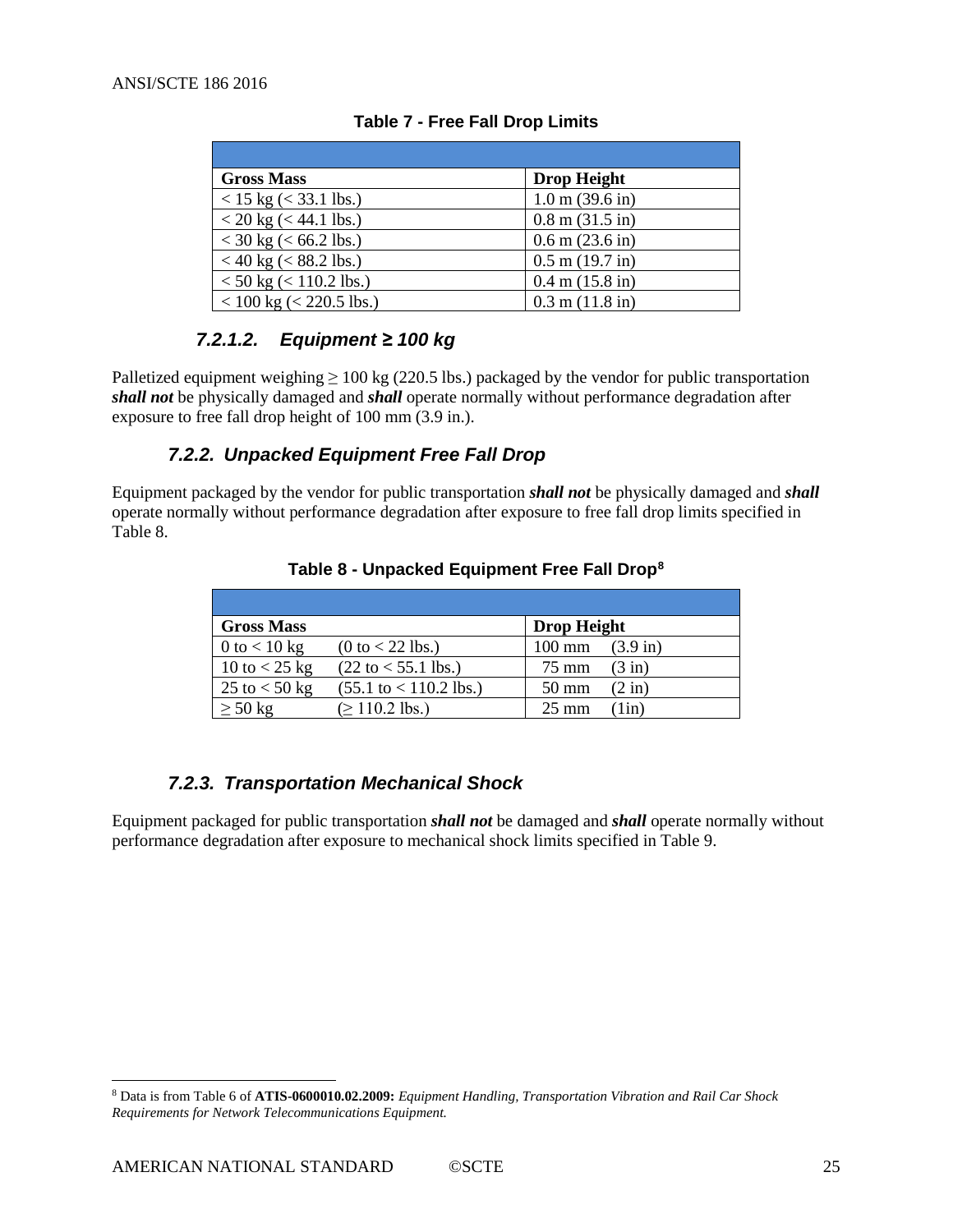<span id="page-25-3"></span>

| Mechanical Shock Spectrum Type |                     | п                   |
|--------------------------------|---------------------|---------------------|
| Duration                       | $11 \text{ ms}$     | $6 \text{ ms}$      |
| Peak Acceleration              |                     |                     |
| (m/s <sup>2</sup> )            | $100 \text{ m/s}^2$ | $300 \text{ m/s}^2$ |
| (g)                            | $10.2$ g            | 30.6 g              |
| Notes:                         |                     |                     |

#### **Table 9 - Transportation Mechanical Shock[9](#page-25-5)**

Notes:

**Reference** IEC 60068-2-27 4th edition-2008-02 **for shock spectrum definitions.**

**The [unit of measure](http://en.wikipedia.org/wiki/Unit_of_measure) of acceleration in the [International System of Units](http://en.wikipedia.org/wiki/International_System_of_Units) (SI) is m/s2. In North America, the unit g is often used - the acceleration due to gravity at the earth's surface; it can be written g,** *g***, or G. More accurately, it is the [standard gravity](http://en.wikipedia.org/wiki/Standard_gravity)** (symbol:  $g_n$ ), defined as 9.80665  $m/s^2$  (32.2 ft./s<sup>2</sup>), or equivalently 9.80665 [Newtons](http://en.wikipedia.org/wiki/Newtons) of force **per [kilogram](http://en.wikipedia.org/wiki/Kilogram) of mass.**

### *7.2.4. Transportation Mechanical Vibration*

<span id="page-25-4"></span><span id="page-25-0"></span>Equipment packaged for public transportation *shall not* be damaged and *shall* operate normally without performance degradation after exposure to random vibration limits specified in [Table 10.](#page-25-4)

#### **Table 10 - Transportation Mechanical Vibration[10](#page-25-6)**

| <b>Random Vibration</b>                                                                                                                                                                                                                                                                                                                                                                                                          |                       |                 | <b>Notes</b> |  |  |  |  |
|----------------------------------------------------------------------------------------------------------------------------------------------------------------------------------------------------------------------------------------------------------------------------------------------------------------------------------------------------------------------------------------------------------------------------------|-----------------------|-----------------|--------------|--|--|--|--|
| Acceleration spectral density (ASD)                                                                                                                                                                                                                                                                                                                                                                                              |                       |                 |              |  |  |  |  |
| $(m^2/s^3)$                                                                                                                                                                                                                                                                                                                                                                                                                      |                       | 0.3             |              |  |  |  |  |
| $(g^2/Hz)$                                                                                                                                                                                                                                                                                                                                                                                                                       | $\Omega$ <sup>1</sup> | .003            |              |  |  |  |  |
| Frequency range (Hz)                                                                                                                                                                                                                                                                                                                                                                                                             | 10 to $200$           | $200$ to $2000$ |              |  |  |  |  |
| Notes:<br>The unit of measure of acceleration in the International System of Units (SI) is m/s <sup>2</sup> . In North America, the unit g is<br>often used - the acceleration due to gravity at the earth's surface; it can be written $g, g$ , or G. More accurately, it is<br>the standard gravity (symbol: $g_n$ ), defined as 9.80665 m/s <sup>2</sup> (32.2 ft./s <sup>2</sup> ), or equivalently 9.80665 Newtons of force |                       |                 |              |  |  |  |  |
| per kilogram of mass                                                                                                                                                                                                                                                                                                                                                                                                             |                       |                 |              |  |  |  |  |
| ASD in units of $m^2/s^3 = 96$ x [ASD in units of $g^2/Hz$ ]                                                                                                                                                                                                                                                                                                                                                                     |                       |                 |              |  |  |  |  |

#### *7.2.5. Operating Mechanical Vibration*

<span id="page-25-2"></span><span id="page-25-1"></span>Equipment resistance to office vibrations *shall* be tested. Recommended test methods can be found in **[GR-63-CORE, Issue 3-March 2006](#page-9-1)**; Section 5.4.2.

#### *7.2.6. Operating Mechanical Shock*

Equipment *shall* operate when subjected to a maximum mechanical shock to the equipment chassis of equipment weight based breakdown of:

- $\leq 50$  pounds = 63g
- $50 \text{ to } \leq 100 \text{ pounds} = 53 \text{ g}$
- $100 +$  to 200 pounds = 43 g

<span id="page-25-5"></span> <sup>9</sup> Class 2.3 transportation mechanical shock criteria from Table 5 of **[ETSI EN 300-019-1-2, V2.1.4, 2003-04.](#page-8-3)**

<span id="page-25-6"></span><sup>10</sup> Class 2.3 transportation mechanical vibration criteria from Table 5 of **[ETSI EN 300-019-1-2, V2.1.4, 2003-04.](#page-8-3)**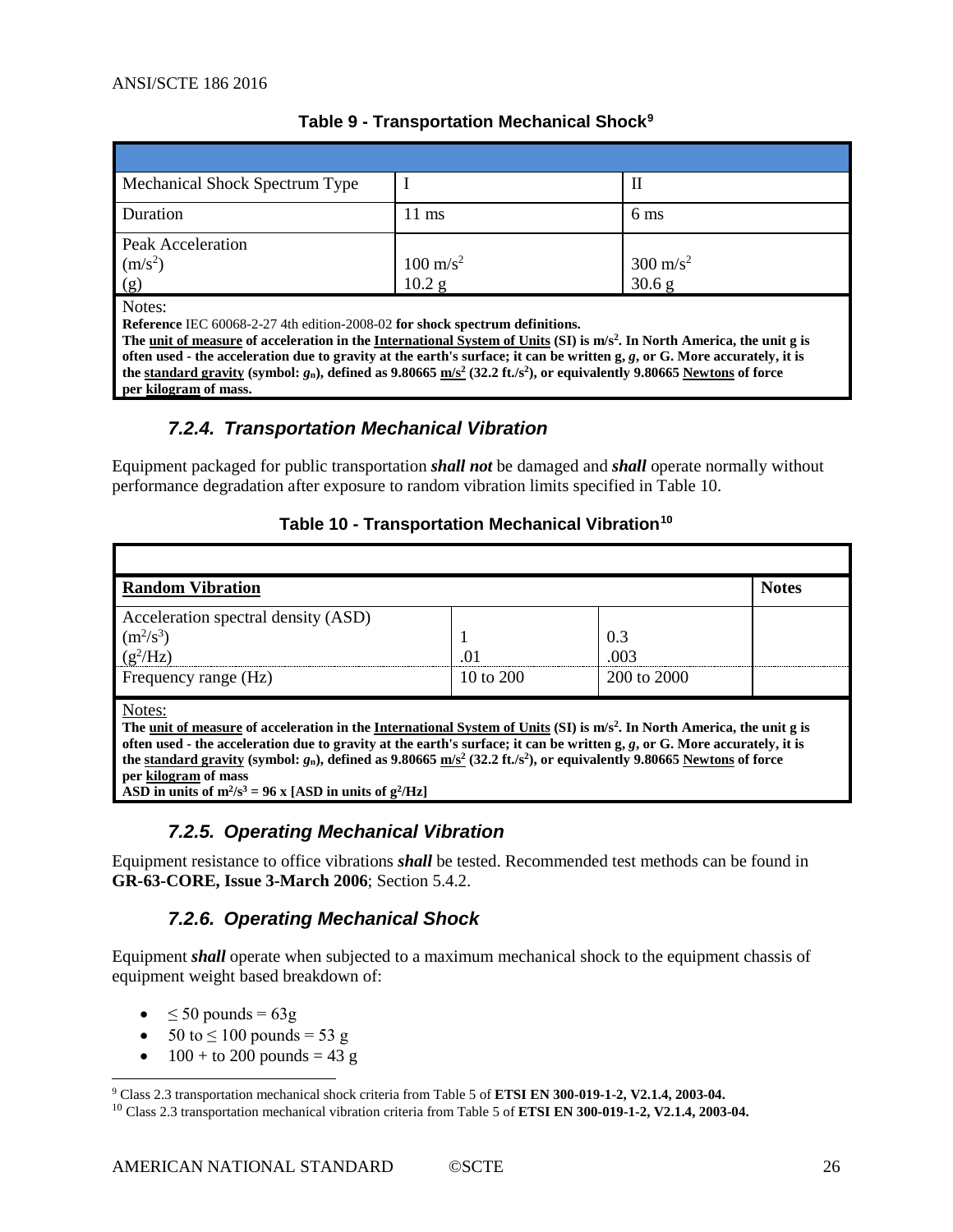•  $200 + pounds = 33 g$ 

(all half-sine shock levels are of 2 ms duration) on a half-sine shock pulse of 2 milliseconds duration to the equipment surface front, back, top, bottom, left side and right side.

### *7.2.7. Earthquake Resistance*

<span id="page-26-0"></span>Mission critical equipment *should* withstand high risk zone earthquake resistance criteria specified in **ATIS 0600329-Edition 2014:** *Network Equipment – Earthquake Resistance.* **ATIS 0600329** requirements for seismic vibration endurance include parts from GR-63-CORE and ETSI with IEC based test methods.[11](#page-26-7) Earthquake resistance evaluation is based on the required response spectra simulation test response waveform and simulation methods established in the 1970s by Bell Labs.

#### <span id="page-26-1"></span>**7.3. Contaminant Resistance**

Equipment contamination sources include outdoor pollutions and facility generated contaminants. Contaminants come in the form of gases, solids, and liquids and are influenced by equipment location, weather, outdoor pollutant levels, facility construction, facility/equipment filtration, and facility/equipment maintenance practices.

## *7.3.1. Equipment Airborne Contaminant Resistance*

<span id="page-26-3"></span><span id="page-26-2"></span>Recommended methods to evaluate equipment resistance to airborne contaminants can be found in **[GR-](#page-9-1)[63-CORE, Issue 3-March 2006](#page-9-1)**; Section 5.5.

### *7.3.2. Solvent Resistance*

- 1. Equipment *shall not* be deformed, disfigured, discolored or marred when exposed to common household and industrial cleaning solvents, to nonabrasive cleaners or to waxes.
- 2. Equipment solvent resistances *shall* include, but *shall not* be limited to, cleaning products based in alcohol, ammonia, baking soda, soap, detergent, vinegar, lemon, powdered borax, bleach, or other common cleaning agents that can be applied with a damp cloth.
- 3. All equipment contactable surface areas *shall* be solvent resistant including surface mounted labels and decorative artwork.

## <span id="page-26-5"></span><span id="page-26-4"></span>**7.4. Equipment Safety**

### *7.4.1. Safety of Information Technology equipment*

<span id="page-26-6"></span>Equipment *shall* comply with **[ANSI/UL60950-1-2011, 2nd](#page-6-3) Edition**, 2011-12-19**:** *Information Technology Equipment-Safety-Part 1: General Requirements.*

### *7.4.2. Laser Safety*

Equipment with laser components *shall* comply with safety, classification, and labeling requirements specified in the following standards:

<span id="page-26-7"></span> <sup>11</sup> **ATIS 0600329-2014 Edition**, Annex B.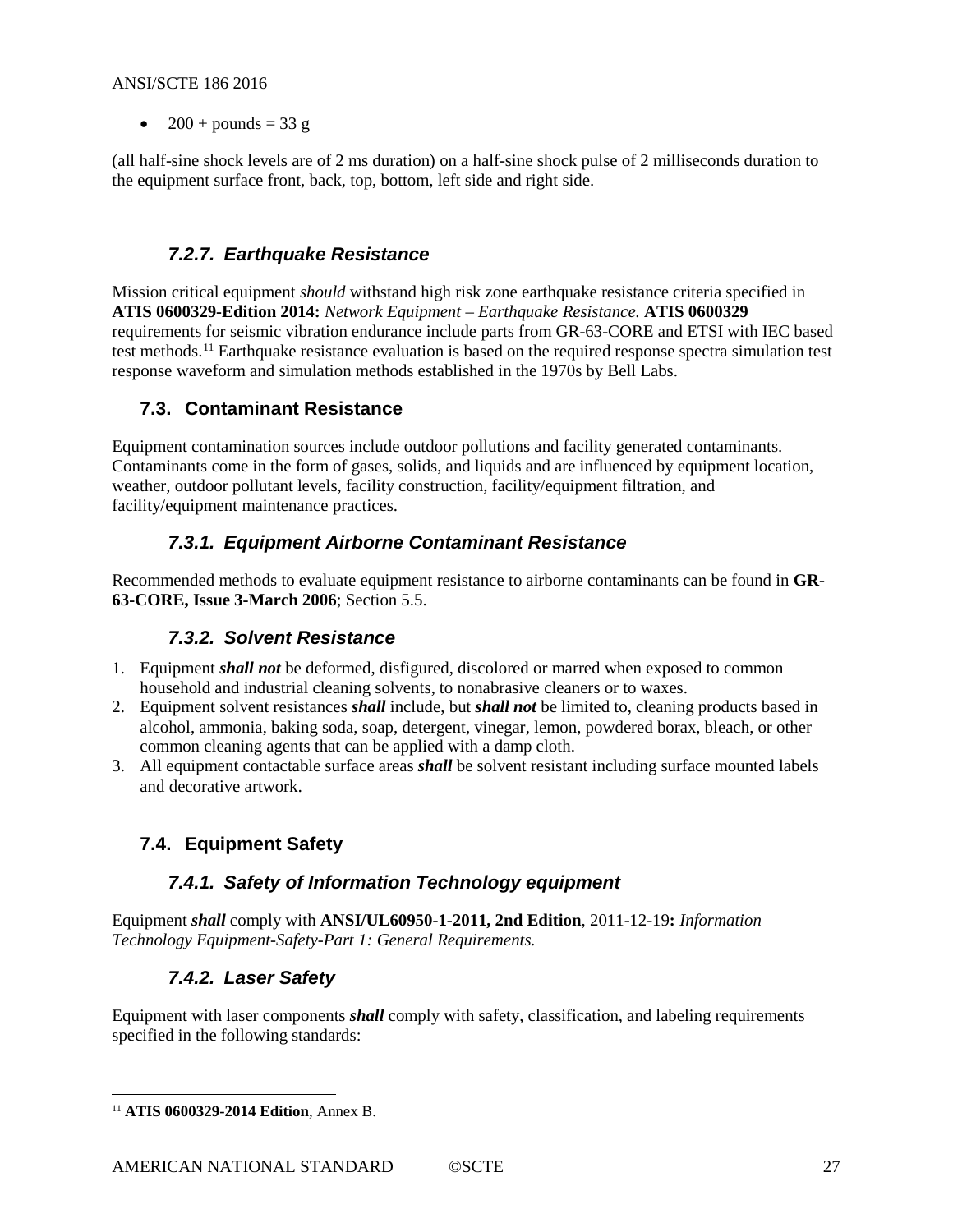- 1. **21CFR1040:** *["PERFORMANCE STANDARDS FOR LIGHT EMITTING PRODUCTS", Code of](#page-7-1)  [Federal Regulations, Title 21—Food and Drugs, Chapter 1-Food and Drug Administration,](#page-7-1)  [Department of Health and Human Services, Subchapter J-Radiological Health, Part 1040](#page-7-1)*.
- 2. **ANSI Z136.1-2014,** *[American National Standard for Safe Use of Lasers](#page-6-4)*.
- <span id="page-27-0"></span>3. **ANSI Z136.2-2012,** *American [National Standard; Safe Use of Optical Fiber Communications](#page-6-5)  [Systems Utilizing Laser Diode and LED Sources](#page-6-5)*.

#### *7.4.3. Fire Safety*

<span id="page-27-1"></span>Equipment *should* comply with **ATIS 0600329-2014 Edition:** *Network Equipment - Earthquake Resistance.*REF\_ATI09

#### *7.4.4. Equipment Alarms and Automatic Shut Down*

- 1. Equipment *shall* alarm and power down when the temperature of any internal component or compartment within the unit reaches a level that *may* appreciably reduce the life of or damage the unit.
- 2. Equipment *should* have two independent temperature sensors. It is preferred that one sensor is located to measure air intake temperature and the second is located to measure outtake temperature. Dual sensors *should* be designed to allow redundant temperature readings to prevent false alarms from shutting down the unit.
- 3. Equipment *shall* alarm on loss of a fan or fan bank. The alarm indicator *shall* be locally generated in the form of status lights reported remotely if the equipment supports remote element management. (See Section [7.1.5;](#page-22-1) points 2 and 3.)
- 4. Equipment *shall* alarm on loss of a power supply or on loss of one or more power rails for a multioutput power supply. The alarm indicator *shall* be locally generated in the form of status lights and by remote event reporting when feasible.

## <span id="page-27-3"></span><span id="page-27-2"></span>**8. Electrical Requirements**

### **8.1. Electromagnetic compatibility (EMC)**

<span id="page-27-4"></span>This section addresses electromagnetic emission and immunity requirements for cable telecommunications products deployed in mission critical cable facilities.

### *8.1.1. Radiated Emissions*

This specification uses **47CFR15,** *["RADIO FREQUENCY DEVICES", --Telecommunication, Chapter 1-](#page-7-4) [Federal Communications Commission, Part 15-Radio Frequency Device,](#page-7-4)* e.g., FCC Part 15, for equipment radiated and conducted emissions. FCC Part 15 allowable radiated emissions criteria are based on whether the equipment is designed to meet Class A or Class B limits. The less strict Class-A limits have traditionally been used in telecommunications facilities. The need to further reduce equipment radiated emissions is emphasized by some operators by requiring equipment to meet the Class B limits. Others still accept Class A limits. This specification addresses this trend by specifying FCC Part 15 Class A compliance as "*shall*" and FCC Part Class B compliance as "*should*". Vendors are encouraged to recognize the transition toward Class B limits and develop their equipment accordingly.

### *8.1.2. FCC Part 15 Definitions and Clauses*

<span id="page-27-5"></span>Definitions and clauses provided in FCC Part 15 Subpart B that are significant to this specification include: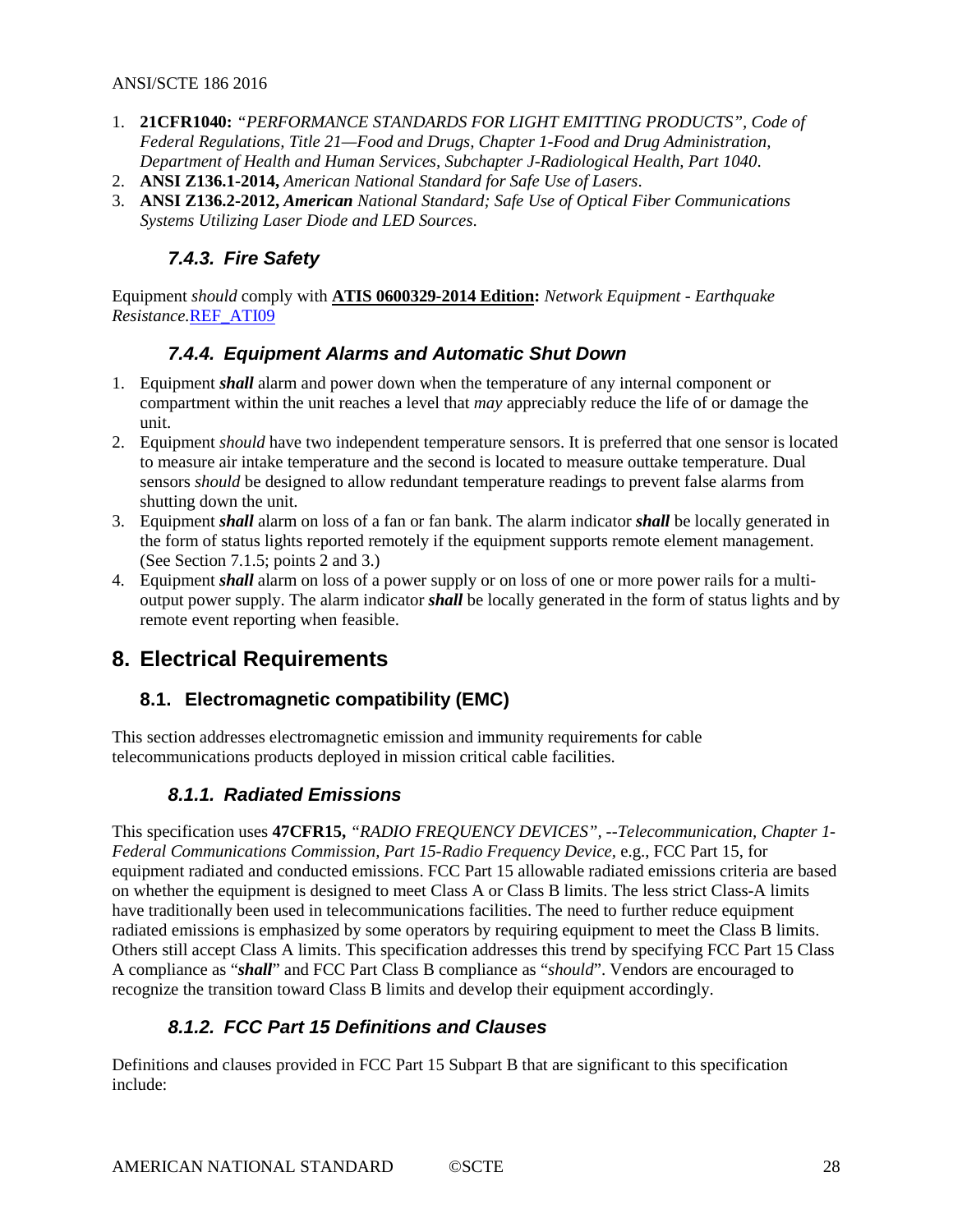- *1. "Digital Device: An unintentional radiator (device or system) that generates and uses timing signals or pulses at a rate in excess of 9,000 pulses (cycles) per second and uses digital techniques; inclusive of telephone equipment that uses digital techniques or any device or system that generates and uses radio frequency energy for the purpose of performing data processing functions, such as electronic computations, operations, transformations, recording, filing, sorting, storage, retrieval, or transfer. A radio frequency device that is specifically subject to an emanation requirement in any other FCC Rule part or an intentional radiator subject to subpart C of this part that contains a digital device is not subject to the standards for digital devices, provided the digital device is used only to enable operation of the radio frequency device and the digital device does not control additional functions or capabilities."*
- *2.* "*Class A digital device: A digital device that is marketed for use in a commercial, industrial or business environment, exclusive of a device which is marketed for use by the general public or is intended to be used in the home."*
- *3. "Class B digital device: A digital device that is marketed for use in a residential environment notwithstanding use in commercial, business and industrial environments. Examples of such devices include, but are not limited to, personal computers, calculators, and similar electronic devices that are marketed for use by the general public:*

*Note: The responsible party may also qualify a device intended to be marketed in a commercial, business or industrial environment as a Class B device, and in fact is encouraged to do so, provided the device complies with the technical specifications for a Class B digital device. In the event that a particular type of device has been found to repeatedly cause harmful interference to radio communications, the Commission may classify such a digital device as a Class B digital device, regardless of its intended use."*

*4. Alternative CISPR Pub 22 Method: FCC Part 15, paragraph (g): As an alternative to the radiated emission limits shown in paragraphs (a) and (b) of this section, digital devices may be shown to comply with the standards contained in Third Edition of the International Special Committee on Radio Interference (CISPR), Pub. 22, "Information Technology Equipment—Radio Disturbance Characteristics—Limits and Methods of Measurement" (incorporated by reference, see §15.38).*

For this specification, if the CISPR 22 alternative method is used, the equipment *shall* use the alternative radiated emissions limits specified in **IEC CISPR 22 6th edition-2008-09**.

#### *8.1.2.1. Radiated Emissions Limits – Unintentional Radiators*

- 1. Equipment *shall* comply with FCC Part 15 Class-A emissions limits.
- 2. Equipment *should* comply with FCC Part 15 Class-B radiated emissions limits.

#### *8.1.2.2. Radiated Emissions Limits – Unintentional Radiators per CISPR Publication 22*

For this specification, equipment compliant with FCC Part 15.109 paragraph (g) *shall* be an acceptable alternate method to comply with FCC Part 15 Class A enclosure radiated emissions. FCC Part 15.109 paragraph (g) allows compliance with CISPR Publication 22 limits for a portion of the RF spectrum. For the CISPR Publication 22 criteria, the following criteria apply:

- 1. Equipment *shall* comply with **IEC CISPR 22 6th edition-2008-09** Class A emissions limits.
- 2. Equipment *should* comply with **IEC CISPR 22 6th edition-2008-09** Class-B radiated emissions limits.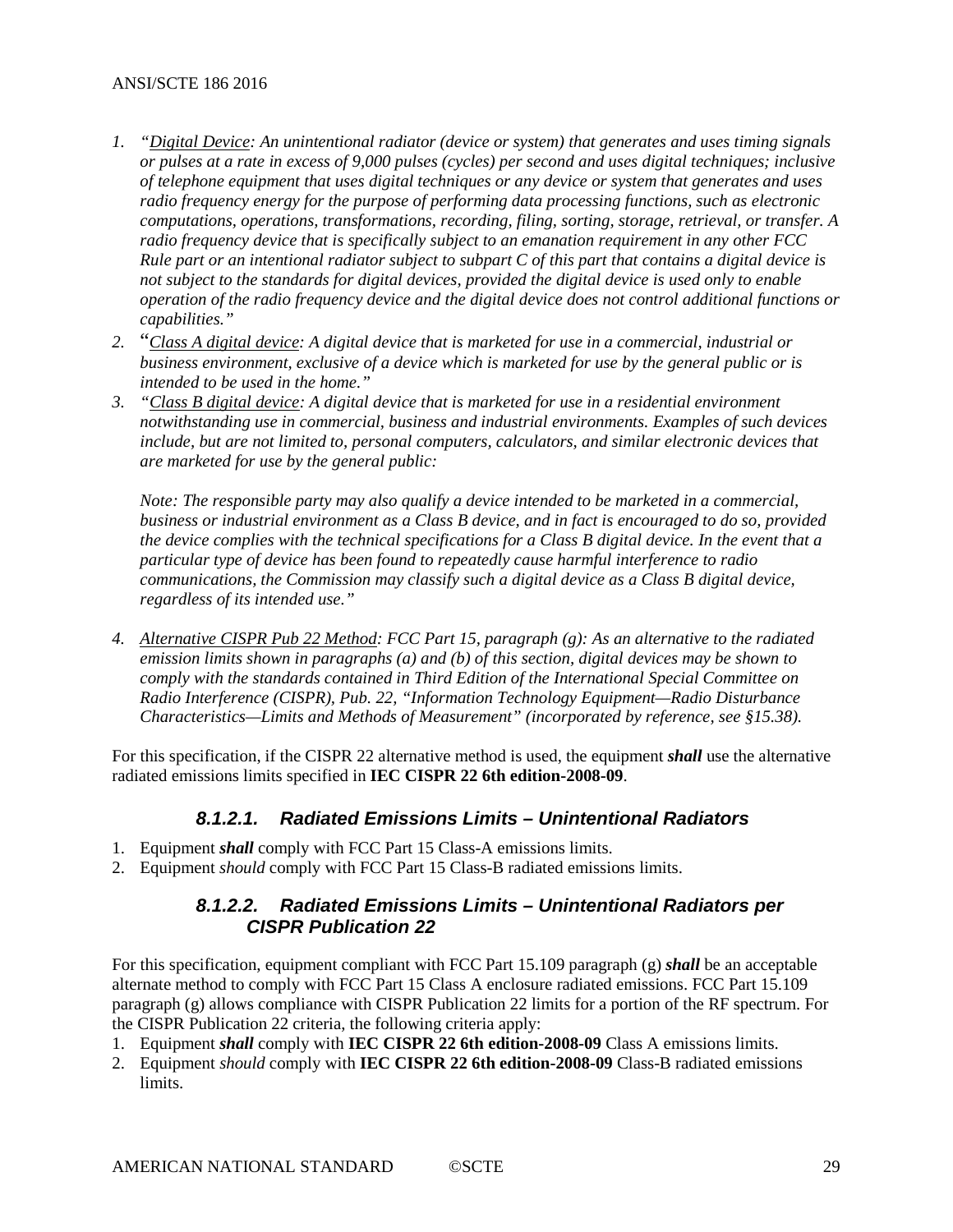#### <span id="page-29-0"></span>*8.1.3. Conducted Emissions*

#### *8.1.3.1. Power-On Spurious Emissions*

During system power-on initialization, equipment *shall not* emit spurious interference from any ports including, but not limited to power, telecommunications, and coaxial ports.

#### *8.1.3.2. Conducted Emissions*

- 1. Equipment conducted emissions *shall* meet or surpass applicable FCC rules and regulations.
- 2. Equipment *should* meet or exceed FCC Part 15 Class B compliance specifications.

### *8.1.3.3. DC ports Conducted Emissions*

For equipment with DC power ports, the Class A limits specified in **IEC CISPR 22 6th edition-2008-09** *shall* apply.

#### *8.1.3.4. Conducted Emissions – Telecommunications/Network Ports*

This specification uses the **IEC CISPR 22 6th edition-2008-09** definition of a telecommunications/network port:

*"Point of connection for voice, data, and signaling transfers intended to interconnect widely dispersed systems via such means as direct connection to multi-user telecommunications networks (e.g. public, switched telecommunications networks (PSTN), integrated services digital networks (ISDN), x-type digital subscriber lines (xDSL), etc.), local area networks (e.g. Ethernet, Token Ring, etc.) and similar networks.*

*Note: A port generally intended for interconnection of components of an ITE system under tests (e.g. RS-232, IEEE Standard 1284 (parallel printer), Universal Serial Bus (USB), IEEE Standard 1286 ("Fire Wire"), etc.) and used in accordance with its functional specifications (e.g. for the maximum length of cable connected to it), is not considered to be a telecommunications/network port under this definition."*

- 1. Equipment telecommunications/network port longitudinal (common mode) conducted emissions *shall not* exceed Class A limits specified in **IEC CISPR 22 6th edition-2008-09**.
- <span id="page-29-1"></span>2. Equipment telecommunications/network port longitudinal (common mode) conducted emissions limits *should not* exceed the Class B limits specified in **IEC CISPR 22 6th edition-2008-09**.

#### *8.1.4. Immunity Criteria*

#### *8.1.4.1. Enclosure*

#### *8.1.4.1.1. Radiated Immunity*

- 1. Equipment *shall* be able to operate without impairment in an imposed reference RF field of 10 V/m from 80 MHz to 6 GHz. Verification of operation without impairment *shall* include 1) verifying no signal flow errors as determined by direct measurement of BER MPEG stream errors; 2) by observation of no disruption of video/audio signals; 3) and/or by MPEG data stream analysis.
- 2. Any device which uses an input tuner *shall* be tested at three to five (3 to 5) discrete frequencies within the tuner operating spectrum as deemed applicable by the evaluating organization. These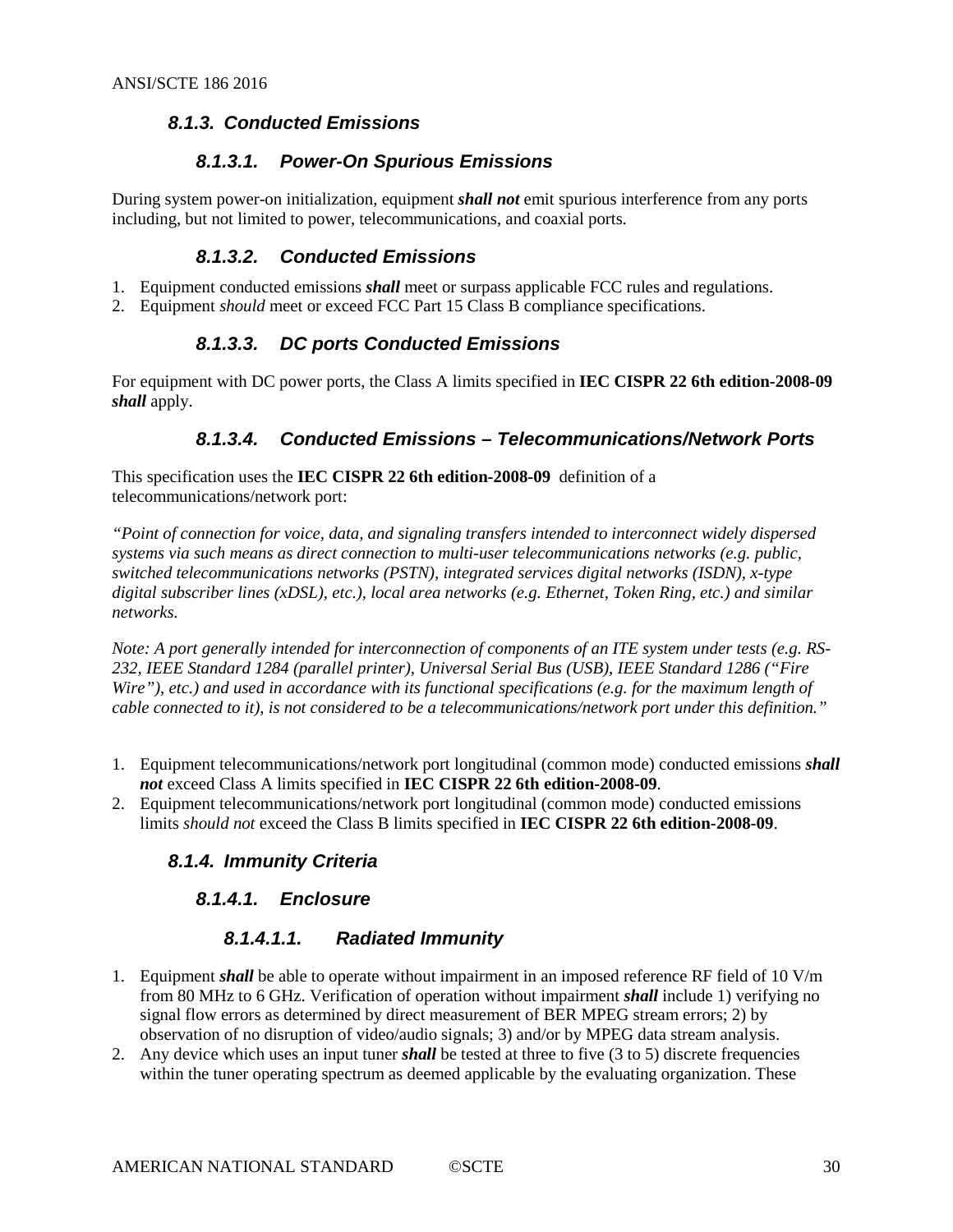<span id="page-30-0"></span>interfering carriers *shall* be stepped in 25 KHz increments ranging from 150 KHz below to 150 KHz above the carrier center frequency ( $f_C = \pm 150$  KHz). [Table 11](#page-30-0)

| <b>Parameter</b> | Unit       | Limit      | <b>Notes</b> |
|------------------|------------|------------|--------------|
| Radio frequency  | <b>MHz</b> | 80 to 6000 |              |
| electromagnetic  | V/m        | 10         |              |
| field amplitude  | % AM(1)    | 80         |              |
| modulated        | $kHz$ )    |            |              |
| Notes:           |            |            |              |

**Table 11 - Equipment Enclosure Radiated Immunity**

Reference: IEC 61000-4-3, 3.2nd edition-2010-04: Electromagnetic Compatibility (EMC) – Part 4-3: Testing and measurement techniques – radiated, radio-frequency, electromagnetic field immunity test..

### *8.1.4.1.2. Electrostatic Discharge (ESD)*

- 1. Equipment *shall* operate continuously without performance interruption or impairment when exposed to a minimum of 20 direct contact discharges at Test level  $4 (+8kV)$  on any equipment conductive surface.
- 2. Equipment *shall* operate without performance interruption or impairment when exposed to a minimum of 20 air discharges at Test Level 2 ( $\pm$ 4kV) and Test Level 4 ( $\pm$ 15kV) on any insulated equipment surface.
- 3. Electrostatic discharges *shall* be attempted over and around equipment interface ports but *shall not* be performed inside the interface ports.<sup>[12](#page-30-2)</sup>

#### *8.1.4.2. AC Power Port*

#### *8.1.4.3. Conducted RF Immunity – AC Power Port*

<span id="page-30-1"></span>Equipment **shall** operate without performance impairment when AC power ports are subjected to the continuous conducted radio frequency criteria specified in [Table 12.](#page-30-1)

| <b>Parameter</b>                                                                                      | Unit                                                                                             | Limit        | <b>Notes</b> |  |  |  |
|-------------------------------------------------------------------------------------------------------|--------------------------------------------------------------------------------------------------|--------------|--------------|--|--|--|
| Radio frequency                                                                                       | <b>MHz</b>                                                                                       | $0.15$ to 80 |              |  |  |  |
| continuous                                                                                            |                                                                                                  |              |              |  |  |  |
| conducted                                                                                             | % AM (1 kHz)                                                                                     | 80           |              |  |  |  |
|                                                                                                       | Source impedance $\Omega$                                                                        | 150          |              |  |  |  |
| Notes:                                                                                                |                                                                                                  |              |              |  |  |  |
| IEC CISPR 24 2.1 nd edition-2015: Information Technology Equipment - Immunity Characteristics - Limit |                                                                                                  |              |              |  |  |  |
|                                                                                                       | and Methods of Measurement Table 4 conducted RF limits are identical.                            |              |              |  |  |  |
|                                                                                                       | IEC $61000-4-6$ 4th edition-2013-10: Electromagnetic Compatibility (EMC) – Part 4-6: Testing and |              |              |  |  |  |

**Table 12 - AC Power Port Conducted RF Immunity**

Measurement Techniques-Immunity to Conducted Disturbances, Induced by Radio Frequency Fields.

<span id="page-30-2"></span> <sup>12</sup> Reference **IEC 61000-4-2:2008 2nd Edition-2008-12:** *[Electromagnetic Compatibility \(EMC\) –](#page-9-2) Part 4-2*.*Testing and measurement techniques – Electrostatic discharge immunity test.*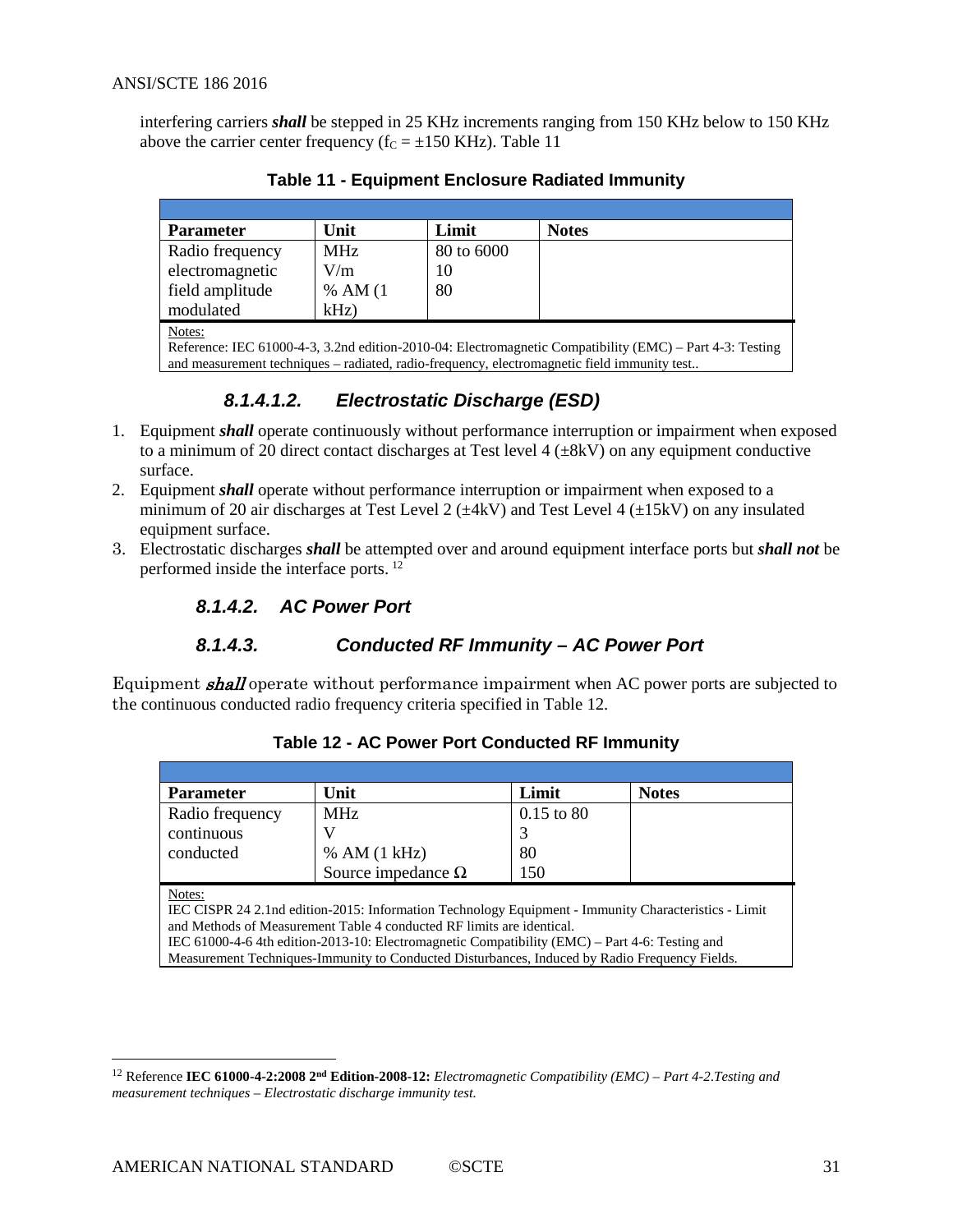#### *8.1.4.3.1. Surge Immunity – AC Power Port*

<span id="page-31-0"></span>Equipment *shall* operate without performance impairment after its AC power port is exposed to surges specified in [Table 13.](#page-31-0)

| <b>Parameter</b>                                                                                                                                                                                                                                                                                                                  | Unit            | Limit         | <b>Notes</b> |  |  |
|-----------------------------------------------------------------------------------------------------------------------------------------------------------------------------------------------------------------------------------------------------------------------------------------------------------------------------------|-----------------|---------------|--------------|--|--|
| Surges                                                                                                                                                                                                                                                                                                                            | $T_r/T_h \mu s$ | 1.2./50(8/20) | 1, 2, 3      |  |  |
| (line-to-line)                                                                                                                                                                                                                                                                                                                    | kV peak         |               |              |  |  |
| (line-to-ground)                                                                                                                                                                                                                                                                                                                  | kV peak         |               |              |  |  |
| Notes:<br>Reference IEC 61000-4-6,2013 4th edition-2013-10, Electromagnetic Compatibility (EMC) – Part 4-6.<br>Surge waveform is per IEEE C62.41.1 2nd edition-2008, Guide on the Surge <i>Environment in Low-Voltage</i><br>$(1000V$ and less) AC power circuits<br>Reference ANSI/SCTE 81-2012: Surge Withstand Test Procedure. |                 |               |              |  |  |

#### **Table 13 - 4-3 AC Power Port Surge Immunity**

## *8.1.4.3.2. Electronic Fast Transients – AC Power Port*

<span id="page-31-1"></span>Equipment *shall* operate without impairment during and after exposure of AC power ports to electronic fast transients specified in [Table 14.](#page-31-1)

#### **Table 14 - AC Power Port Electronic Fast Transients**

| <b>Parameter</b>       | Unit                                                                                                  | Limit | <b>Notes</b> |
|------------------------|-------------------------------------------------------------------------------------------------------|-------|--------------|
| <b>Fast Transients</b> | $T_r/T_h$ ns                                                                                          | 5/50  |              |
|                        | kV peak                                                                                               |       |              |
|                        | Rep. Frequency kHz                                                                                    |       |              |
| Notes:                 |                                                                                                       |       |              |
|                        | Reference IEC 61000-4-4,2012 RLV 3rd edition-2012-04, Electromagnetic Compatibility (EMC) - Part 4-4, |       |              |
|                        | $\mid$ Testing and measurement techniques – Electrical fast transient/burst immunity test.            |       |              |

## *8.1.4.3.3. Voltage Dips – AC Power Port*

- 1. Equipment *shall* operate without performance impairment during and after exposure to AC power port voltage dips specified in [Table 15.](#page-31-2)
- <span id="page-31-2"></span>2. Equipment using 3-phase AC power *shall not* operate on loss of one or more power phase inputs.

| <b>Parameter</b>       | Unit        | Limit | <b>Notes</b> |  |
|------------------------|-------------|-------|--------------|--|
| <b>AC Voltage Dips</b> | % Reduction | >95   |              |  |
|                        | Period      |       |              |  |
|                        | % Reduction | >95   |              |  |
|                        | Period      | 0.5   |              |  |
|                        | % Reduction | 30    |              |  |
|                        | Period      | 25    |              |  |

#### **Table 15 - AC Voltage Dips**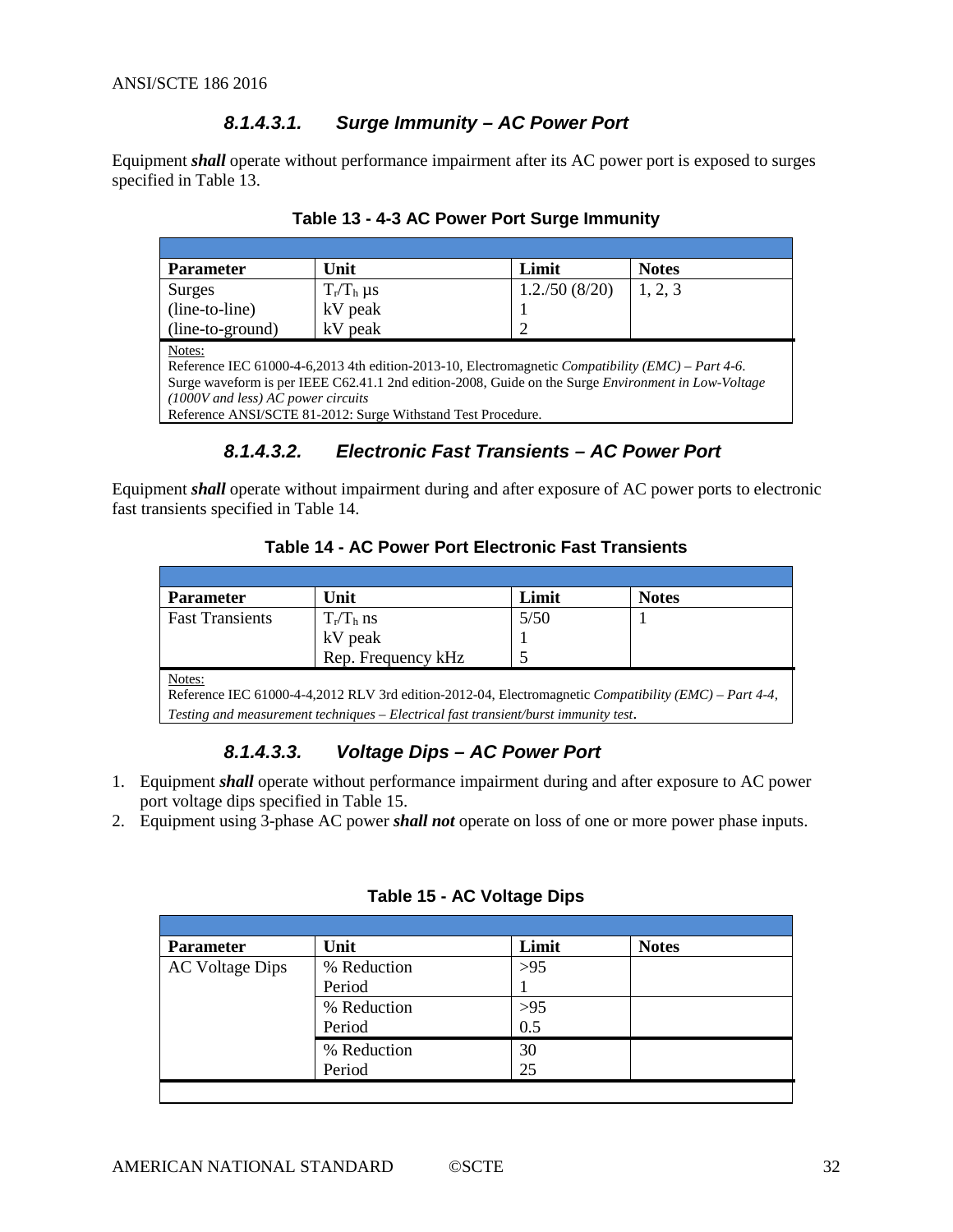#### *8.1.4.3.4. Voltage Interruptions – AC Power Port*

- 1. Equipment non-volatile memory *shall not* be corrupted on an AC power input voltage interruption as specified in [Table 16.](#page-32-0)
- <span id="page-32-0"></span>2. Equipment *shall* return to last operator saved configuration after restart(s) caused by one or more voltage interruptions, including multiple voltage interruptions occurring in rapid succession.

| <b>Parameter</b>       | Unit                  | Limit      | <b>Notes</b> |
|------------------------|-----------------------|------------|--------------|
| <b>AC Voltage Dips</b> | % Reduction<br>Period | >95<br>300 |              |
|                        |                       |            |              |

#### **Table 16 - AC Voltage Interruptions**

#### *8.1.4.4. DC Power Port*

#### *8.1.4.4.1. Conducted RF Immunity – DC Power Port*

<span id="page-32-1"></span>Equipment *shall* operate without performance impairment when DC power ports are subjected to the continuous conducted radio frequency criteria specified i[n Table 17.](#page-32-1)

#### **Table 17 - DC Power Port Conducted RF Immunity**

| <b>Parameter</b> | Unit                                                                                                     | Limit        | <b>Notes</b> |  |  |
|------------------|----------------------------------------------------------------------------------------------------------|--------------|--------------|--|--|
| Radio frequency  | <b>MHz</b>                                                                                               | $0.15$ to 80 |              |  |  |
| continuous       |                                                                                                          |              |              |  |  |
| conducted        | % AM (1 kHz)                                                                                             | 80           |              |  |  |
|                  | Source impedance $\Omega$                                                                                | 150          |              |  |  |
| Notes:           |                                                                                                          |              |              |  |  |
|                  | Reference IEC 61000-4-6 4th edition-2013-10: Electromagnetic Compatibility (EMC) – Part 4-6: Testing and |              |              |  |  |

Measurement Techniques-Immunity to Conducted Disturbances, Induced by Radio Frequency Fields.

### *8.1.4.4.2. Electronic Fast Transients – DC Power Port*

<span id="page-32-2"></span>Equipment with DC power ports that use cables greater than 3 meters *shall* operate without impairment during and after exposure of the ports to electronic fast transients specified in [Table 18.](#page-32-2)

| Table 18 - DC Power Port Electronic Fast Transients |  |  |
|-----------------------------------------------------|--|--|
|-----------------------------------------------------|--|--|

| <b>Parameter</b>                                                                                      | Unit                                                                                | Limit | <b>Notes</b> |  |  |  |
|-------------------------------------------------------------------------------------------------------|-------------------------------------------------------------------------------------|-------|--------------|--|--|--|
| <b>Fast Transients</b>                                                                                |                                                                                     | 5/50  |              |  |  |  |
|                                                                                                       | $T_r/T_h$ ns<br>kV peak                                                             |       |              |  |  |  |
|                                                                                                       | Rep. Frequency kHz                                                                  |       |              |  |  |  |
| Notes:                                                                                                |                                                                                     |       |              |  |  |  |
| Reference IEC 61000-4-4:2012 RLV 3rd edition-2012-04: Electromagnetic Compatibility (EMC) – Part 4-4: |                                                                                     |       |              |  |  |  |
|                                                                                                       | Testing and measurement techniques – Electrical fast transient/burst immunity test. |       |              |  |  |  |

#### *8.1.4.4.3. DC Voltage Fluctuation – DC Power Port*

1. Equipment *shall* withstand < 30 second duration voltage fluctuations that exceed 75 VDC or less input voltage or that drop to 0 VDC.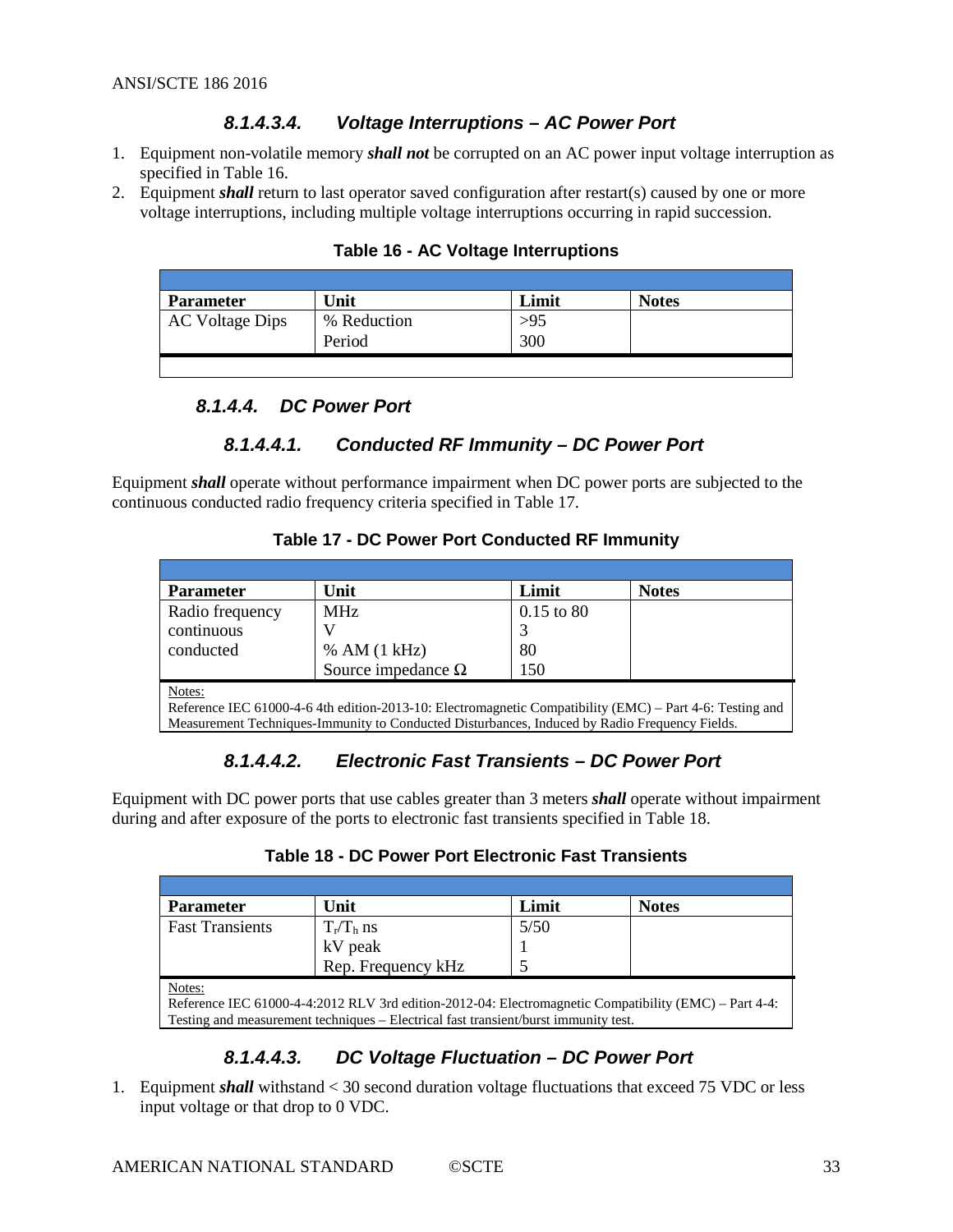2. Equipment *shall* withstand short-term (30 seconds minimum) voltage fluctuations of 1.1 times the maximum specified DC input voltage without disruption to any service or signal flow.

#### *8.1.4.5. Telecommunications/Network Port*

#### *8.1.4.5.1. Conducted RF Immunity – Telecommunications/Network Port*

<span id="page-33-0"></span>Equipment *shall* operate without performance impairment when telecommunications/networks ports are subjected to the continuous conducted radio frequency criteria specified in [Table 19.](#page-33-0)

| <b>Parameter</b> | Unit                                                                                                      | Limit                 | <b>Notes</b> |  |  |  |
|------------------|-----------------------------------------------------------------------------------------------------------|-----------------------|--------------|--|--|--|
| Radio frequency  | <b>MHz</b>                                                                                                | $0.15 \text{ to } 80$ |              |  |  |  |
| continuous       |                                                                                                           |                       |              |  |  |  |
| conducted        | % AM (1 kHz)                                                                                              | 80                    |              |  |  |  |
|                  | Source impedance $\Omega$                                                                                 | 150                   |              |  |  |  |
| Notes:           |                                                                                                           |                       |              |  |  |  |
|                  | 1. IEC CISPR 24 2.1nd edition-2015: Information Technology Equipment - Immunity Characteristics - Limit   |                       |              |  |  |  |
|                  | and Methods of Measurement Table 2 conducted RF limits are identical.                                     |                       |              |  |  |  |
|                  | 2. Reference IEC 61000-4-6 4th edition-2013-10: Electromagnetic Compatibility (EMC) – Part 4-6: Testing   |                       |              |  |  |  |
|                  | and Measurement Techniques-Immunity to Conducted Disturbances, Induced by Radio Frequency Fields.         |                       |              |  |  |  |
|                  | 3. Applies when the cable length between the EUT and other active equipment may be greater than 3 meters. |                       |              |  |  |  |

**Table 19 - Telecommunications/Network Port Conducted RF Immunity**

#### *8.1.4.5.2. Surge Immunity – Telecommunications/Network Ports*

Equipment with telecommunications/network ports and interfaces that connect to cables that can exceed 30 meters *shall* operate without impairment after exposure of the ports to 5 positive and 5 negative polarity surges (10 in total) as specified in [Table 20.](#page-33-1)

<span id="page-33-1"></span>

| <b>Parameter</b>                                                                                                                                                                                                                                                                                                                             | Unit            | Limit         | <b>Notes</b> |
|----------------------------------------------------------------------------------------------------------------------------------------------------------------------------------------------------------------------------------------------------------------------------------------------------------------------------------------------|-----------------|---------------|--------------|
| Common mode (Longitudinal) surge applied                                                                                                                                                                                                                                                                                                     | $T_r/T_h \mu s$ | 1.2./50(8/20) |              |
| to ports using balanced symmetrical                                                                                                                                                                                                                                                                                                          | kV peak         |               |              |
| unshielded cables.                                                                                                                                                                                                                                                                                                                           |                 |               |              |
| Common mode (Longitudinal) surge applied                                                                                                                                                                                                                                                                                                     | $T_r/T_h \mu s$ | 1.2./50(8/20) |              |
| to ports using shielded cables. Examples are                                                                                                                                                                                                                                                                                                 | kV peak         |               |              |
| coax cables and shielded Ethernet cables.                                                                                                                                                                                                                                                                                                    |                 |               |              |
| Differential mode (Metallic) surge applied to                                                                                                                                                                                                                                                                                                | $T_r/T_h \mu s$ | 1.2./50(8/20) |              |
| ports using unshielded nonsymmetrical                                                                                                                                                                                                                                                                                                        | kV peak         |               |              |
| cables.                                                                                                                                                                                                                                                                                                                                      |                 |               |              |
| Notes:                                                                                                                                                                                                                                                                                                                                       |                 |               |              |
| Surge waveform is the combination wave specified in IEC 61000-4-5,2014 3rd edition-2014-05,<br>$\mathcal{L}$ . The contract $\mathbf{r}$ is a contract of the contract of the contract of the contract of the contract of the contract of the contract of the contract of the contract of the contract of the contract of the contrac<br>TH. |                 |               |              |

**Table 20 - Telecommunications/Network Ports Surge Immunity**

Electromagnetic *Compatibility (EMC) – [Part 4-5, Testing and measurement techniques –](#page-10-8) Surge immunity test* reference.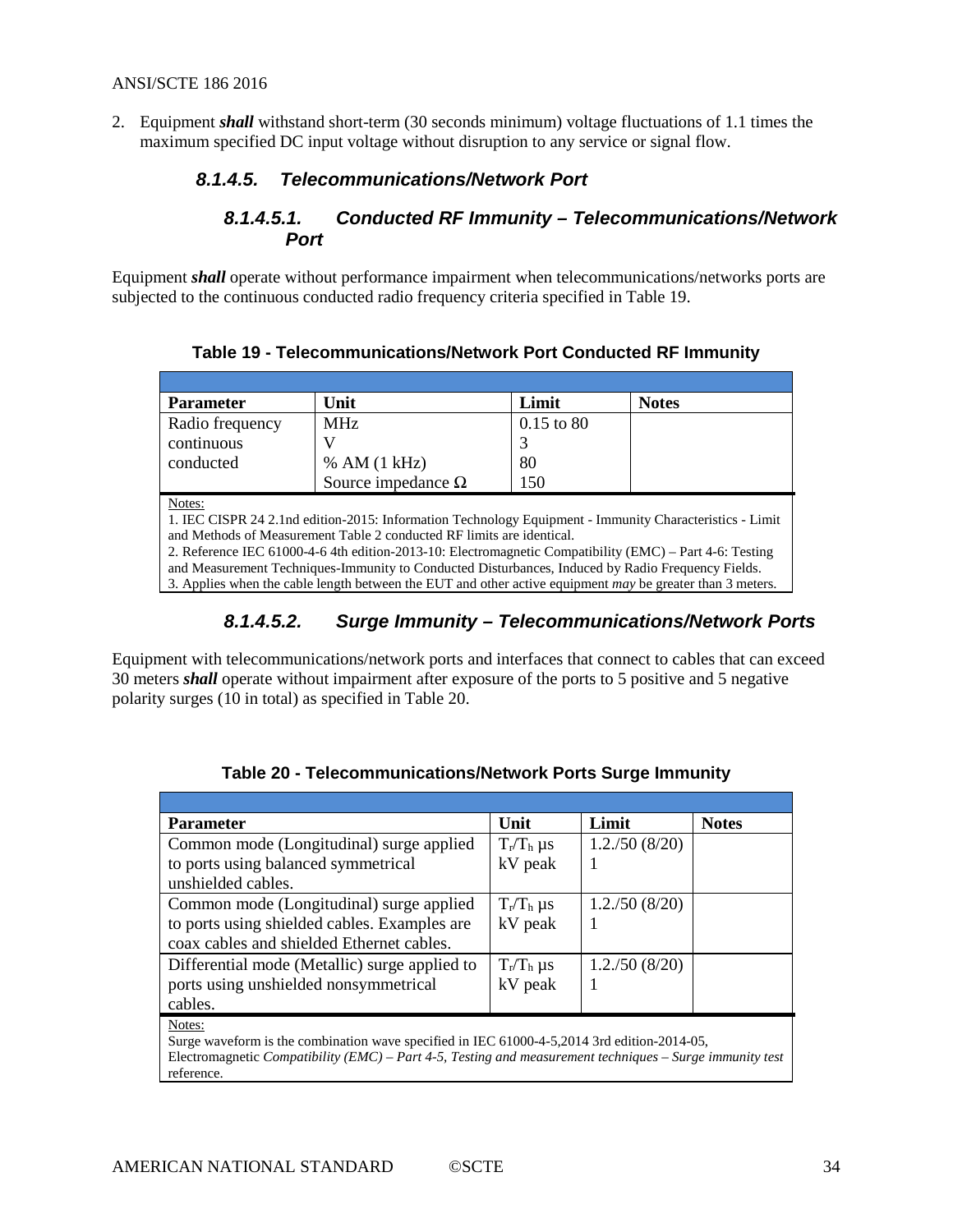#### *8.1.4.5.3. Electronic Fast Transients - Telecommunications/Network Ports*

<span id="page-34-2"></span>Equipment with telecommunications/network ports using cables greater than 3 meters *shall* operate without impairment during and after exposure of the ports to electronic fast transients specified in [Table](#page-34-2)  [21.](#page-34-2)

| <b>Parameter</b>       | Unit               | Limit            | <b>Notes</b> |
|------------------------|--------------------|------------------|--------------|
| <b>Fast Transients</b> | $T_r/T_h$ ns       | 5/50             |              |
|                        | kV peak            | $0.5$ for indoor |              |
|                        | kV peak            | 1 for outdoor    |              |
|                        | Rep. Frequency kHz |                  |              |

**Table 21 - Telecommunications/Network Ports Electronic Fast Transients**

Notes:

Reference **IEC 61000-4-4,2012 RLV 3rd [edition-2012-04, Electromagnetic](#page-10-7)** *Compatibility (EMC) – Part 4- 4, Testing and measurement techniques – [Electrical fast transient/burst immunity test](#page-10-7)*. Applies when the cable length between the EUT and other active equipment *may* be greater than 3 meters.

## <span id="page-34-0"></span>**8.2. Grounding and Bonding**

- 1. Equipment *shall* employ a bonding connection or terminal.
- 2. The grounding connection/terminal *shall* be clearly labeled, and in a location that is readily accessible to the installer at the rear of the chassis.
- 3. Equipment *shall* use an anti-rotational methodology such as a terminal affixed with a star washer for ground connection.
- 4. Two-hole compression type lugs *should* be provided for bond connection.
- 5. Torque specifications for the bond connection *shall* be provided.
- 6. Equipment *shall not* rely upon incidental bond paths such as those that *may* exist between the chassis and the equipment rack or frame.
- 7. Nonconductive coatings such as paint or enamel *shall* be removed from threads and other contact surfaces to assure electrical continuity.
- 8. All exposed conductive surfaces *shall* be bonded to the equipment chassis.
- 9. Equipment electrically conductive doors *shall* be bonded with an appropriate gauge stranded wire or copper braid and attached with an anti-rotational connection means such as a star washer. The conductor *may* be insulated or non-insulated.
- 10. Equipment *shall not* use aluminum conductors for grounding or bonding purposes.
- 11. Equipment, subassemblies, and modules that plug into the main equipment chassis *shall* be bonded to the chassis grounding system by metal-to-metal contact or by wires, PCB traces, appropriate backplane connectors, etc.
- 12. Equipment fastening hardware *shall* be compatible with the materials being joined and *shall* preclude loosening, deterioration, and electrochemical corrosion of the hardware and the joined materials.
- <span id="page-34-1"></span>13. Equipment *shall not* use multiple connections to join to a single bolt assembly.

## **9. Sustainability Requirements**

This section addresses product sustainability. The term "product sustainability" is subjective and can include a variety of economic, social, and environmental considerations. In this specification, product sustainability addresses requirements and objectives that minimize the impact of a product on the environment during all phases of the product life cycle. During product development and manufacturing, design practices, material selection, hazardous materials treatment and manufacturing waste management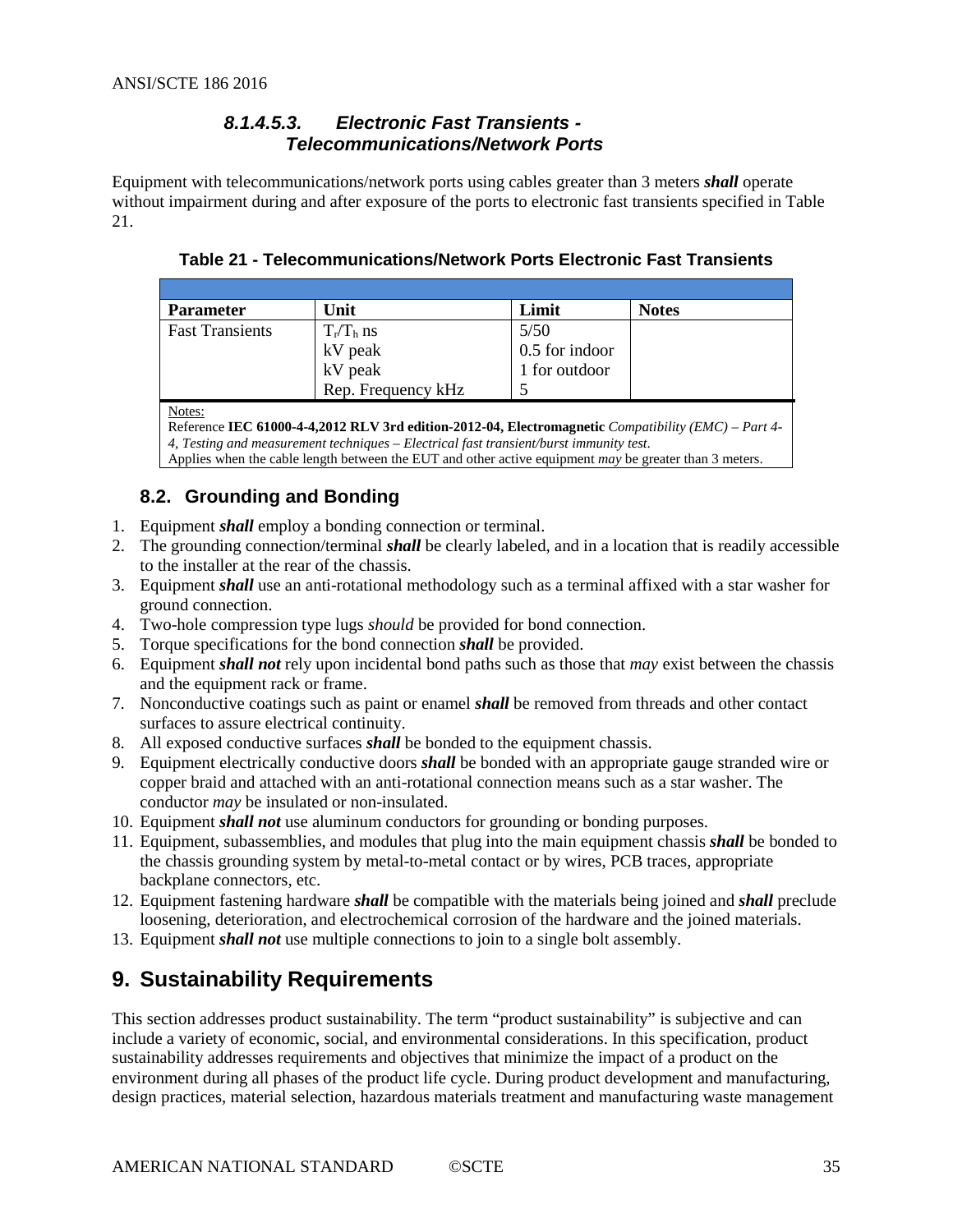are important criteria. During operation, equipment heat release, airflow management, energy efficiency, chemical emissions and noise emissions have an economic, social, and environmental impact. At the end of its life, product recycling and disposal are important criteria to consider.

#### Key definitions from

**[ECMA-341-2010,](#page-7-5)** *Environmental Design Consideration for ICT and CE Products* that apply in this section are:

- Environmental aspect: Element of an organization's activities, products or services that can interact with the environment.
- Environmental impact: Any change to the environment (adverse or beneficial) wholly or partially resulting from an organization's environmental aspects.
- Life Cycle: Consecutive and interlinked stages of a product, from raw material acquisition or generation of natural resources to the final disposal.

#### <span id="page-35-0"></span>**9.1. Product Development**

- 1. Equipment vendors *shall* design products to applicable governmental environmental legal requirements and *shall* include conformance documentation or statements in the product documentation.
- *2.* Equipment providers *shall* comply with and be able to provide supporting documentation of compliance with

#### **[ECMA-341-2010,](#page-7-5)** *Environmental Design Consideration for ICT and CE Products*. ECMA-341 provides requirements and objectives "*for the design of environmentally sound products regarding:*

- *Life Cycle Thinking aspects*
- *Material efficiency*
- *Energy efficiency*
- *Consumable and batteries*
- *Chemical and noise emissions*
- *Extension of product lifetime*
- *End of life*
- *Hazardous substances/preparations*
- *Product packaging*["13](#page-35-1)
- **3.** Equipment providers *shall* docu[ment product environmental design decisions using a design checklist](#page-7-5)  covering environmental aspects.
- *4.* **[ECMA-341-2010,](#page-7-5)** *Environmental Design Consideration for ICT and CE Products*, *Annex A* is an example checklist.
- 5. Equipment provider companies *shall* document the Company Environmental Profile and the Product Environmental Attribute (for each product) specified in **[ECMA-370-2015, TED-The Echo](#page-7-6)  [Declaration](#page-7-6)**.
- 6. Equipment providers *should* develop a Corporate Responsibility Report and a Global Reporting Initiative (GRI) Corporate Responsibility Report.
- 7. Life Cycle Thinking<sup>[14](#page-35-2)</sup>
- 1. Equipment *shall* be based on the concept of life cycle thinking (LCT) which requires consideration of the environmental aspects of a product in all life cycle stages. Key life cycle thinking practices for equipment vendors are:

<span id="page-35-1"></span> <sup>1</sup>[3ECMA-341-2010: Environmental Design Consideration for ICT and CE Products,](#page-7-5) *Section 1: Scope*.

<span id="page-35-2"></span><sup>1</sup>[4ECMA-341-2010: Environmental Design Consideration for ICT and CE Products,](#page-7-5) *Section 5: Life Cycle Thinking* and *Section* 

*<sup>4:</sup> Terms and Definitions.*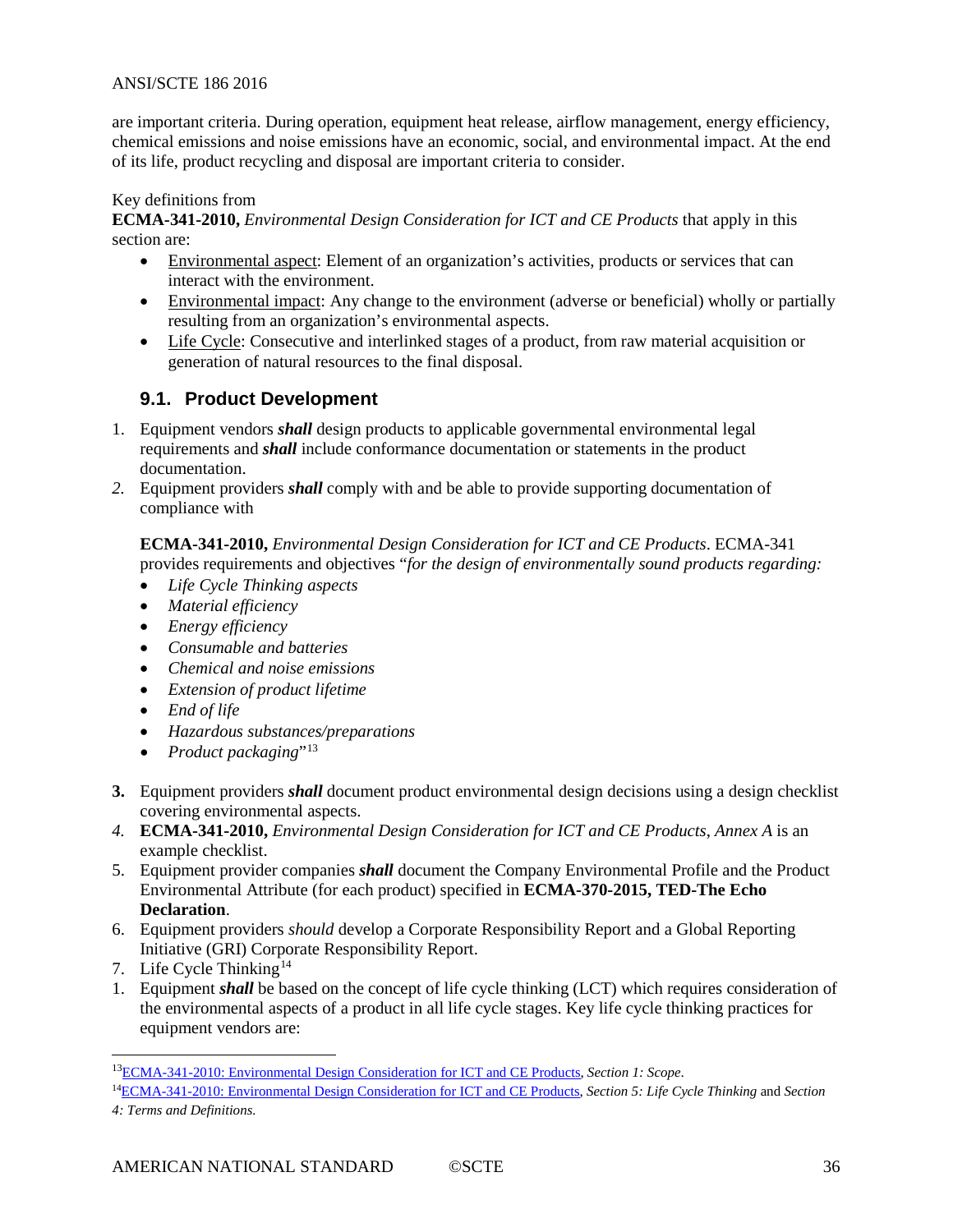- a. The product *shall* be developed to minimize its overall adverse environmental impact at all product life stages.
- b. The product's environmental aspects *shall* be identified, quantified (if possible), qualified, and documented.
- c. The product's design *shall* consider the trade-offs between environmental aspects and life cycle stages.

#### *9.1.1. Material Efficiency*

- <span id="page-36-0"></span>1. Equipment *should* minimize material variety and amount of material used so that the lowest possible product weight is achieved while still meeting required equipment physical, climate, mechanical vibration, mechanical shock, and earthquake resistance criteria.
- 2. Equipment *should* use environmentally conscious materials that can be recycled.
- 3. Equipment *should* use material that has a lower adverse environmental aspect.
- <span id="page-36-1"></span>4. Equipment material selection *shall* take into account hazardous material treatment for all aspects of a product life cycle, especially with respect to product manufacturing, operation, and disposal.

#### *9.1.2. Consumables and Batteries*

- 1. Products *shall* take into account recycling, reuse, and end of life disposal of any consumables used by the product.
- 2. Equipment batteries *shall* comply with all applicable restrictions for hazardous substance preparation, use, and disposal.
- 3. Equipment providers *should* use batteries with low adverse environmental impact whenever feasible.
- 4. Equipment batteries *shall* be easily identifiable and replaceable.
- 5. Equipment documentation *shall* provide instructions for battery replacement, handling, and disposal.
- 6. Equipment design methods *should* prolong the battery life and durability.
- 7. Equipment providers *shall* document the equipment materials that can cause an adverse environmental impact.

### <span id="page-36-3"></span><span id="page-36-2"></span>**9.2. Product Operation**

#### *9.2.1. Airflow*

IT server equipment typically requires an air flow of 150-200 cubic feet per minute to remove enough heat to raise the exhaust air temperature by  $8.3\times11^{9}C$  ([15](#page-36-4)-20<sup>o</sup>F). <sup>15</sup> To assure such air flow is effective in removing equipment exhaust heat, this specification assumes cooling air is supplied to the equipment front (the cold aisle), and that hot exhaust air is extracted from the equipment rear (the hot aisle). Equipment airflow criteria to assist with facility airflow best practices include:

- 1. Equipment air flow patterns *shall* be documented using [nomenclature originally defined by](#page-37-2)  Telecordia™.
- 2. [Figure](#page-37-2) 1 illustrates this nomenclature. It is based on the use of six equipment surfaces: Front, Side Left, Side Right, Rear, Bottom and Top. The vertical space is further sub-divided into Zones 1, 2, and 3. Airflow pattern is represented with this nomenclature in terms of air intake position(s) followed by air exhaust position(s).
- 3. Equipment using forced air for heat dissipation *shall* use front-to-back airflow. Airflow patterns that *shall* be acceptable include:

| a. Bottom-front to top-rear airflow | $(F1-R3)$ | (Preferred Airflow) |
|-------------------------------------|-----------|---------------------|
|-------------------------------------|-----------|---------------------|

- b. Mid-front to mid-rear (F2-R2)
- c. Mid-front to top-rear (F2-R3)

<span id="page-36-4"></span><sup>&</sup>lt;sup>15</sup> APC White Paper 119, Page 5-6.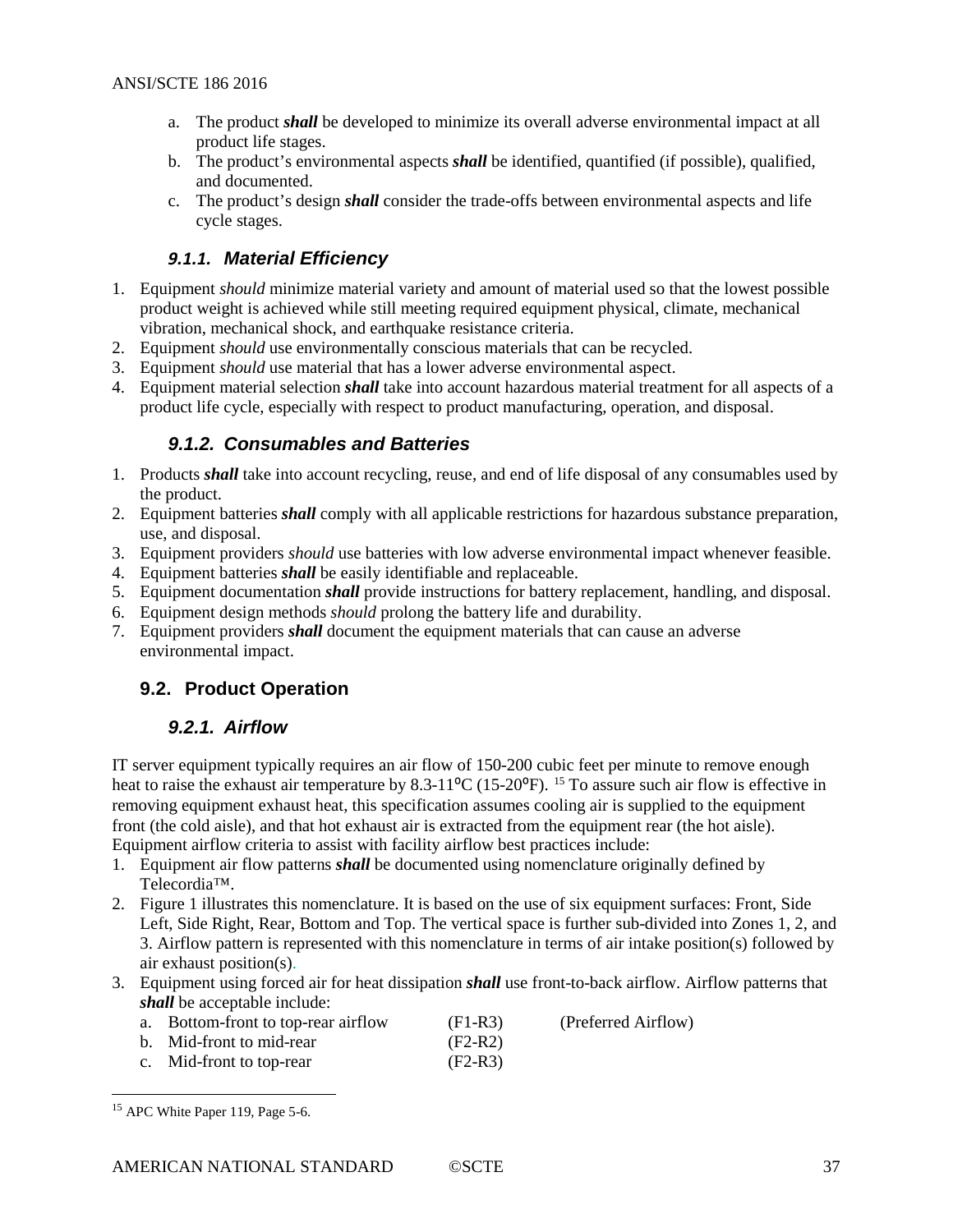<span id="page-37-2"></span>4. Equipment using forced air for heat dissipation *shall not* use intake or exhaust airflow from equipment Sides (SL and SR), Top (T), and Bottom (B).



**Figure 1 - Telcordia Equipment Cooling Class Nomenclatur[e16](#page-37-3)**

#### <span id="page-37-1"></span>*9.2.2. Air Filters*

<span id="page-37-0"></span>ASHRAE provides guidelines for data center air filtration and maintenance to prevent dust accumulation from impeding heat removal as well as to prevent corrosive gases from damaging equipment. **[ASHRAE](#page-6-6)  [Standard 52.1-1992](#page-6-6)**-1992 and **[ASHRAE Standard 52.2](#page-6-7)** Addenda a, b and d-2015, Addendum a, b, and d-2015, provides methods to rate filter collection efficiency, pressure drop, and particulate holding capacity. "**ASHRAE 52.1-1992** *measures arrestance, dust spot efficiency and dust holding capacity. Arrestance is a measure of a filter's ability to capture a mass fraction of coarse dust. Dust Spot efficiency is the ability to capture particles within a given size range. Standard 52.2-1999 measures particle size efficiency expressed as a minimum efficiency reporting value (MERV) between 1 and 20*."[17](#page-37-4)

- 1. Fan cooled cable equipment *shall* use filters compliant with **[ASHRAE Standard 52.1-1992](#page-6-6)** and **[ASHRAE Standard 52.2 Addenda a, b and d-2015](#page-6-7)**.
- 2. Equipment with vertical rack space greater than 2U *shall* have minimum dust arrestance of 80% or a MERV rating of 4 per **[ASHRAE Standard 52.2 Addenda a, b and d-2015](#page-6-7)**.

 $\ddot{\phantom{a}}$ 

<span id="page-37-3"></span><sup>16</sup> (SCO5 Environmental Profile), Figure 7.3.7.

<span id="page-37-4"></span><sup>17</sup> **ASHRAE:** *Design [Considerations for Datacom Equipment Centers](#page-11-2)*.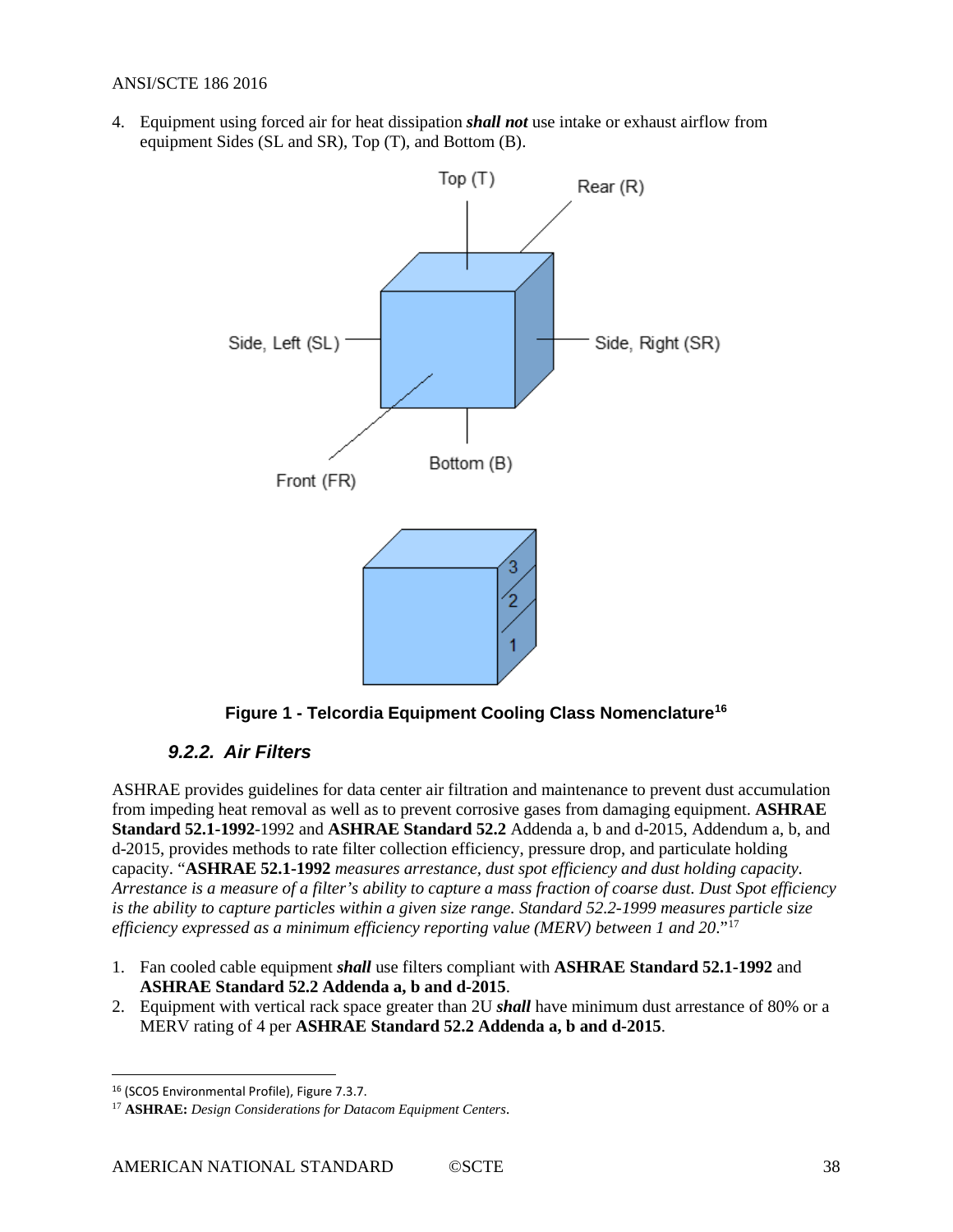- 3. Equipment with vertical rack space less than or equal to 2U *shall* have minimum dust arrestance of 65% per **[ASHRAE Standard 52.1-1992](#page-6-6)** or a MERV rating of 2 per **[ASHRAE Standard 52.2](#page-6-7)  [Addenda a, b and d-2015](#page-6-7)**[18](#page-38-2)
- 4. Filters *should* be disposable type only.
- 5. Filters *shall* be replaceable while equipment is operating.
- 6. Filter-to-equipment mechanical fit *shall* assure unfiltered air does not pass through the equipment.
- 7. Vendors *shall* provide recommended filter maintenance schedules and practices.
- <span id="page-38-0"></span>8. Equipment *should* support a filter replacement alarm capability that indicates when filters need replacement.

### *9.2.3. Heat Release*

- 1. Equipment heat release and method of cooling *shall* be documented in total watts, watts per square meter (W/m<sup>2</sup>) and watts per square foot (W/ft<sup>2</sup>).
- 2. Shelf equipment heat release values *shall* be based on heat dissipation per meter (or per foot) of frame vertical height.
- 3. Floor mounted equipment (cabinets, etc.) *shall* be based on floor area used. Equipment manufacturers *shall* provide heat and airflow reports as specified in Chapter 5 of **ASHRAE-2015,** *Thermal [Guidelines for Data Processing Environments, Fourth](#page-6-8)* Edition.
- 4. Recorded heat release values *shall* be based on the following operating conditions:[19](#page-38-3)
	- a. Equipment operating at steady state using nominal input power voltage.
		- b. User controls or programs *shall* be set to a utilization rate that maximizes the number of simultaneous components, devices, and subsystems that are active.
		- c. Ambient room temperature *shall* be between 18°C and 27°C (64.4°F and 80.6°F).
		- d. Air moving devices *shall* be operating at nominal speed.

#### **SCTE SMS 001-2011,** *[Facilities Energy Managment and Recommended Practices 2011](#page-6-2)*

recommends rack level power dissipation not exceed 20kW. Adherence to this 20kW maximum per rack limit requires accurate equipment power consumption and heat release reporting, as well as due diligence by equipment operators when installing and operating equipment. Practices equipment operators *may* use to achieve the 20kW per rack limit include:

- 1. Reduction of equipment installation density as needed, e.g., adding empty space in racks.
- 2. Selecting the most energy efficient equipment with capabilities to reduce power by programmable configuration or element management.
- 3. Using embedded rack level cooling including liquid cooled racks when necessary.
- <span id="page-38-1"></span>4. Use supplemental cooling when needed.

## *9.2.4. Energy Efficiency*

Strain is placed upon communication facilities cababilities and increases operating expenses due to increasing equipment sophistication, power density, and heat dissipation. Equipment providers can help operators address these constraints by complying with energy efficiency criteria recommended in this section.

Criteria OEMs *should* implement in their equipment include:

<span id="page-38-2"></span> <sup>18</sup> Filter efficiency criteria are based on vertical rack space is from **[GR-63-CORE, Issue 3-March 2006:](#page-9-1)** page 4-33.

<span id="page-38-3"></span><sup>19</sup> **ASHRAE-2015:** *[Thermal Guidelines for Data Processing Environments,Fourth](#page-6-8) Edition*.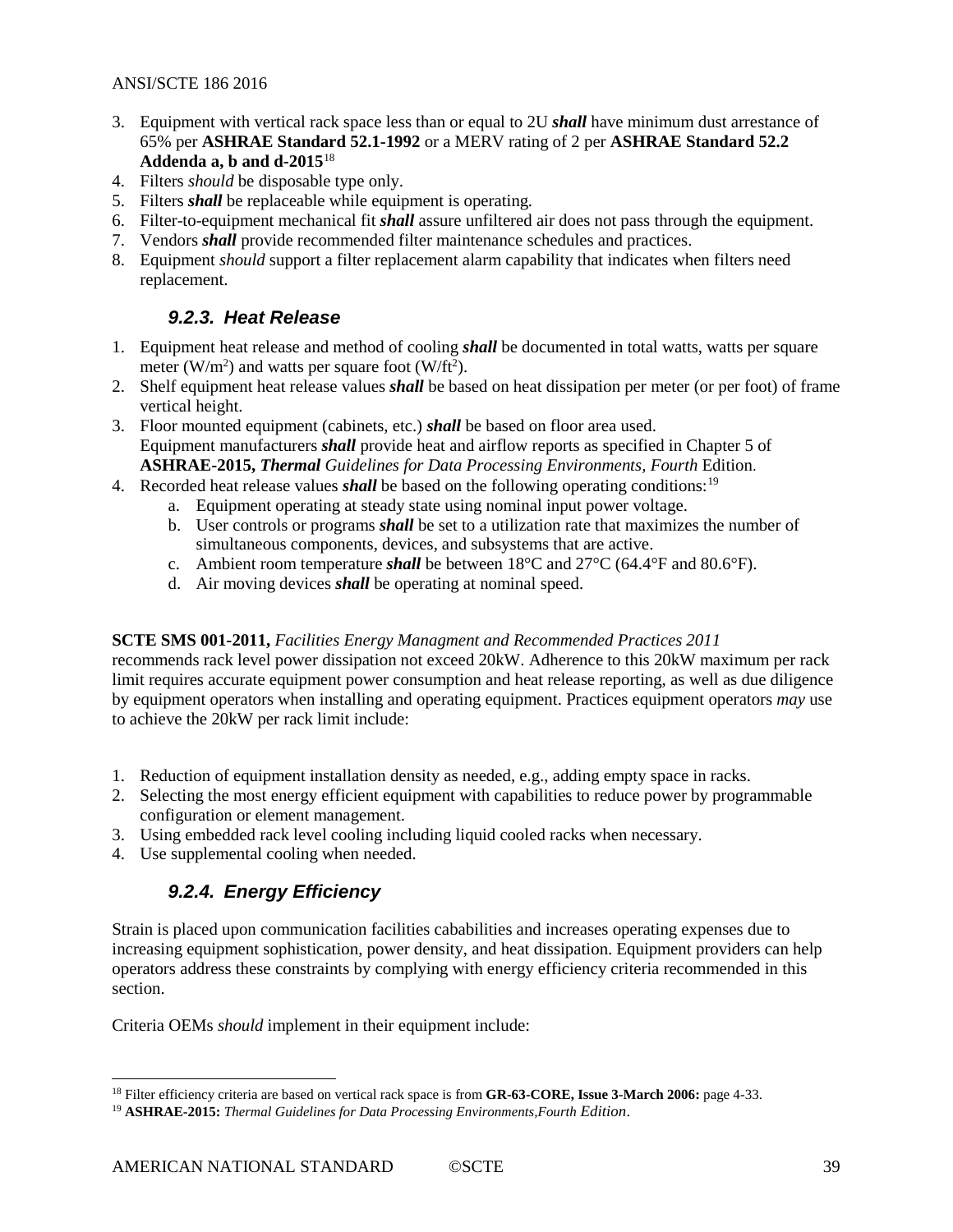- ENERGY STAR® program conformance for equipment that meets the "identifying criteria" to earn an ENERGY STAR® label for a published ENERGY STAR® program requirement.
- Compliance with applicable ATIS Telecommunications Energy Efficiency Ratio (TEER) specifications as a means to measure and report equipment energy efficiency. Reports generated from these standards allow uniform metrics for operators to evaluate equipment. TEER can also be used to estimate and analyze energy efficiency options for planned network configurations.
- Equipment features that include integrated power consumption and temperature instrumentation with real-time remote reporting through element management and operational support protocols. Intake and outflow temperature and air flow monitoring is recommended for all products that use forced air cooling. Analysis of data collected from equipment instrumentation and from strategically placed sub-meters 1) will support ongoing activities to improve facility Power Utilization Efficiency (PUE); 2) will assist in Rack Cooling Index (RCI) analysis; and 3) will support facility energy efficiency management and practices.
- Equipment designs with variable speed fans and real-time reporting of fan speeds through element management and/or operational support protocols.
- Equipment designed with configurable and automatic power management capabilities to support advanced facility load management practices based on real-time conditions and corporate objectives. These capabilities can also be used to establish emergency response equipment configurations and best practices.
- Equipment designed with advanced energy management features which can be enabled or disabled by element management protocols. Example features include capabilities 1) to idle equipment and/or power down equipment components dynamically; 2) to support equipment virtualization; 3) and to support automated energy management. Specific methods for implementation are beyond the scope of this specification.

## *9.2.4.1. Efficiency Standards & Equipment Types*

This document specifies general energy efficiency requirements as well as requirements for specific equipment types. For the equipment types requirements, ENERGY STAR® and/or the ATIS Telecommunications Energy Efficiency Ratio (TEER) documents have final draft or "work in progress" documents that specify 1) equipment efficiency limits; 2) equipment functional requirements; and 3) efficiency measurement and calculation methods applicable to the given product type.

ENERGY STAR® has final draft or "work in progress" specifications for the following equipment types:

- 1. Computer
- 2. Computer Server
- 3. Transport Equipment
- 4. Router and Ethernet Switch
- 5. Power Category Equipment
- 6. Storage Equipment

The TEER specification suite defines methods for vendors and third party independent laboratories to use in the formation of a telecommunication energy efficiency ratio (TEER). This document suite consists of a base standard that sets the general requirements for TEER and supplemental standards that address a range of equipment types. Additional supplemental standards *may* be developed for other equipment types or technologies. ATIS TEER specifications that are currently available include:

#### 1. General

ATIS 060015-2013: Energy Efficiency for Telecommunication Equipment: Methodology for Measurement and Reporting - General Requirements.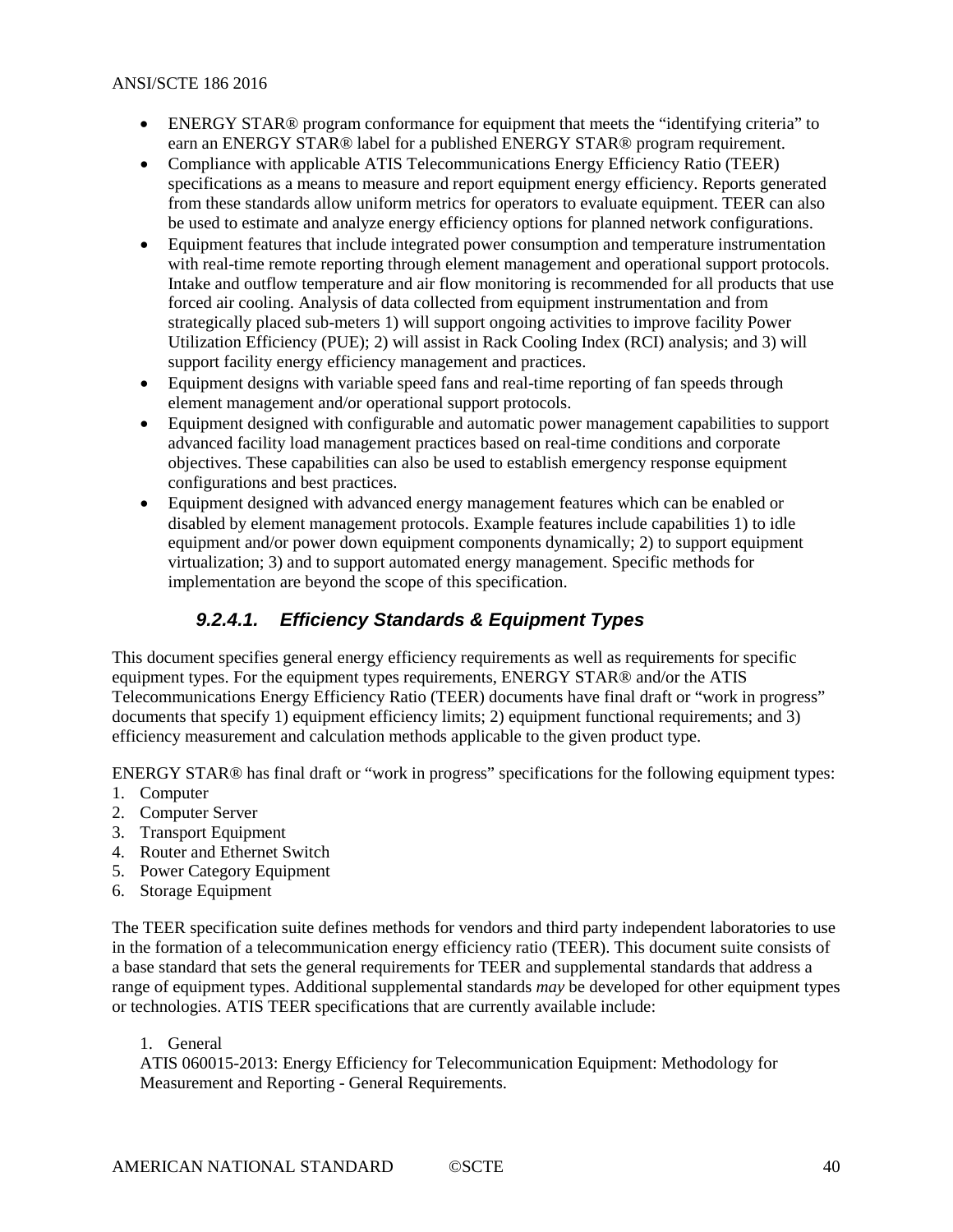#### 2. Server

ATIS 060015.01-2009: Energy Efficiency for Telecommunication Equipment: Methodology for Measurement and Reporting - Server Requirements.

#### 3. Transport Equipment

ATIS 0600015.02-2014: Energy Efficiency for Telecommunication Equipment: Methodology for Measurement and Reporting - Transport Requirements.

#### 4. Router and Ethernet Switch

ATIS 0600015.03-2013: Energy Efficiency for Telecommunication Equipment: Methodology for Measurement and Reporting for Router and Ethernet Switch Products.

5. Power Category Equipment

ATIS 0600015.04-2010: Energy Efficiency for Telecommunication Equipment: Methodology for Measurement and Reporting DC Power Plant - Rectifier Requirements.

#### *9.2.4.2. Future SCTE Energy Efficiency Standards and Channel Density Metrics*

SCTE is developing energy efficiency standards and channel density metrics to address the unique characteristics of broadband/video equipment being deployed in mission critical cable telecommunications facilities. Equipment targeted for these future SCTE standard(s) includes, but is not limited to the following equipment types:

- CMTS
- Edge QAM
- Video Server
- Video Encoder
- Video Transcoder
- Video Statistical Multiplexor
- Video Add Insertion equipment
- 1. OEMs *should* monitor SCTE energy efficiency standards releases and *should* design future generation equipment to comply with these standards.
- 2. The equipment types itemized in this document section *should* comply with the general requirements for equipment energy efficiency as specified in Section 9.2.4.3.
- 3. Equipment types itemized in this document section *may* be unique to cable system networks and thus do not need to comply with ENERGY STAR**®** or TEER specifications referenced in the following sections of this document. (Future SCTE specification(s) are planned to address these equipment types.)
- 4. Mission critical cable system equipment that meet the qualifying criteria specific to a TEER or ENERGY STAR**®** specification referenced in this document *should* comply with the energy efficiency criteria of the designate TEER or ENERGY STAR**®** specification(s). In general, products that fit this category are ITE and CE types common to enterprise data centers and office/corporate environments that do not have physical layer and/or data link layer functionality unique to cable system video or broadband data distribution.

*Note: Verizon is using TEER metrics quantification for its networks. An example of equipment types Verizon qualifies with TEER metrics for these networks can be found in VZ.TPR.9205 Issue 5-2011-10: Verizon Technical Purchasing Requirements.*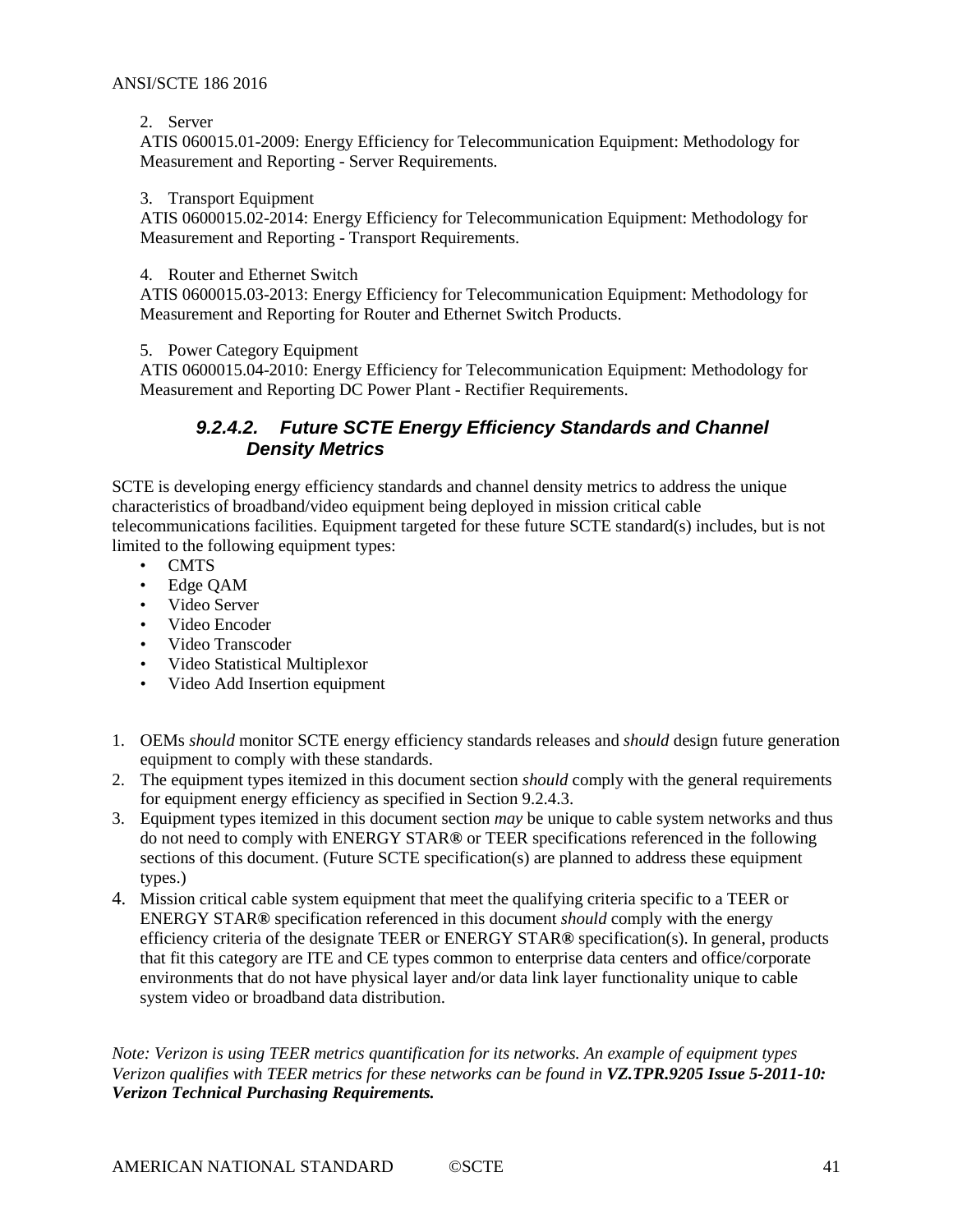General Requirements for Equipment Energy Efficiency

- 1. Equipment *shall* measure and report energy/internal power supply efficiency in accordance with ENERGY STAR®: Generalized Test Protocol for Calculating the Energy Efficiency of Internal AC-DC and DC-DC Power Supplies, Revison 6.6 (April 2012).
- 2. Equipment AC-to-DC power supply performance *shall* be characterized in accordance with ANSI/SCTE 46-2007: Test Methods for AC to DC Power Supplies.
- 3. Equipment DC-to-DC power supply performance *shall* be characterized in accordance with ANSI/SCTE 46-2007: Test Methods for AC to DC Power Supplies, modified as needed to cover DC rather than AC input.
- 4. Equipment providers *shall* identify the specific energy modes in which the product operates and *shall* document the energy consumption for each operating mode.
- 5. Equipment providers *should* provide configuration and/or element management options to control equipment energy efficiency.
- 6. Equipment *should* support power management features that permit sleep modes, reduced power modes, and nap modes when the operating loads allow. Processors, RAM, network cards, and hard disk drives are well suited for power management.
- 7. Equipment *should* support remote monitoring and event reporting of sleep modes, reduced power modes, and nap modes.

## *9.2.4.3. Computer Energy Efficiency*

ENERGY STAR®: Program Requirements for Computers. Version 6.0. October 2013 defines a computer as "*a device which performs logical operations and processes data. Computers are composed of, at a minimum: (1) a central processing unit (CPU) to perform operations; (2) user input devices such as a keyboard, mouse, digitizer or game controller; and (3) a computer display screen to output information. For the purposes of this specification, computers include both stationary and portable units, including desktop computers, gaming consoles, integrated desktop computers, notebook computers, small-scale servers, thin clients, and workstations. Although computers must be capable of using input devices and computer displays, as noted in numbers 2 and 3 above, computer systems do not need to include these devices on shipment to meet this definition*." [20](#page-41-0)

1. Computer category equipment *shall* comply with the most recent final draft of the ENERGY STAR® *Program Requirements for Computers* specification.

### *9.2.4.4. Computer Server Energy Efficiency*

ENERGY STAR®: Program Requirements for Computer Servers. Version 1.0. 2009 defines a computer server as "*a computer that provides services and manages networked resources for client devices, e.g., desktop computers, notebook computers, thin clients, wireless devices, PDAs, IP telephones, other Computer Servers and other networked devices. Computer Servers are sold through enterprise channels for use in data centers and office/corporate environments. Computer Servers are designed to respond to requests and are primarily accessed via network connections, and not through direct user input devices such as a keyboard, mouse, etc. In addition, Computer Servers must have all of the following characteristics:*

- *a. Marketed and sold as a Computer Server;*
- *b. Designed for and listed as supporting Computer Server Operating Systems (OS) and/or hypervisors, and targeted to run user-installed enterprise applications;*

<span id="page-41-0"></span> <sup>20</sup> **ENERGY STAR®** Program Requirements for Computers Version 6.0. 2013, page 5.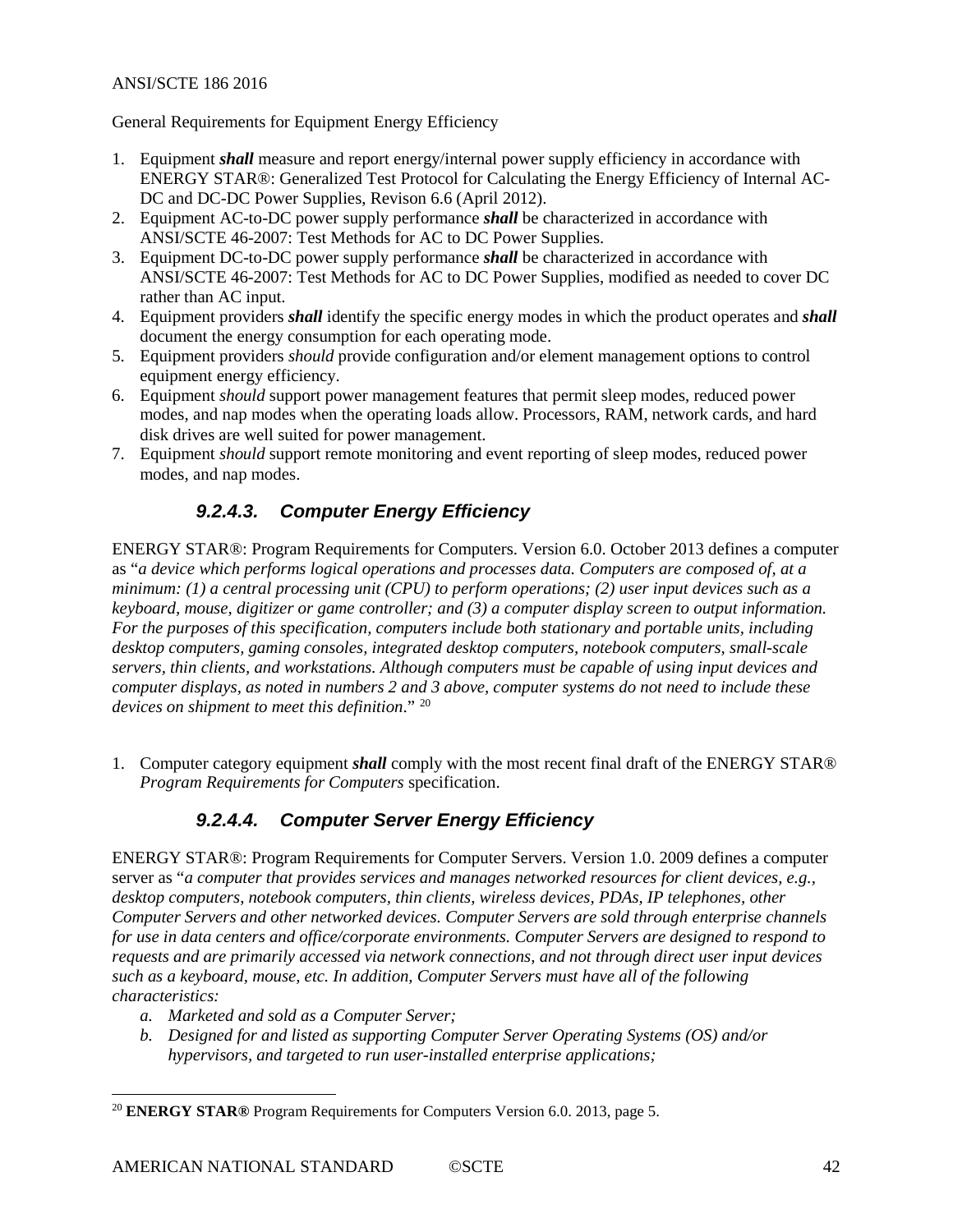- *c. Support for error-correcting code (ECC) and/or buffered memory (including both buffered DIMMs and buffered on board (BOB) configurations);*
- *d. Packaged and sold with one or more AC-DC or DC-DC power supply(s);*
- *e. Includes at least one installed hard drive able to store and boot a local operating system or hypervisor;*
- f. *All processors have access to shared system memory and are independently visible to a single OS or hypervisor"[21](#page-42-1)*

#### *9.2.4.4.1. ENERGY STAR® Computer Server*

1. Computer server category equipment *should* comply with ENERGY STAR®: Program Requirements for Computer Servers. Version 1.0. 2009. OEMs *should* specify the release edition for which equipment qualifies.

## *9.2.4.4.2. ATIS Server TEER[22](#page-42-2)*

1. Equipment providers *should* provide server TEER data compliant with ATIS 060015.01-2009: Energy Efficiency for Telecommunication Equipment: Methodology for Measurement and Reporting - Server Requirements.

**ATIS 060015.01.2009** specification uses the Standard Performance Evaluation Corporation (SPEC) organization SPECpower\_ssj2008 power efficiency metric to measure the performance of servers for a variety of server operating modes. This benchmark measures server side Java performance and automatically produces a report for benchmark runs. See [<www.spec.org>](http://www.spec.org/) for details on the SPEC power ssj2008 benchmark. This benchmark computes and generates a report for the average power consumption of the server at 100%, 90%, 80%, 70%, 60%, 50%, 40%, 30%, 20%, 10%, and "Active Idle" load levels. In addition to reporting the power consumption and work performed at each load level, the benchmark generates an overall SPEC power  $ssj2008$  value that is the sum of the work performed at each load level divided by the sum of the average power consumption at each level.

2. Equipment that does not qualify for the ENERGY STAR® program but which fits the general operating functionality of the computer server product category *should* comply with the energy efficiency requirements specified in the ENERGY STAR® Computer Server specification. Specifically, these products *should* comply with power supply efficiency and power supply power factor limits specified in [Table 22](#page-42-0) and [Table 23.](#page-43-0)

| <b>Power Supply Type</b>        | <b>Rate Output Power</b> | 10%<br>Load | 20%<br>Load | 50%<br>Load | 100%<br>Load |
|---------------------------------|--------------------------|-------------|-------------|-------------|--------------|
| Multi-output $(AC-DC \& DC-DC)$ | All Output Levels        | N/A         | 85%         | 88%         | 85%          |
| Single-output (AD-DC $&$ DC-DC) | All Output Levels        | 80%         | 88%         | 92%         | 88%          |

#### <span id="page-42-0"></span>**Table 22 - Computer Server Equipment Power Supply Efficiency Requirements**

<span id="page-42-1"></span> <sup>21</sup> **ENERGY STAR®** *Version 1.0: Program Requirements for Computer Servers. 2009.*

<span id="page-42-2"></span><sup>22</sup> Reference **ATIS 060015.01-2009:** *Energy Efficiency for Telecommunication Equipment: Methodology for Measurement and Reporting - Server Requirements* for complete details to calculate, test, and report server TEER.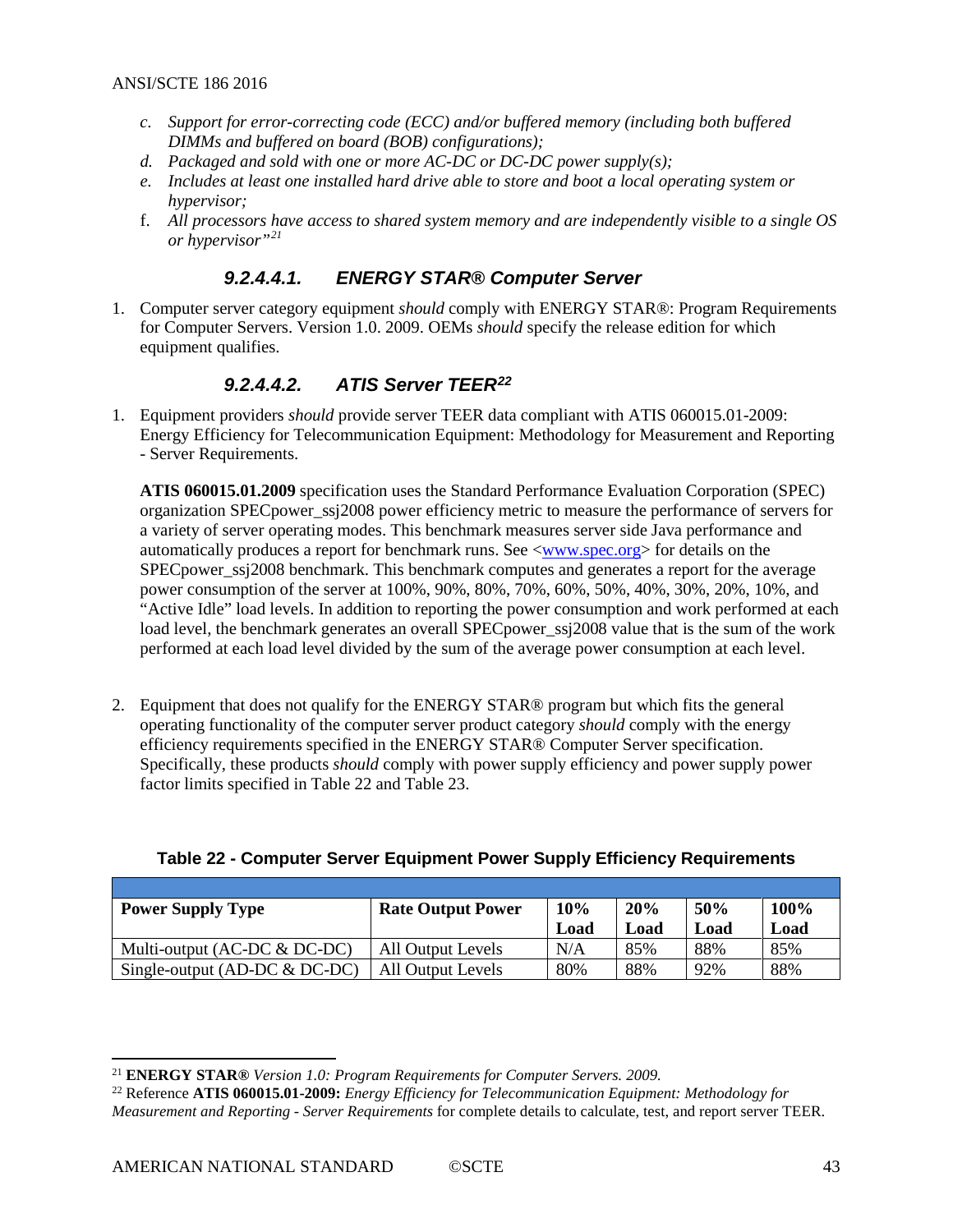| <b>Power Supply Type</b>   | <b>Rate Output Power</b> | 10%  | 20%  | 50%               | 100% |
|----------------------------|--------------------------|------|------|-------------------|------|
|                            |                          | Load | Load | Load              | Load |
| $DC-DC$ (All)              | All Output Levels        | N/A  | 0.80 | N/A               | N/A  |
| <b>AC-DC Multi-output</b>  | All Output Levels        | N/A  | 0.80 | 0.90              | 0.95 |
| <b>AC-DC Single-output</b> | Output Rating $\leq 500$ | N/A  | 0.80 | 0.90              | 0.95 |
|                            | W                        |      |      |                   |      |
|                            | Output Rating > 500W     | 0.65 | 0.80 | 0.90 <sub>1</sub> | 0.95 |
|                            | and $\leq 1000$ W        |      |      |                   |      |
|                            | Output Rating $> 1000$   | 0.80 | 0.90 | 0.90              | 0.95 |
|                            | W                        |      |      |                   |      |

#### <span id="page-43-0"></span>**Table 23 - Computer Server Equipment Power Supply Power Factor Requirements**

## *9.2.4.5. Transport Equipment Energy Efficiency*

*ATIS 0600015.02-2014: Energy Efficiency for Telecommunication Equipment: Methodology for Measurement and Reporting - Transport Requirements defines transport equipment as "products which provide connectivity across a local, metro, or long haul area. Transport products may perform electrical, optical, or point-to-point wireless transmission; the multiplexing or aggregation of lower rate circuits or flows into higher rate circuits or flows; or cross-connection of circuits or flows. Transport category equipment may be located in a central office, co-location area, outside plant cabinet, controlled environment vault, customer located telecommunications closet, customer located indoor cabinet, or any similar location. In all cases, Transport category equipment is owned by the carrier. Examples of Transport category equipment include, but are not limited to:*

- *SONET/SDH ADMs, MSPP, and similar equipment.*
- *"OTN" (Optical Transport Network) equipment.*
- *Digital Cross Connect Systems (DCS).*
- *ROADM/WDM and similar equipment.*
- *Video transport equipment.*
- *Storage area networking equipment.*
- *Free space optics.*
- *Point-to-point wireless transport (e.g., Microwave)"[23](#page-43-1)*
- 1. Providers of transport category equipment *should* be able to provide Declared TEER reports for a cable operator requested system configuration according to *ATIS 0600015.02-2009: Energy Efficiency for Telecommunication Equipment: Methodology for Measurement and Reporting - Transport Requirements.* Declared TEER reports require equipment providers maintain a database of module-level power consumption data. To generate a Declared TEER report, a detailed system application description must be available. The equipment provider uses the description to engineer a solution to the description and then uses the database to calculate a Declared TEER for the recommended system configuration.
- 2. For modular transport equipment, it is not practical to implement independent third party TEER (Certified TEER) reports on all possible transport equipment system configurations. To address this

<span id="page-43-1"></span> <sup>23</sup>*ATIS 0600015.02-2009: Energy Efficiency for Telecommunication Equipment: Methodology for Measurement and Reporting - Transport Requirements,* section 4.1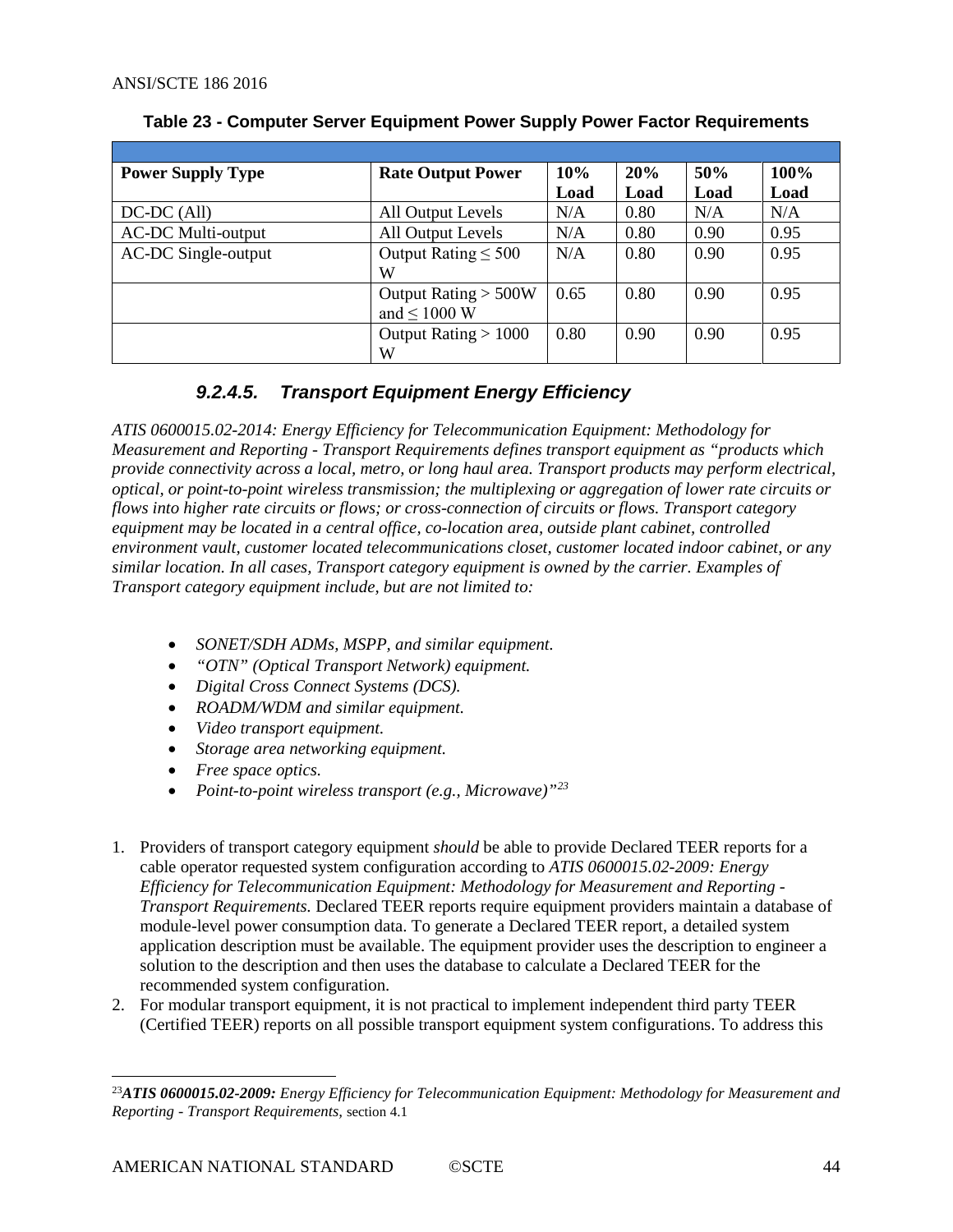issue, equipment providers *should* implement Certified TEER reports for of a subset of system configurations and provide them to an operator on request.

3. Equipment vendors *should* be able to report the percentage of power included in a Declared TEER calculation that is contributed by modules which have been used in a Certified TEER equipment configuration.

#### *9.2.4.6. Router and Ethernet Switch Efficiency*

- *1.* Providers of router and Ethernet switch category equipment *should* comply with *ATIS 0600015.03- 2013: Energy Efficiency for Telecommunication Equipment: Methodology for Measurement and Reporting for Router and Ethernet Switch Products.*
- 2. As it is not practical to provide independent third party TEER reports on all possible combinations for a module based router or Ethernet switch, equipment providers *should* have independent third party power consumption reports of a subset of system configurations that can be provided to an operator on request.
- <span id="page-44-0"></span>3. Equipment vendors *should* be able to report, on request, the percentage of power included in a Declared TEER calculation that is contributed by modules which have been used in an independently certified configuration.

#### *9.2.5. Emissions*

#### *9.2.5.1. Chemical Emission*

If a product uses an electrostatic process, equipment providers *shall* document emission rates according to **[ISO/IEC DIS 2836 3rd](#page-10-9) edition 2016-02,** Information *Technology – Office Equipment – Determination [of Chemical Emission Rates from Electronic Equipment](#page-10-9)*

*[JESD-471-2009,](#page-10-9)* Symbol and Label for Electrostatic Sensitive Devices

#### *9.2.5.2. Acoustic Emissions*

<span id="page-44-1"></span>Equipment *shall* comply with acoustic noise limits specified in **ATIS 0600005-2006:** *Acoustic Measurement.* See [Table 24.](#page-44-1)

| <b>Environmental Parameters</b>                    | <b>Declared Sound Power Level</b><br>$L_{WAd}$ (dB) | <b>Temperature</b><br>(°C |  |
|----------------------------------------------------|-----------------------------------------------------|---------------------------|--|
| Equipment in attended<br>telecommunications room   |                                                     |                           |  |
| Equipment in unattended<br>telecommunications room |                                                     |                           |  |
| Equipment in power room                            |                                                     |                           |  |

#### **Table 24 - Equipment Acoustical Noise Emission Limits**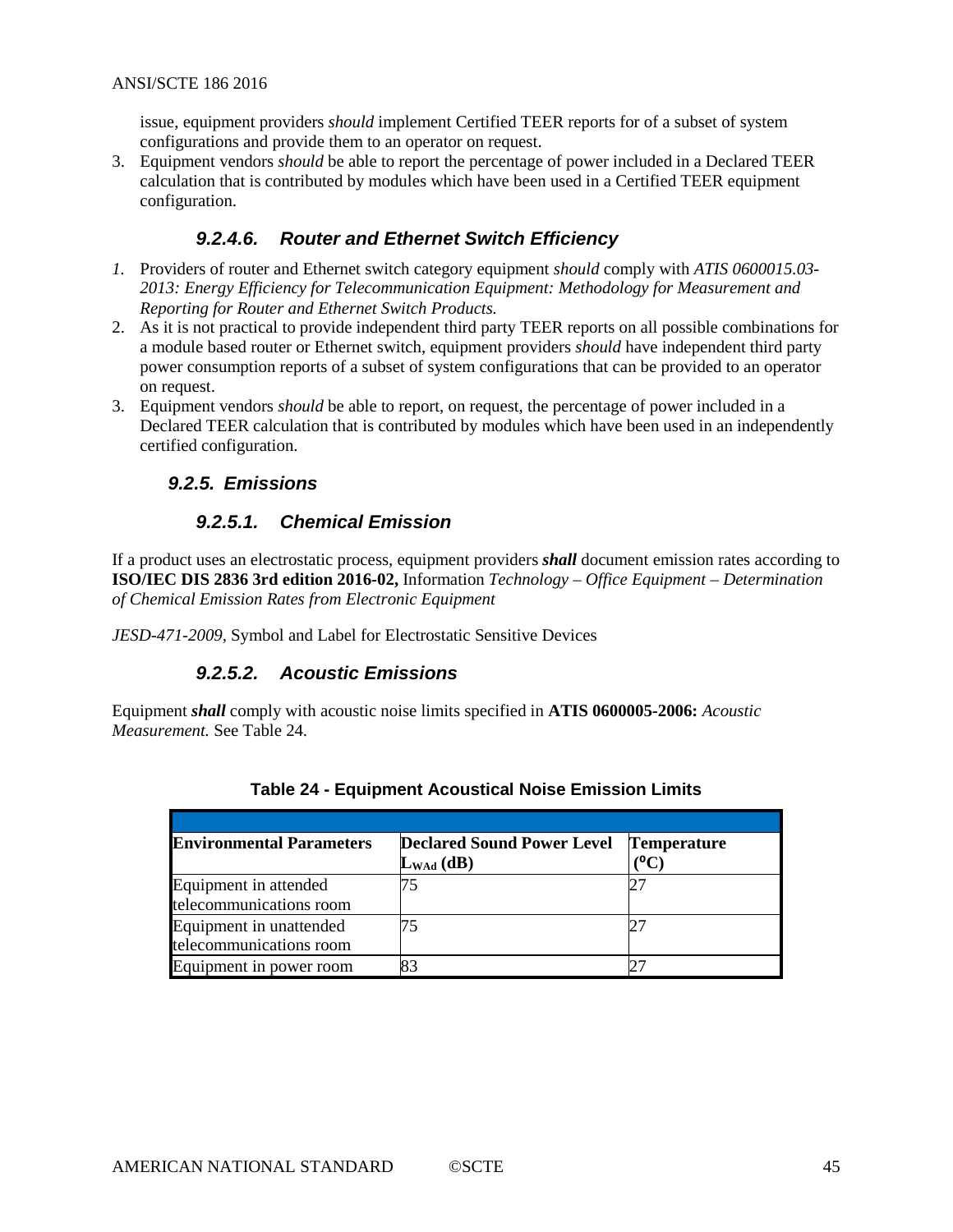#### <span id="page-45-0"></span>**9.3. Equipment Metrics for ASHRAE Expanded Data Center Operating Envelopes**

Operators *may* use guidelines recommended by ASHRAE<sup>[24](#page-45-4)</sup> to implement customized data center operating environments. OEMs *should* provide the following metrics to assist operators to evaluate equipment performance when operating in alternative operating envelopes:

- 1. OEMs *should* provide equipment heat release criteria in total watts, watts per square meter (W/m<sup>2</sup>) and watts per square foot (W/ft<sup>2</sup>) at 15<sup>o</sup>C, 20<sup>o</sup>C, 25<sup>o</sup>C, 30<sup>o</sup>C, and 35<sup>o</sup>C. If equipment is modular, OEMs *should* provide such metrics for typical system configurations or *should* provide data per module type to allow operators to estimate overall equipment heat release.
- 2. OEMs *should* provide equipment acoustical noise emission levels using measurement methods specified in **ECMA-74-2015,** *[Measurement of Airborne Noise Emitted by Information Techology and](#page-7-7)  [Telecommunications Equipment, 13th](#page-7-7) Edition (June 2015)*and using declaration in a uniform fashion as specified in **ECMA-109-2012,** *[Declared Noise Emission Values of Information Technology and](#page-7-8)  [Telecommunications Equipment, 6th edition \(December 2012\)](#page-7-8)*. Criteria *should* be provided at 15⁰C, 20⁰C, 25⁰C, 30⁰C, and 35⁰C. If equipment is modular, OEMs *should* provide such metrics for typical system configurations or *should* provide data per module type to allow operators to estimate overall equipment heat release.
- 3. OEMs *should* provide equipment reliability estimates based on equipment operation at 15<sup>o</sup>C, 20<sup>o</sup>C, 25⁰C, 30⁰C, and 35⁰C. If equipment is modular, OEMs *should* provide such metrics for typical system configurations or *should* provide data per module type to allow operators to estimate overall equipment heat release.

### <span id="page-45-1"></span>**9.4. Product Disposal**

- 1. Equipment installation and maintenance documentation *shall* provide specific direction not to discard the equipment with residential or commercial waste.
- 2. Equipment installation and maintenance documentation *should* provide instruction(s) and/or direction(s) for equipment provider take-back or recycling initiatives.

## <span id="page-45-2"></span>**10. Quality Requirements**

### <span id="page-45-3"></span>**10.1. Reliability**

 $\overline{a}$ 

- 1. Equipment vendors *shall* provide product reliability predictions based on SR-332. (Reference **[SR-332](#page-10-10)  [Issue 3, January 2011, Updated February 2011,](#page-10-10)** Reliability *Prediction Procedure for Electrical [Equipment](#page-10-10)*).
- 2. All reliability prediction reports *shall* state the SR-332 standard version used.
- 3. If the equipment has configuration options that substantially affect the reliability predictions, they *shall* be documented as options or *shall* be provided in separate reliability prediction report with instructions to combine predictions to get reliability of the resulting assembly.
- 4. Baseline reliability prediction values *shall* be stated at reference component ambient temperature of 40⁰C and 50°C using the **SR-332:** *["Method I-D Black-Box Technique"](#page-10-10)*.
- 5. Manufacturers *shall* state the reliability model, the manufacturer data, and/or the field performance data from which the component reliability data is based.

<span id="page-45-4"></span>*<sup>24</sup>* **ASHRAE TC 9.9-2011***: Thermal Guidelines for Data Processing Environments – Expanded Data Center Classes and Usage Guidance.*